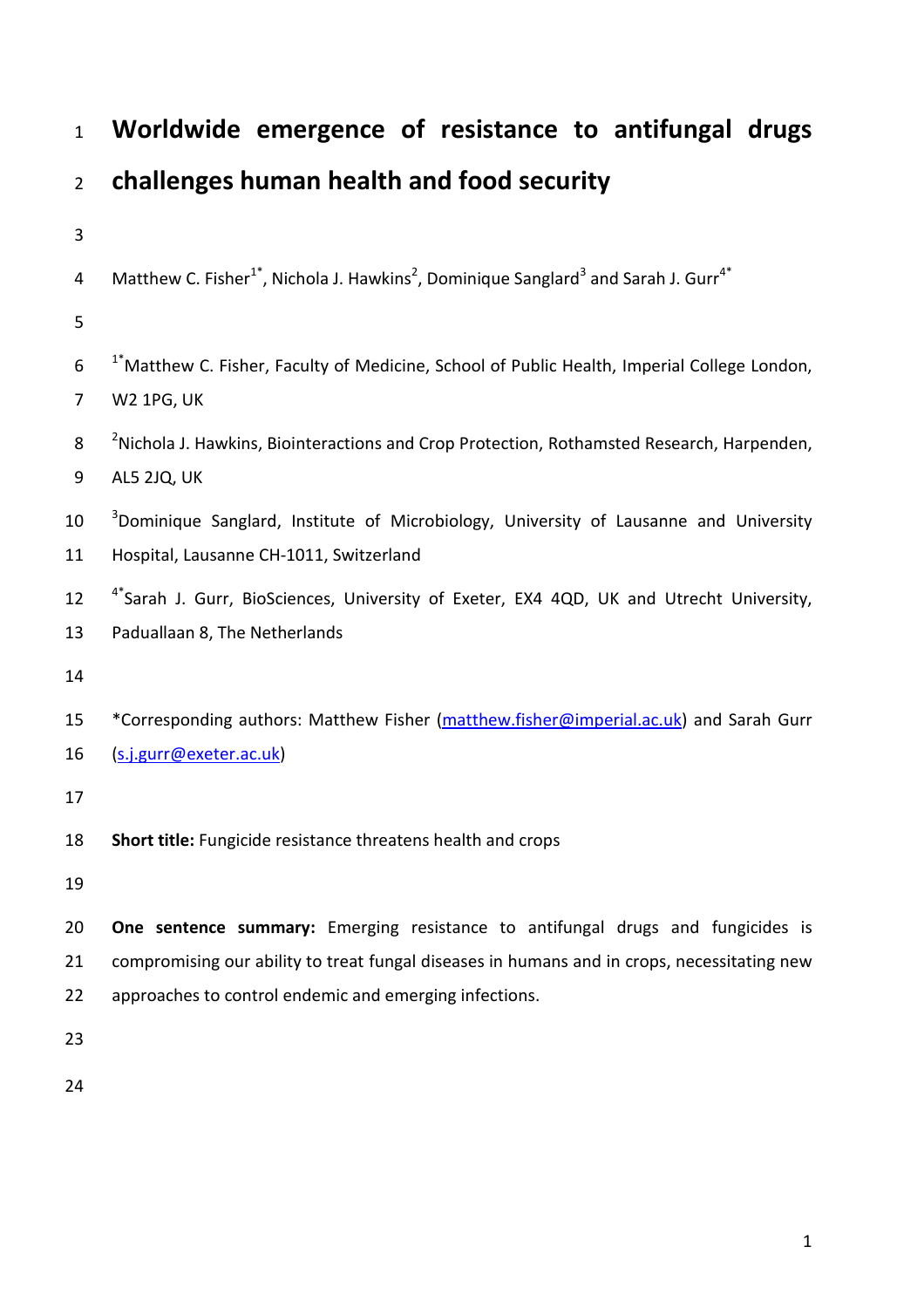#### **Abstract**

 We are witnessing an unprecedented rise in the rate of emergence of pathogenic fungi that are resistant to the limited number of commonly used antifungal agents. For example, the azoles are used for human and animal healthcare, for plant crop protection and in antifouling coatings and timber preservation. The ubiquity and dual-use of azoles has hastened the independent evolution of resistance in many environments. One consequence is an increasing risk emerging from naturally occurring 'opportunistic' and antifungal resistant pathogens, which challenge human healthcare. To avoid a global collapse in our ability to control fungal infections and to avoid critical failures in healthcare and food security, we must improve our stewardship of extant chemicals, promote novel antifungal discovery and leverage emerging technologies for alternative solutions.

# **Introduction**

 The rapid emergence of multidrug resistant pathogenic fungi and the better-publicised threat of antibiotic resistant bacteria both pose a considerable threat to disease control across diverse anthropogenic systems. These microbes respond adroitly to human-induced natural selection through chemical treatments, and nimbly hijack human globalisation pathways (*1*), so disseminating the problems world-wide. Today, crop-destroying fungi account for perennial yield losses of around 20% worldwide, with a further 10% loss post- harvest. Fungal impacts on human health are currently spiralling and global mortality caused by fungal diseases now exceeds that for malaria, or breast cancer, and is comparable to tuberculosis and HIV (*2*). These infections have, hitherto, been greatly neglected relative to other classes of infectious disease, despite occurring in more than a quarter of the world's population.

 The first antifungal chemicals used in human healthcare, Nystatin and the polyenes, were discovered in the 1950s, whilst copper and sulphur fungicides were first used to control crop disease over 150 years ago. Today, systemic fungicides and antifungals are frontline treatments for fungal diseases in both humans and plants. This control can, however, be ephemeral as a result of the rapid development of resistance against the chemicals. Fungi have highly plastic genomes and reproduce rapidly producing large populations. The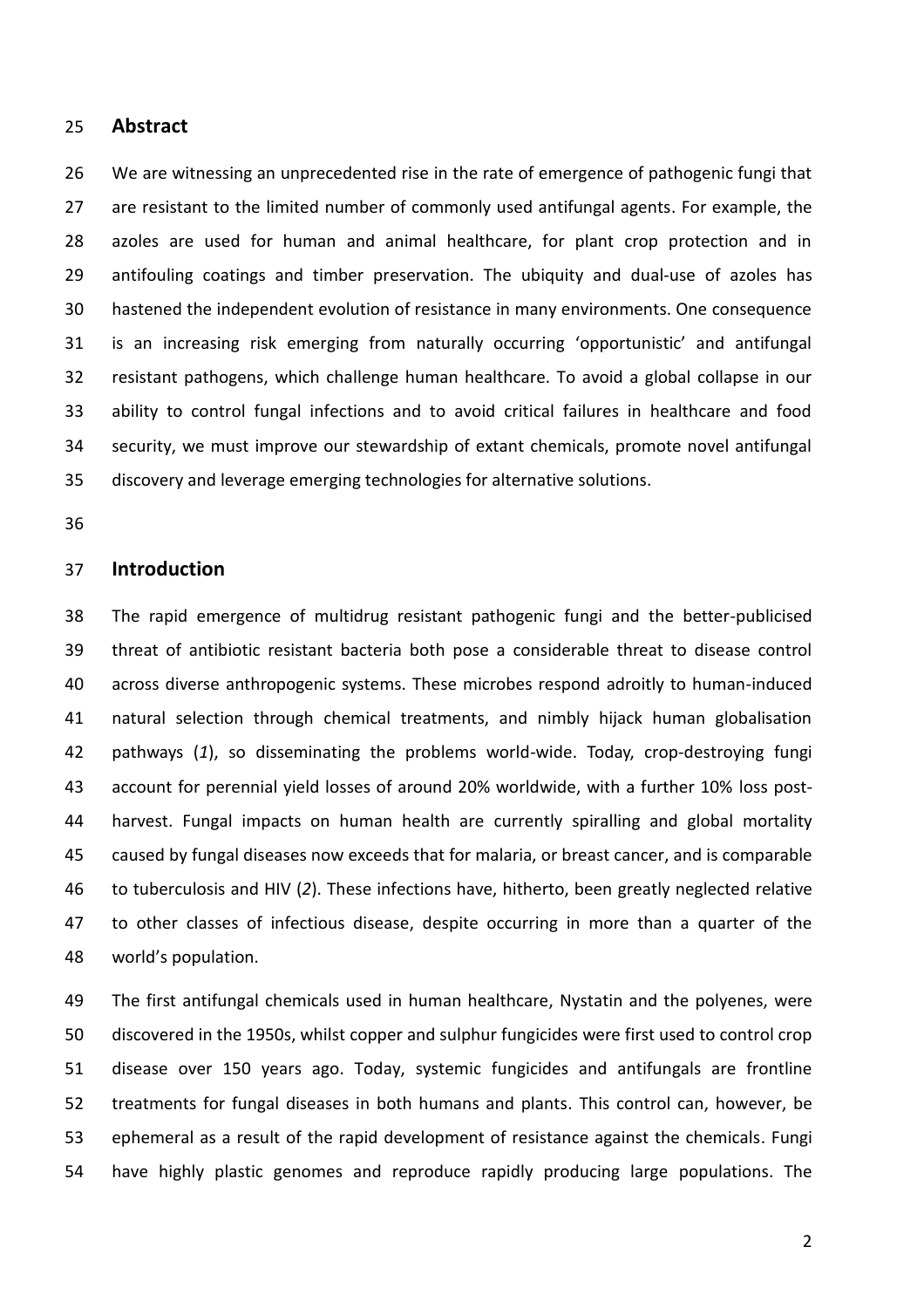combination of these properties quickly generates variants, selected for resistance. In plant pathogens, the pace of breakdown is enhanced by monoculture cropping practices, as large swathes of genetically uniform crops provide ideal feeding and breeding grounds for the rapid emergence of fungicide-resistant variants. In humans, long periods of prophylactic treatment in at-risk patients can similarly lead to the emergence of antifungal resistance (*3*). Resistance to all licensed systemic antifungals has been documented in clinical pathogens, although the rate of emergence varies between drug classes (Fig. 1) (*3*). Likewise, despite the wider range of fungicides licenced for use in agriculture, resistance to each main class of fungicides has emerged in some major pathogens (Fig. 1). This threat is exacerbated by the additional threat of withdrawal of some chemical classes due to regulatory changes in, for example the EU.

figure\_1.ai 

# **Antifungals for the treatment of fungal diseases in the clinic and the field**

 The chemical control of fungal pathogens that cause diseases in animals and crops has progressed from the use of inorganic chemistries, through organic surface protectant chemistries, to systemic-acting fungicides. There are approximately nine-fold more antifungal compounds available to control crop diseases than to treat systemic animal infections. Licenced treatments in humans are limited to four frontline classes of drugs (Fig. 1). The polyenes (such as amphotericin B) disrupt the structure of cell membranes by sequestering the fungal membrane sterol ergosterol. The pyrimidine analogue 5- fluorocytosine (5-FC) blocks pyrimidine metabolism and DNA synthesis. The newest class of 76 antifungals, the echinocandins, inhibit  $(1-3)-\beta$ -D glucan synthase and disrupt cell wall biosynthesis. The fourth and most widely used class of fungicides - the azoles, block 78 ergosterol biosynthesis through inhibition of lanosterol  $14-\alpha$ -demethylase. Most fungicides for crop disease target mitochondrial function, the cytoskeleton, or ergosterol biosynthetic pathways (Fig. 1), although some specialist chemistries, such as the aza-naphthalenes for 81 powdery mildew control, target other pathways.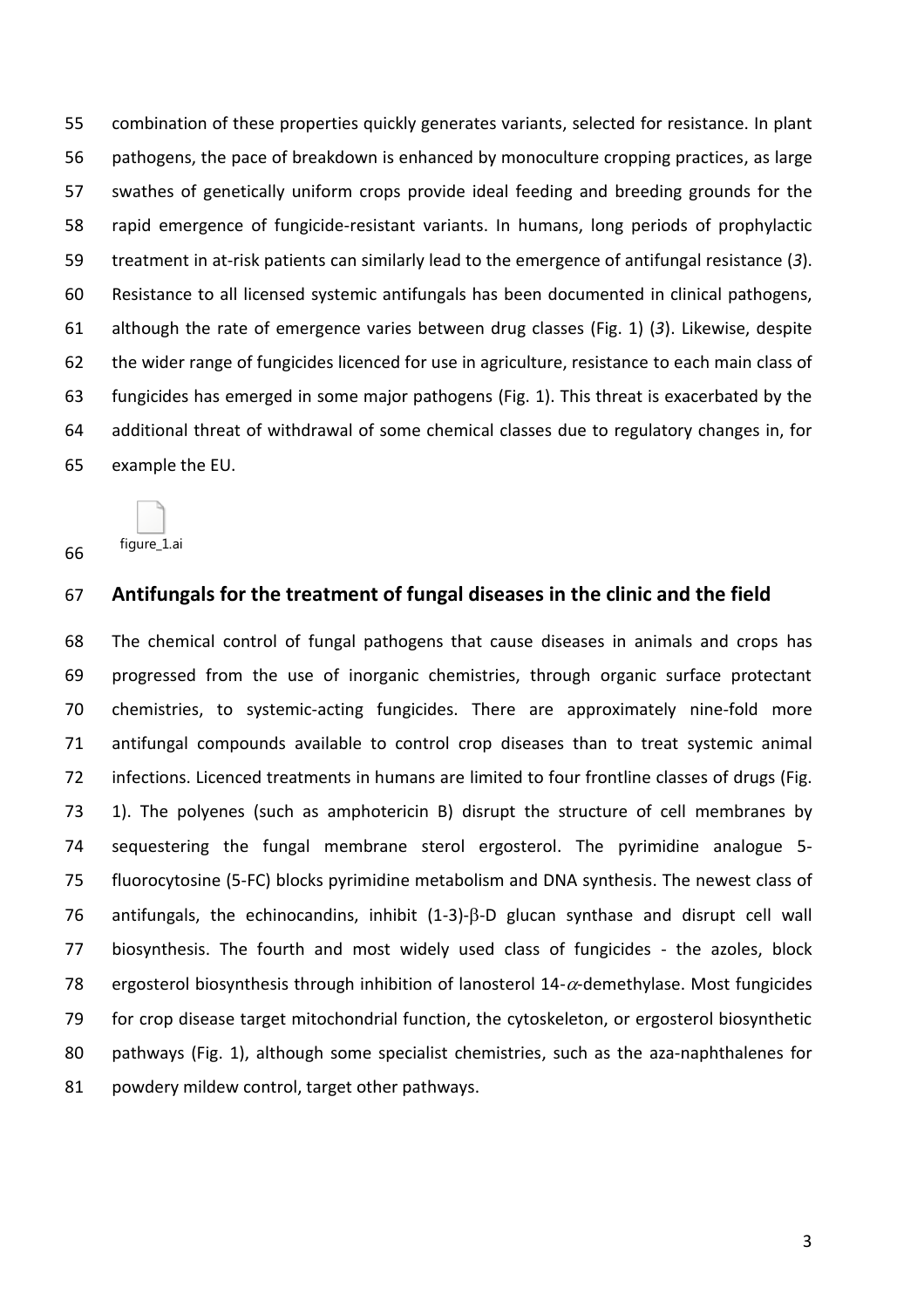82 It is important to highlight that the azoles are the dominant chemistry in the treatment of fungal infections in crops, humans and livestock, with 5 licenced clinical azole antifungals and 31 for crop protection.

## **Parallel drivers of fungicide resistance in the clinic and the field**

 Human population growth, urbanisation and economic prosperity have fuelled demands for increasing quantity and variety of food. Intensive agriculture has too often responded to this demand with crops bred for maximum productivity under the protection of broad-scale pesticide applications, inadvertently breeding out the plants' own defences. In parallel, the number of humans at risk from fungal infections is rising rapidly, as susceptible populations increase, either through age, medical interventions or HIV infection. Medical advances leading to greater initial survival of cancer or organ transplants can unfortunately leave patients susceptible to secondary attack from opportunistic fungi, leading to increasing use of antifungal drugs in clinical practice. Consequently, we are now witnessing an unprecedented worldwide increase in antifungal resistance, through both space and time (Fig. 2; Supp Table1).

 The main drivers that underpin these changes are explored in Fig. 3. The global movement

Figure 2 lin.ai

 of people and trade in produce has hastened the free-flow of fungal pathogens from country to country, bringing new pathogens into contact with naïve hosts (*1*). In the clinical setting, new species of multidrug resistant pathogenic fungi are emerging. *Candida auris,*  first described in Japan in 2009 following isolation from a patient's ear, is responsible for a rapidly increasing number of hospital-acquired invasive infections around the world (*4*). This fungus is now resistant to all clinical antifungals (*5*) and presents a particular threat to intensive-care units since it can survive normal decontamination protocols (*6*). The emergence of resistance in *Candida glabrata* has coincided with this species becoming the predominant bloodstream pathogen recovered from patients, due largely to the increasing prophylactic use of echinocandins and azoles (*7*). There is also a growing threat from filamentous pathogenic fungi which are intrinsically-resistant to a broad range of antifungals; for example *Aspergillus terreus (8)*, *Scedosporium* spp. (*9*), *Fusarium* spp (*10*) and members of the mucorales (*11*). Simultaneously, we are witnessing the relentless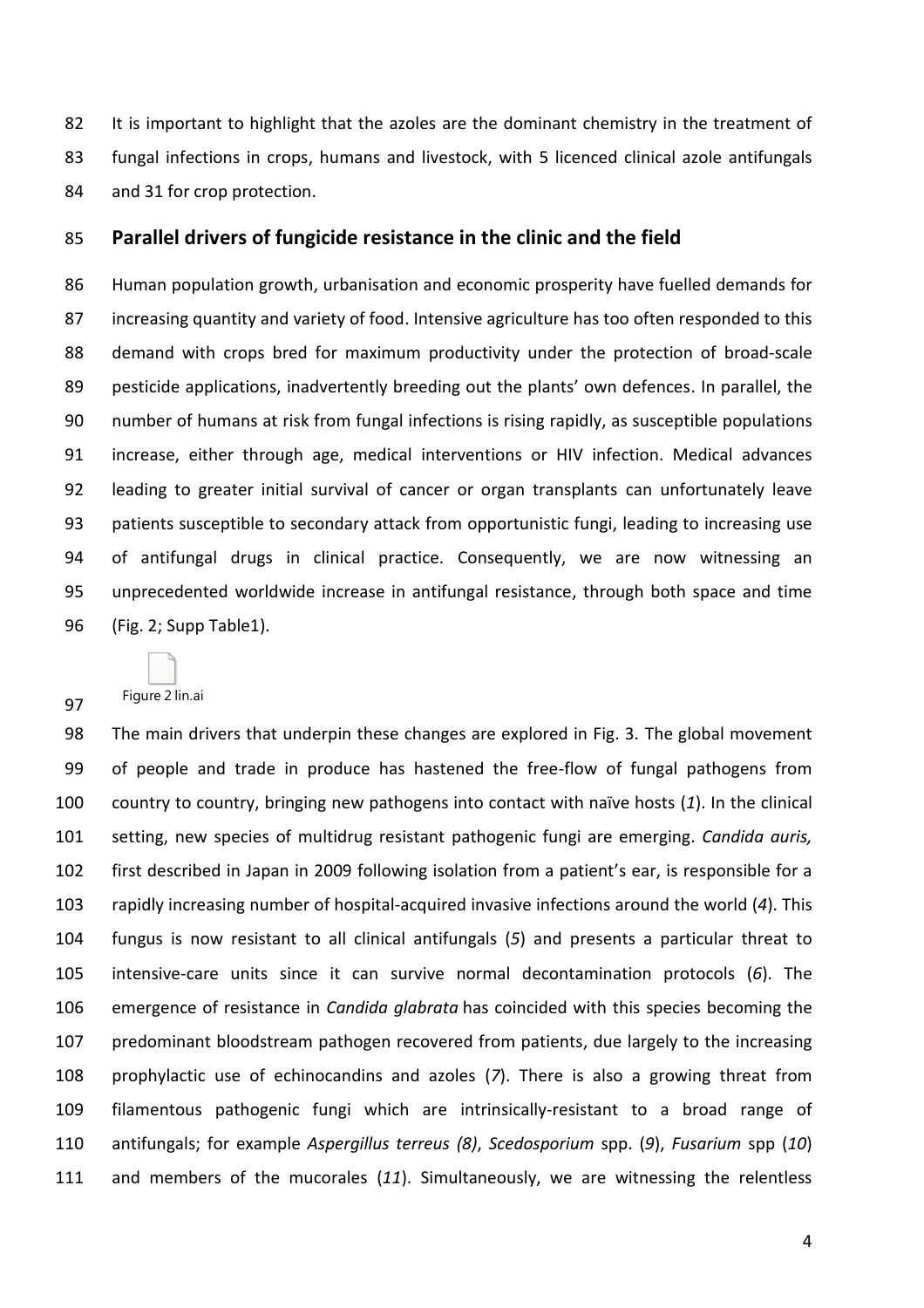emergence of new races of plant-infecting fungi able to overcome both host defences and chemical treatments (*12*), as well as the evolution of these traits in existing major pathogens (*13*)(*14*). The first case of resistance against the MBCs was reported in 1969 (*15*) and now MBC resistance is known in over 90 plant pathogens (*16*). Azole resistance in a plant pathogen was first reported in 1981 (*17*), but azole resistance is generally partial, in contrast to the complete control failures seen for MBCs (*18*). QoI resistance was reported in field trials even before commercial introduction, and in wider field populations within two years of release (*19*). A new generation of SDHI fungicides has been introduced from 2007, but by 2017, resistant field isolates had been found in 17 pathogen species (*20*). Pathogens with resistance against MBCs, azole, QoIs and SDHIs include the major wheat pathogen *Zymoseptoria tritici*, banana black sigatoka pathogen *Mycosphaerella fijiensis*, cereal powdery mildews *Blumeria graminis*, the emerging barley pathogen *Ramularia collo-cygni* and the apple scab fungus *Venturia inaequalis*. In *Botrytis cinerea* (a generalist pathogen that causes grey mould, particularly on soft fruits), resistance has been reported against 15 different classes of systemic and protectant fungicides (*21*).

figure3.ai

## **Parallel evolution of resistance mechanisms in the clinic and the field**

 The strong and highly specific selective pressure exerted on fungi by single-site-inhibiting fungicides has resulted in similar adaptations arising over time in disparate fungal species. Indeed, this parallel evolution extends across clinical and plant pathogenic fungi, with the same key resistance mechanisms occurring independently in both.

 Mutations resulting in conformation changes to the drug target site constitute the most common resistance mechanism in pathogenic fungi. They have been reported in candin- resistant clinical pathogens; MBC, QoI and SDHI-resistant plant pathogens; and azole- resistant strains in field and clinic. A single mutation, G143A in cytochrome *b*, has emerged in the field in over 20 species under selection by QoIs (*14*). Moreover, the Y137F substitution in CYP51 has been found in multiple plant pathogens with partial azole resistance, and Y132F occurs at the equivalent residue in *C. albicans* (*22*). Promoter changes resulting in upregulation of the fungicide target are also common across clinical and plant pathogenic fungi (*23*). In *A. fumigatus*, tandem repeats in the *CYP51A* promoter region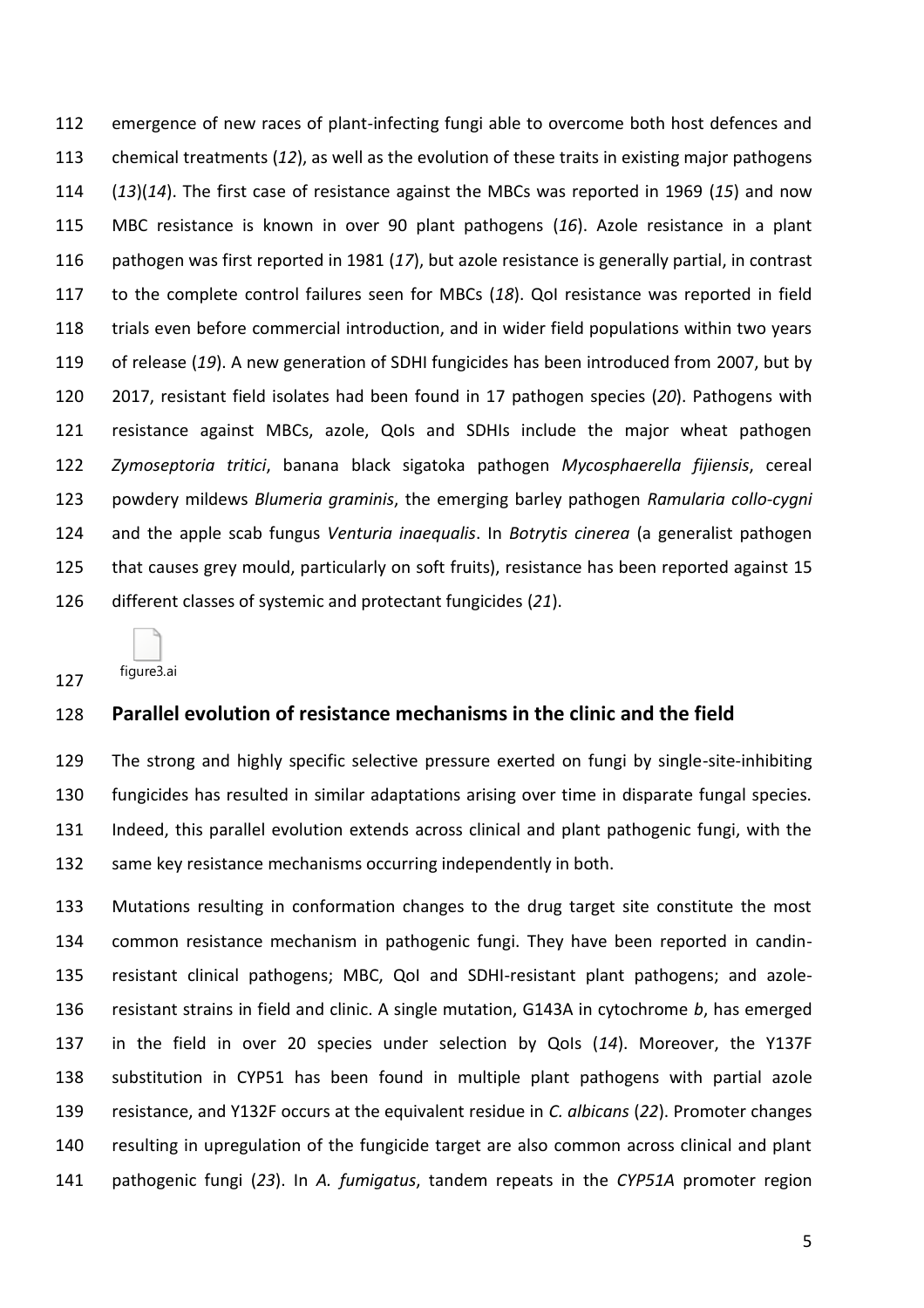occur together with downstream SNPs in the coding region, conferring a multi-azole resistance phenotype (*24*).

 A third resistance mechanism involves reducing intracellular drug accumulation, through upregulation of efflux pumps. The upregulated efflux pumps may be ABC transporters or major facilitators, and their upregulation may result from promoter insertions or transcription factor gain-of-function mutations (*3, 25*).

 Further resistance mechanisms have so far been identified only in clinical pathogens. Activation of stress response pathways by Hsp90 can unleash cryptic diversity, potentiating the evolution of resistance to azoles, echinocandins and polyenes in *Candida* and *Aspergillus*  species (*26*). Structural genomic plasticity can result in resistance, with chromosome arm duplications leading to efflux pump and target-site overexpression in *C. albicans* (*25, 27*). Hypermutator strains of *C. glabrata* and *Cryptococcus* were recently reported, with the potential to evolve rapidly in response to host and drug selection (*28, 29*).

# **Dual-use of azoles in the clinic and the field**

 The azoles are the most widely-deployed class of fungicides in crop protection, totalling, for example, over 26% of all fungicides across the European Union (*30*). Azoles are also frontline drugs that protect humans and animals against pathogenic fungi. However, dual-use may have promoted azole resistance in an opportunistic pathogen of humans, threatening our ability to use this important class of drugs (*30, 31*). The saprotroph *Aspergillus fumigatus* colonises decaying vegetation in fields, forests and compost heaps and also infects immunocompromised humans. Multi-azole-resistant *A. fumigatus* has been recovered from both environmental and clinical samples across multiple continents. In the Netherlands, over 25% of *Aspergillus* infections carry azole-resistance alleles. Azoles are increasingly failing as frontline therapies, with associated patient mortality approaching 100% (*32*). Population genomic analyses have shown that azole-resistant alleles in *A. fumigatus* are associated with selective sweeps in regions of high azole-usage such as India (*33*). Moreover, recombination also occurs, generating new combinations of azole-resistance alleles (*33*). Investigations are now underway to assess the relative contributions of clinical and environmental selection to azole-resistant *A. fumigatus*, and to identify the most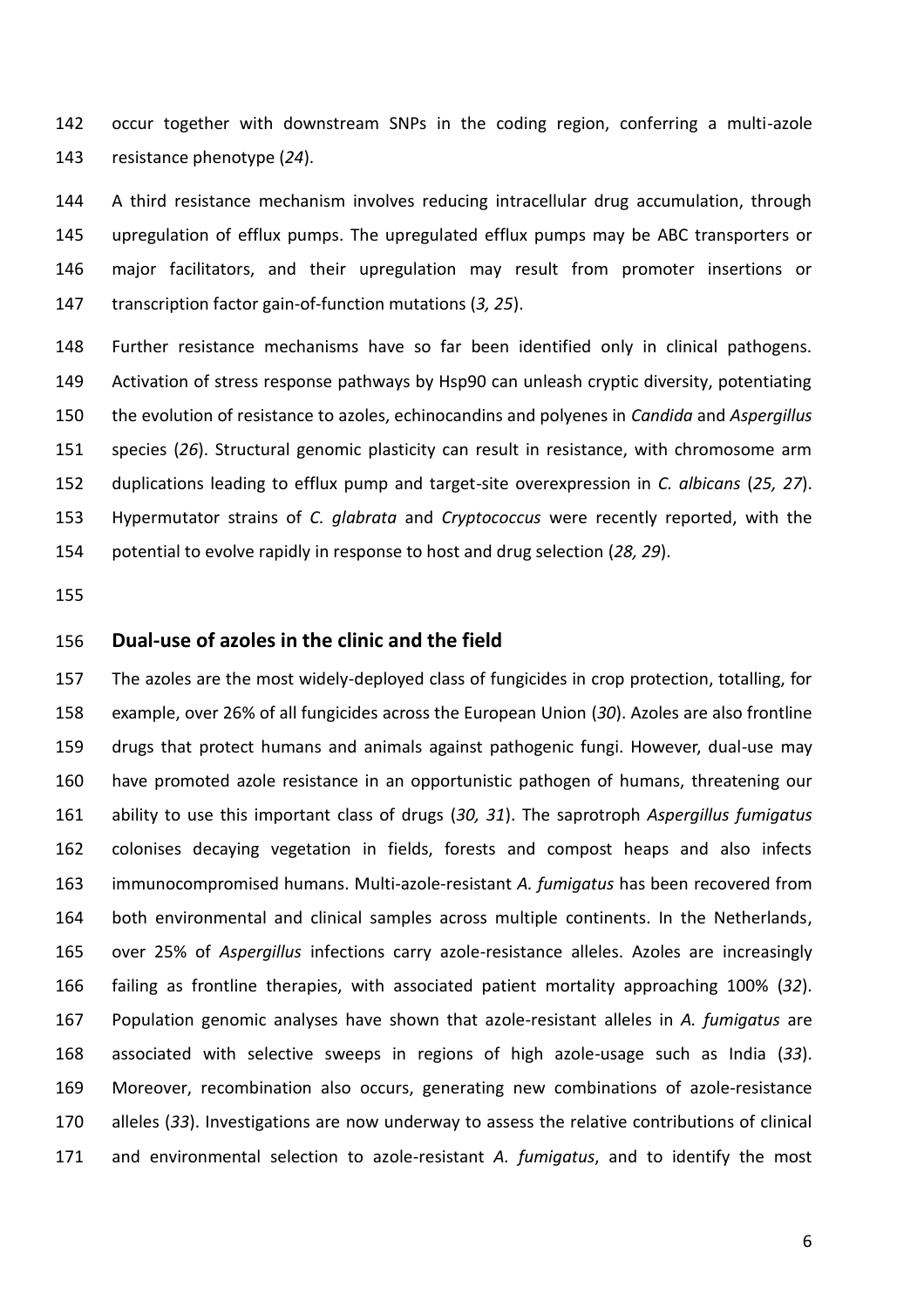problematic environmental applications of azoles. The potential conflict between the level of agricultural use and the durability of clinical effectiveness of azoles highlights how limited the antifungal toolbox is, where neither "side" can afford to lose a mode of action. Medicine and food security are both vital to human health (*34*), and both fields are in urgent need of a wider range of options to control fungal diseases.

 However, most cases of fungicide and antifungal resistance across field and clinic appear to have arisen by the repeated independent evolution of resistance to successive fungicides within numerous fungal species. This is where evolution of antifungal resistance differs fundamentally from antibacterial resistance, which is frequently transferred between animals and humans via the 'mobilome' of plasmids and phage (*35*). There is some evidence of horizontal gene transfer among fungi, (*36*) but this occurs on longer timescales than gene transfer among bacteria and the dynamics of resistance arising by this route is thus far negligible.

# **Prospects for diversifying the toolbox for fungal control**

 To counter the escalating risks of fungal disease we need to discover antifungal chemistries with novel modes of action, hinder the emergence of resistance in extant chemistries by better stewardship, and develop novel disease control strategies to avoid over-reliance on fungicides:

 **Development of novel antifungals**: The rate of emergence of fungicide resistance (Fig. 2) is greater than the pace of fungicide discovery, and the long registration process for new compounds adds further delays. This parallels the situation for antibiotics. There is thus a need for increased research activity to develop new antifungal drugs (*37*). Recently, there has been significant progress in this field, with at least 11 antifungals in Phase I-II clinical trials and at least 2 in the AgChem pipeline. Several of these are derivatives of commonly used antifungal chemicals, such as ergosterol biosynthesis and cell wall biosynthesis inhibitors, engineered for higher efficacy, whilst others have new modes of action. Further, combining molecular modelling, combinatorial chemistry and high-throughput screening has 201 the potential to develop chemistries with reduced resistance risk due to the complexity of the molecular changes required (*38*).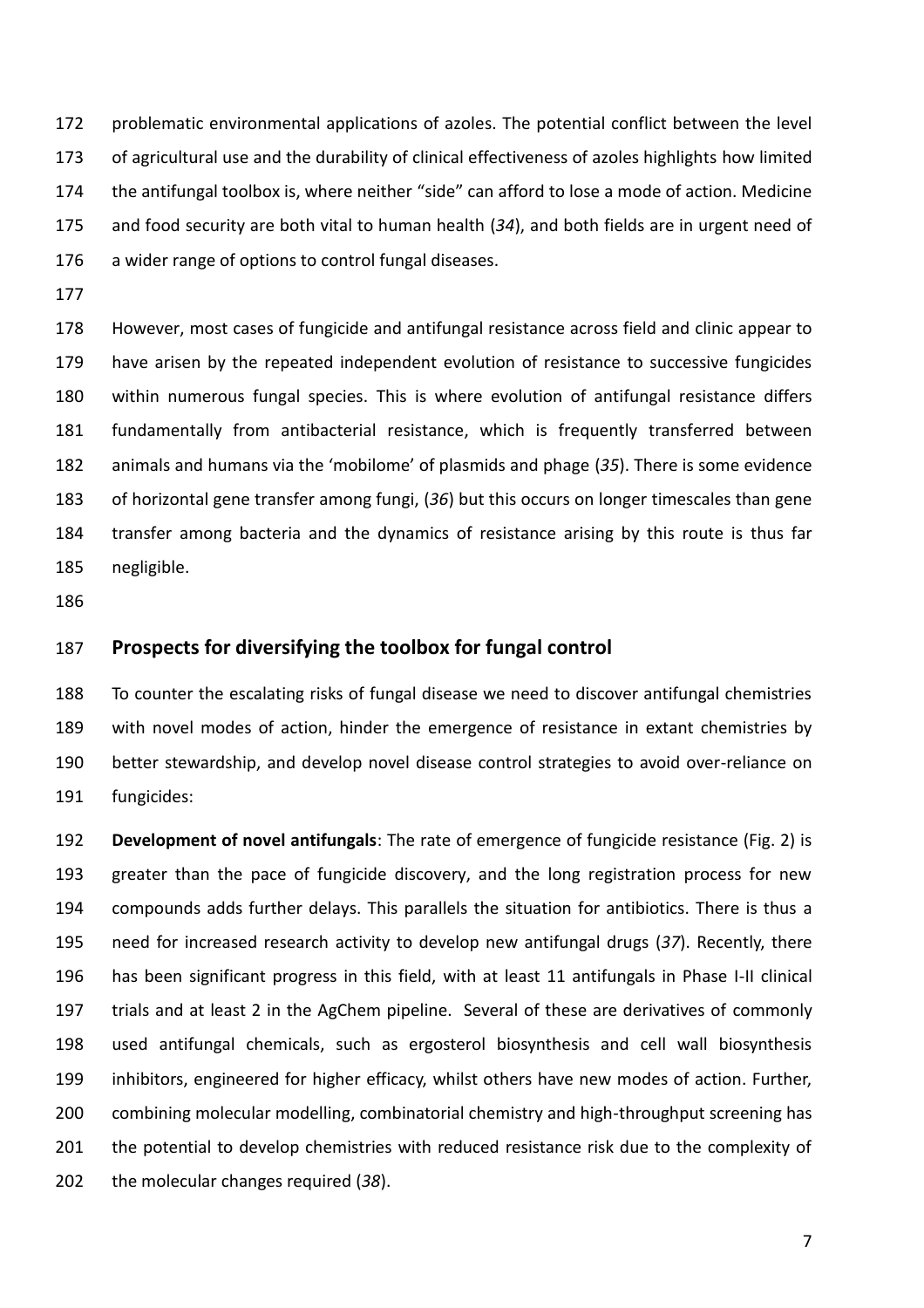**Stewardship of existing compounds:** Robust global strategies are needed to slow the development of antifungal resistance. Combining different modes of action either in mixtures, or as alternating treatments, may slow the emergence of resistance. A clinical trial has shown that combinations of fluconazole, flucytosine and amphotericin-B can effectively treat HIV-associated cryptococcal meningitis (*39*). In agriculture, mixtures of fungicides with different modes of action are already widely recommended (*40*), with some formulations 209 only available as mixed products. Where target-site mutations confer high levels of resistance lower doses of antifungals should be favoured (*41*, *42*). However, this results in a 211 trade-off between immediate effectiveness of treatment and slowing the selection of resistance. There is also a need to improve molecular diagnostics, both for the identification of fungal pathogens so antifungals can be used appropriately, and for the detection of specific resistance-alleles as the monitoring of resistance is a vital part of stewardship (*43*).

 **Integrated disease management:** To reduce our reliance on chemical control alone we must develop more non-chemical control measures, to use where effective fungicides are no longer available, or to use in combination with fungicides to reduce the selective pressure 219 on each component. In crops, the development of innate disease resistance through the selection of major pathogen-resistant (R) alleles is widely used to breed disease resistant cultivars. However, this approach is slow, with a 20 year lag from finding a suitable disease 222 resistance gene to releasing it in commercial lines. Marker-assisted breeding can speed up the recombination of multiple disease resistance alleles, but still takes around a decade (*44*). Transgene cloning or gene editing is faster still (*circa* 2 years), but no crops with transgenic antifungal disease resistance have yet been released commercially. The high degree of specificity between host and pathogen in major R genes (*45*) means pathogens can also rapidly evolve to overcome this control measure. However, "evolution-smart" disease- resistant crops with pyramided pathogen resistance genes or mosaic deployment of resistant varieties may provide greater durability of disease control. Minor resistance genes 230 (r), such as the antifungal chitinases and glucanases, carry the advantage of broad spectrum activity (*46*), but suffer the possible disadvantage of yield penalties as well as incomplete 232 protection. Further sources of genetic disease resistance can be found in the gene pools of crop wild relatives, which may be introduced to modern crop varieties through introgression or transgenesis (*44*).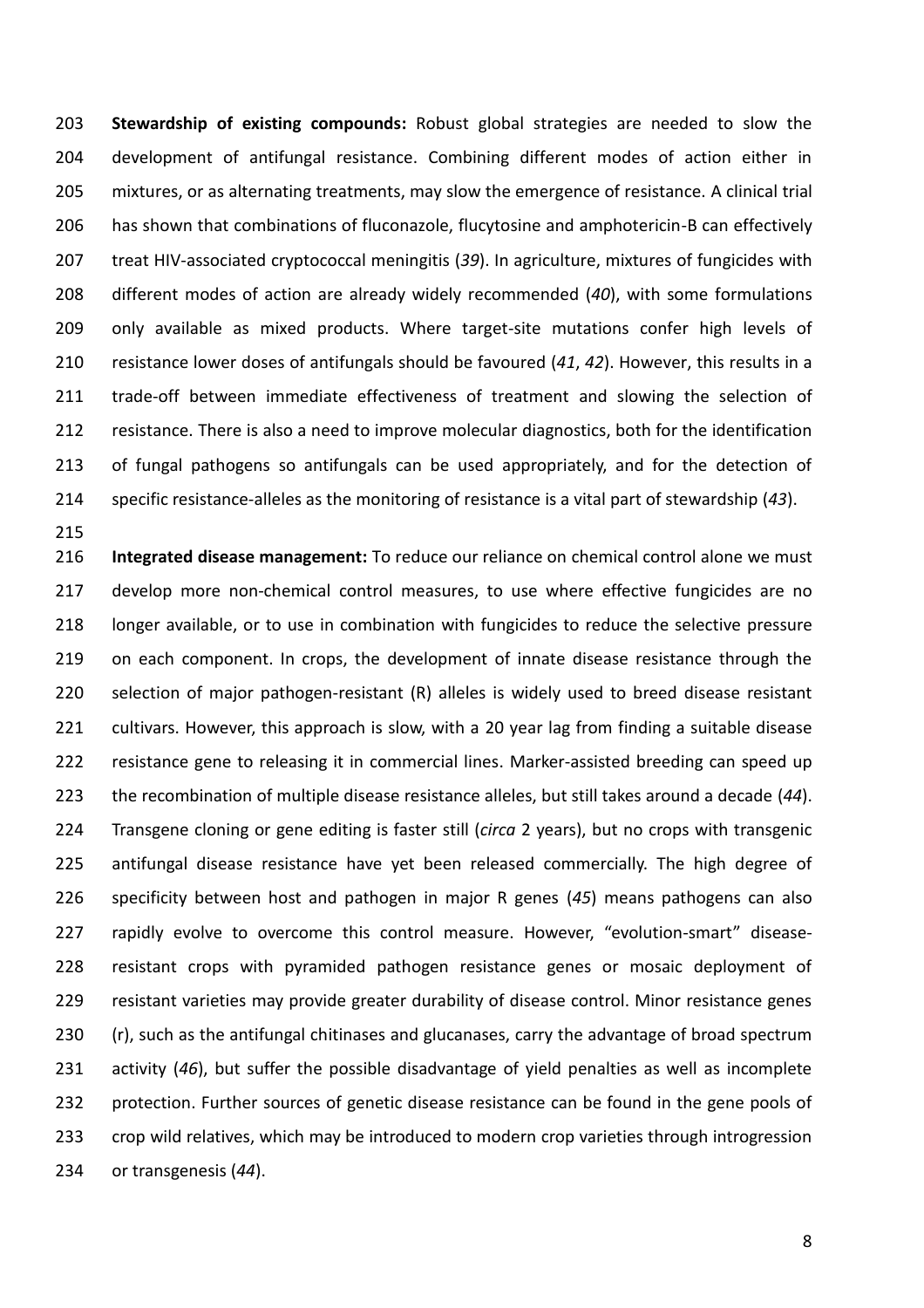In humans, advances in combination anti-retroviral therapy to halt HIV-AIDS progression, 237 gene therapies under development for cystic fibrosis, or tissue engineering for rejection-free transplants, can reduce vulnerability to fungal infections in such patient cohorts. Also, the first antifungal vaccine, against *C. albicans*, is undergoing clinical trials (*47*) and the use of bioengineered T cells to augment host immunity is being explored (*48*). Finally, the 241 identification of human genetic biomarkers associated with susceptibility to fungal diseases, for example *PTX3* SNPs and *A. fumigatus* (*49*), provides a new path to identify patient groups in which antifungal treatments could be reduced.

 The rapidly growing fields of synthetic biology and epigenomics are converging on antifungal treatments using RNA interference (RNAi). Bidirectional cross-kingdom microRNA (miRNA) trafficking between plants and fungi is being developed as a novel strategy to tackle pathogens (*50*), such as *Botrytis cinerea* which uses miRNA virulence effectors to silence host plant immune genes (*51, 52*). Current research avenues include identifying new targets for RNAi; and, crucially, developing systems for the stable and targeted delivery of RNA silencing, through genetic engineering of the host plant or exogenous application of synthetic RNA (*51-53*). Whilst such approaches have not yet been utilised to treat fungal infections in the clinic, the discovery and use of RNAi as a clinical antifungal approach represents a potentially transformational approach to tackling human fungal infections.

## **Conclusion**

 In both fungi and bacteria, the emergence of resistance has outpaced the supply of new antimicrobial compounds. There is an urgent need to increase the pipeline of new active compounds, to improve anti-resistance stewardship of existing products, and to diversify our control toolbox with the development of novel non-chemical control methods.

 **Acknowledgements:** Professors Chris Thornton and Gero Steinberg for their critical appraisal of the manuscript; Charlotte Gurr for infographics based on ideas by NJH; Alireza 262 Abdolrasouli for assistance with literature searches. Funding bodies; MCF was supported by the Natural Environmental Research Council (NERC: NE/K014455/1) and the Medical Research Council (MRC: MR/K000373/1): NJH through the BBSRC's Industrial Strategy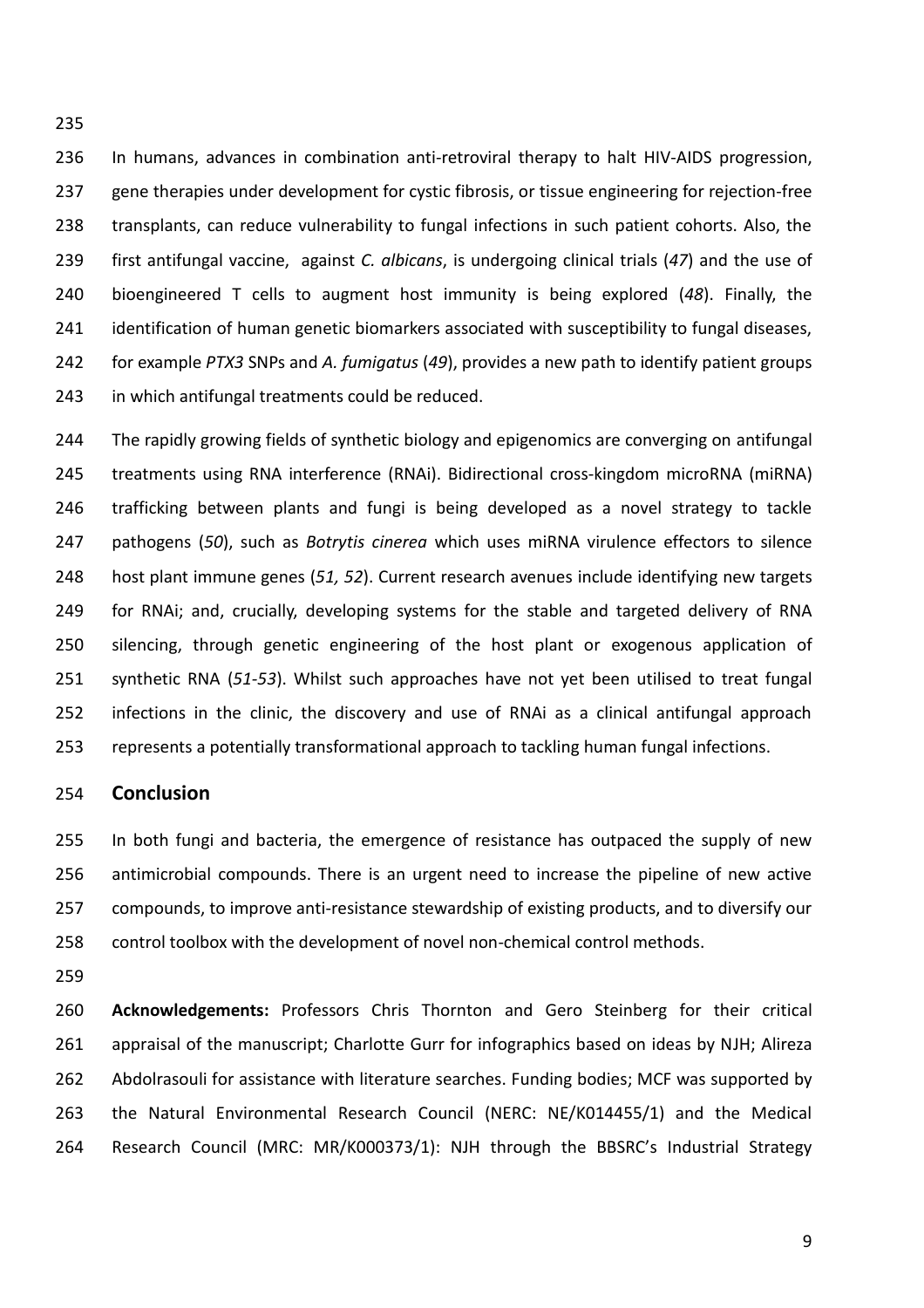| 265 | Challenge Fund (BBS/OS/CP/000001): DS by Swiss National Science Foundation (FN   |                                                                                         |  |  |  |  |
|-----|----------------------------------------------------------------------------------|-----------------------------------------------------------------------------------------|--|--|--|--|
| 266 | 301003A-172958) and SJG by BBSRC (BB/PO18335, awarded to Gero Steinberg and SJG) |                                                                                         |  |  |  |  |
| 267 | Author contributions: MCF, NJH, DS, and SJG conceived and wrote the paper.       |                                                                                         |  |  |  |  |
| 268 |                                                                                  |                                                                                         |  |  |  |  |
| 269 |                                                                                  | <b>References</b>                                                                       |  |  |  |  |
| 270 |                                                                                  |                                                                                         |  |  |  |  |
| 271 | 1.                                                                               | M. C. Fisher et al., Emerging fungal threats to animal, plant and ecosystem health.     |  |  |  |  |
| 272 |                                                                                  | Nature 484, 186-194 (2012).                                                             |  |  |  |  |
| 273 | 2.                                                                               | G. D. Brown et al., Hidden Killers: Human Fungal Infections. Sci Transl Med 4, (2012).  |  |  |  |  |
| 274 | 3.                                                                               | N. Robbins, T. Caplan, L. E. Cowen, Molecular Evolution of Antifungal Drug              |  |  |  |  |
| 275 |                                                                                  | Resistance. Annu Rev Microbiol 71, 753-775 (2017).                                      |  |  |  |  |
| 276 | 4.                                                                               | A. Chowdhary, C. Sharma, J. F. Meis, Candida auris: A rapidly emerging cause of         |  |  |  |  |
| 277 |                                                                                  | hospital-acquired multidrug-resistant fungal infections globally. PLoS Pathog 13,       |  |  |  |  |
| 278 |                                                                                  | e1006290 (2017).                                                                        |  |  |  |  |
| 279 | 5.                                                                               | S. R. Lockhart et al., Simultaneous Emergence of Multidrug-Resistant Candida auris      |  |  |  |  |
| 280 |                                                                                  | on 3 Continents Confirmed by Whole-Genome Sequencing and Epidemiological                |  |  |  |  |
| 281 |                                                                                  | Analyses. Clin Infect Dis 64, 134-140 (2017).                                           |  |  |  |  |
| 282 | 6.                                                                               | S. Schelenz et al., First hospital outbreak of the globally emerging Candida auris in a |  |  |  |  |
| 283 |                                                                                  | European hospital. Antimicrob Resist Infect Control 5, 35 (2016).                       |  |  |  |  |
| 284 | 7.                                                                               | B. D. Alexander et al., Increasing Echinocandin Resistance in Candida glabrata:         |  |  |  |  |
| 285 |                                                                                  | Clinical Failure Correlates With Presence of FKS Mutations and Elevated Minimum         |  |  |  |  |
| 286 |                                                                                  | Inhibitory Concentrations. Clin Infect Dis 56, 1724-1732 (2013).                        |  |  |  |  |
| 287 | 8.                                                                               | R. Hachem et al., Invasive aspergillosis caused by Aspergillus terreus: an emerging     |  |  |  |  |
| 288 |                                                                                  | opportunistic infection with poor outcome independent of azole therapy. The             |  |  |  |  |
| 289 |                                                                                  | Journal of antimicrobial chemotherapy 69, 3148-3155 (2014).                             |  |  |  |  |
| 290 | 9.                                                                               | M. Lackner et al., Species-specific antifungal susceptibility patterns of Scedosporium  |  |  |  |  |
| 291 |                                                                                  | and Pseudallescheria species. Antimicrob Agents Chemother 56, 2635-2642 (2012).         |  |  |  |  |
| 292 | 10.                                                                              | A. M. Al-Hatmi, F. Hagen, S. B. Menken, J. F. Meis, G. S. de Hoog, Global molecular     |  |  |  |  |
| 293 |                                                                                  | epidemiology and genetic diversity of <i>Fusarium</i> , a significant emerging group of |  |  |  |  |
| 294 |                                                                                  | human opportunists from 1958 to 2015. Emerg Microbes Infect 5, e124 (2016).             |  |  |  |  |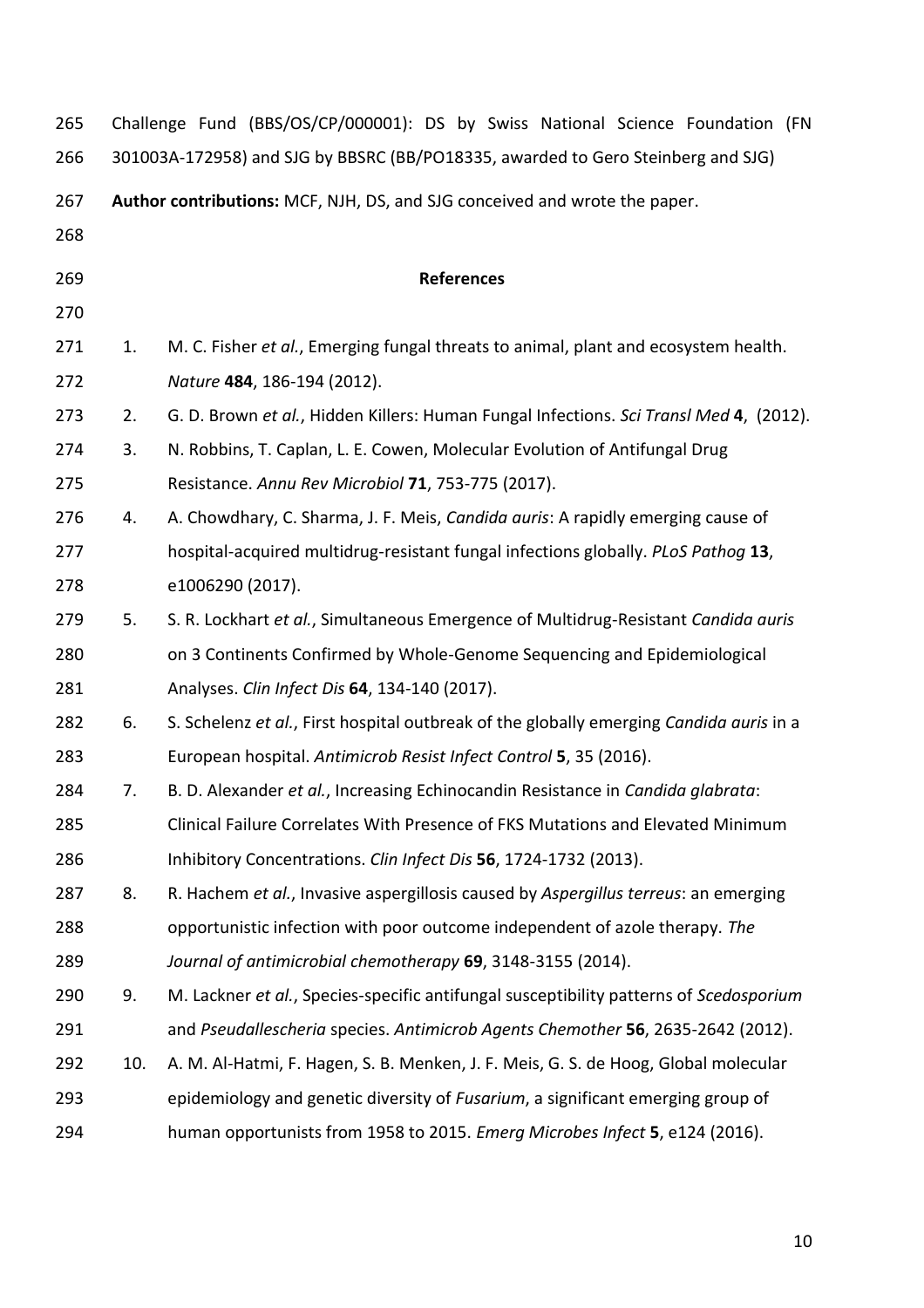- 11. M. Slavin *et al.*, Invasive infections due to filamentous fungi other than *Aspergillus*: epidemiology and determinants of mortality. *Clinical microbiology and infection : the official publication of the European Society of Clinical Microbiology and Infectious Diseases* **21**, 490 e491-410 (2015).
- 12. M. T. Islam *et al.*, Emergence of wheat blast in Bangladesh was caused by a South American lineage of *Magnaporthe oryzae*. *Bmc Biol* **14**, (2016).
- 13. M. S. Hovmoller *et al.*, Replacement of the European wheat yellow rust population by new races from the centre of diversity in the near-Himalayan region. *Plant Pathology* **65**, 402-411 (2016).
- 14. J. A. Lucas, N. J. Hawkins, B. A. Fraaije, The evolution of fungicide resistance. *Advances in Applied Microbiology* **90**, 29-92 (2015).
- 15. W. T. Schroeder, R. Provvidenti, Resistance to Benomyl in powdery mildew of cucurbits. *Plant Disease Reporter* **53**, 271-275 (1969).
- 16. N. J. Hawkins, B. A. Fraaije, Predicting resistance by mutagenesis: Lessons from 45 Years of MBC Resistance. *Frontiers in Microbiology* **7**, 1814 (2016).
- 17. J. T. Fletcher, M. S. Wolfe, in *British Crop Protection Conference- Pests and Diseases*. (BCPC, Brighton, 1981), vol. 2, pp. 633-640.
- 18. H. Cools, B. Fraaije, Are azole fungicides losing ground against Septoria wheat
- disease? Resistance mecchansims in *Mycosphaerella graminicola*. *Pest Management Science* **64**, 681-684 (2008).
- 19. S. P. Heaney, A. Hall, S. A. Davies, G. Olaya, paper presented at the The BCPC Conference - Pests and Diseases 2000, .
- 20. Fungicide Resistance Action Committee. " List of plant pathogenic organisms resistant to disease control agents" http://www.frac.info; Retrieved 23/01/2018 (2017).
- 21. M. Hahn, The rising threat of fungicide resistance in plant pathogenic fungi: Botrytis as a case study. *J Chem Biol* **7**, 133-141 (2014).
- 22. H. J. Cools, B. A. Fraaije, Are azole fungicides losing ground against Septoria wheat disease? Resistance mechanisms in *Mycosphaerella graminicola*. *Pest Manag Sci* **64**, 681-684 (2008).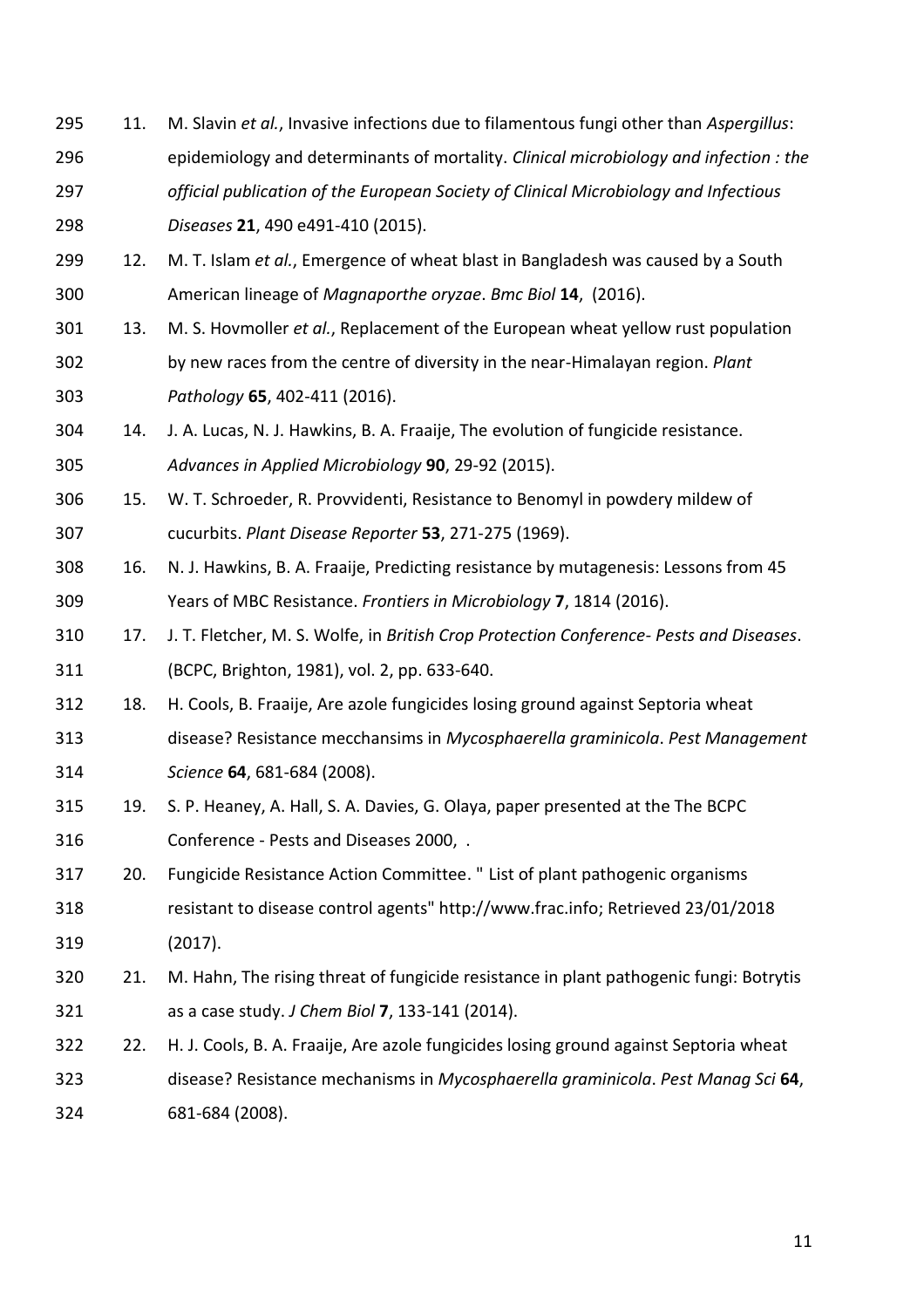- 23. H. Hamamoto *et al.*, Tandem repeat of a transcriptional enhancer upstream of the sterol 14 alpha-demethylase gene (CYP51) in *Penicillium digitatum*. *Appl Environ Microb* **66**, 3421-3426 (2000).
- 24. E. Snelders *et al.*, The structure-function relationship of the *Aspergillus fumigatus* cyp51A L98H conversion by site-directed mutagenesis: the mechanism of L98H azole resistance. *Fungal Genet Biol* **48**, 1062-1070 (2011).
- 25. N. J. Hawkins *et al.*, Paralog re-emergence: A novel, historically contingent mechanism in the evolution of antimicrobial resistance. *Mol. Biol. Evol.* **31**, 1793- 1802 (2014).
- 26. L. E. Cowen, S. Lindquist, Hsp90 potentiates the rapid evolution of new traits: drug resistance in diverse fungi. *Science* **309**, 2185-2189 (2005).
- 27. A. Selmecki, M. Gerami-Nejad, C. Paulson, A. Forche, J. Berman, An isochromosome confers drug resistance *in vivo* by amplification of two genes, ERG11 and TAC1. *Mol Microbiol* **68**, 624-641 (2008).
- 28. J. Rhodes *et al.*, A population genomics approach to assessing the genetic basis of within-host microevolution underlying recurrent Cryptococcal meningitis infection. *G3* **7**, 1165-1176 (2017).
- 29. K. R. Healey *et al.*, Prevalent mutator genotype identified in fungal pathogen *Candida glabrata* promotes multi-drug resistance. *Nat Commun* **7**, 11128 (2016).
- 30. European Centers for Disease Control. "Risk assessment on the impact of environmental usage of triazoles on the development and spread of resistance to medical triazoles in Aspergillus species" (Stockholm, 2013).
- 31. J. F. Meis, A. Chowdhary, J. L. Rhodes, M. C. Fisher, P. E. Verweij, Clinical implications of globally emerging azole resistance in *Aspergillus fumigatus. Philos Trans R Soc Lond B Biol Sci* **371**, (2016).
- 32. J. van Paassen, A. Russcher, A. W. in t'Veld-van Wingerden, P. E. Verweij, E. J.
- Kuijper, Emerging aspergillosis by azole-resistant *Aspergillus fumigatus* at an intensive care unit in the Netherlands, 2010 to 2013. *Eurosurveillance* **21**, 16-24 (2016).
- 33. A. Abdolrasouli *et al.*, Genomic context of azole resistance mutations in *Aspergillus fumigatus* determined using whole-genome sequencing. *Mbio* **6**, e00536-00515 (2015).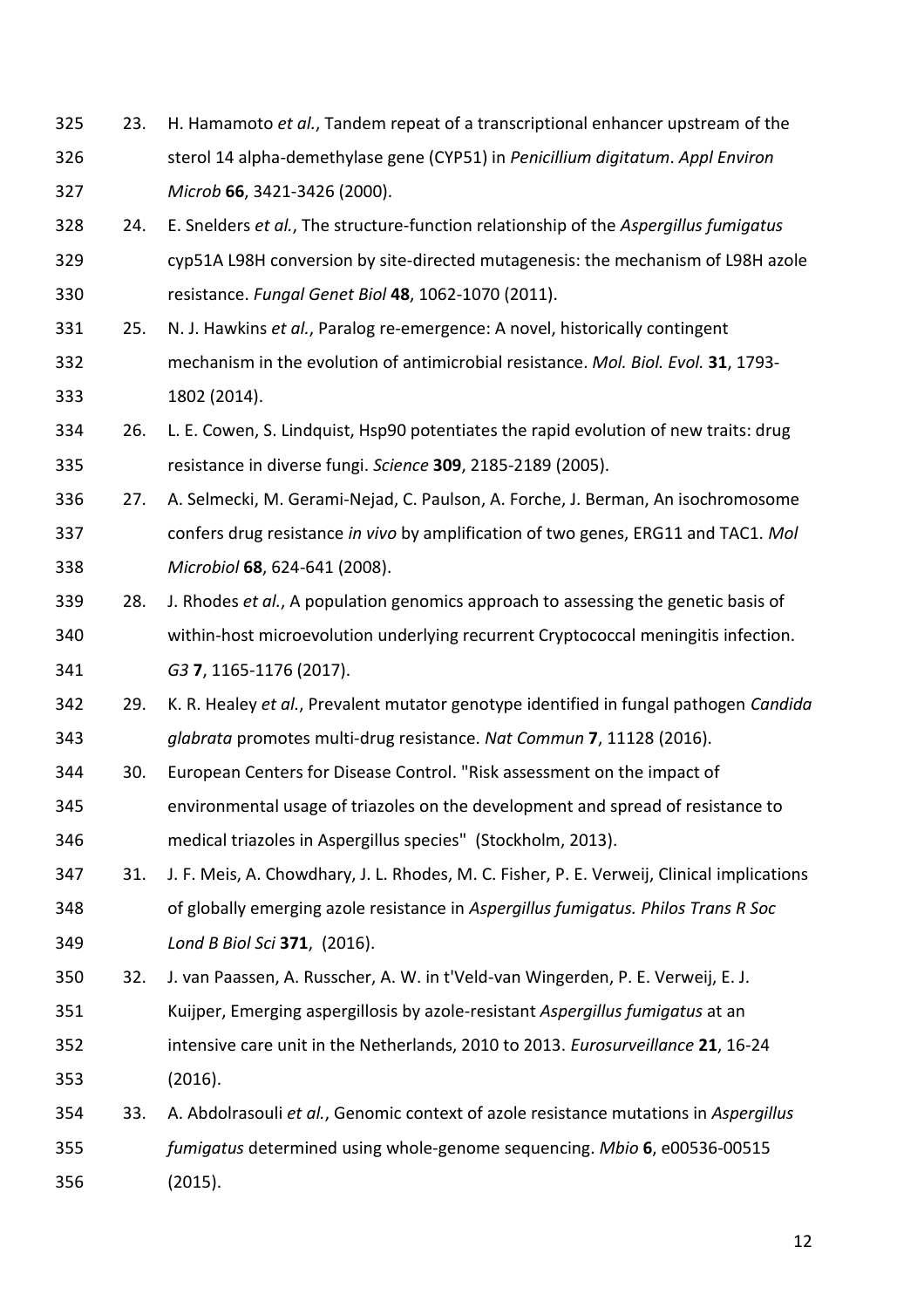34. C. Swanton, H. Mashhadi, K. Solomon, M. Afifi, S. Duke, Similarities between the discovery and regulation of pharmaceuticals and pesticides: in support of a better understanding of the risks and benefits of each. *Pest Management Science* **67**, 790- 797 (2011). 35. T. A. Richards *et al.*, Horizontal gene transfer facilitated the evolution of plant parasitic mechanisms in the oomycetes. *P Natl Acad Sci USA* **108**, 15258-15263 (2011). 36. J. A. Perry, G. D. Wright, The antibiotic resistance "mobilome": searching for the link between environment and clinic. *Front Microbiol* **4**, (2013). 37. D. W. Denning, M. J. Bromley, How to bolster the antifungal pipeline. *Science* **347**, 1414-1416 (2015). 38. J. L. Nishikawa *et al.*, Inhibiting fungal multidrug resistance by disrupting an activator-mediator interaction. *Nature* **530**, 485-+ (2016). 39. M. Molefi *et al.*, AMBITION-cm: intermittent high dose AmBisome on a high dose fluconazole backbone for cryptococcal meningitis induction therapy in sub-Saharan Africa: study protocol for a randomized controlled trial. *Trials* **16**, 276 (2015). 40. H. Dooley, M. W. Shaw, J. Spink, S. Kildea, Effect of azole fungicide mixtures, alternations and dose on azole sensitivity in the wheat pathogen *Zymoseptoria tritici*. *Plant Pathology* **65**, 124-136 (2016). 41. F. van den Bosch, N. Paveley, M. Shaw, P. Hobbelen, R. Oliver, The dose rate debate: does the risk of fungicide resistance increase or decrease with dose? *Plant Pathology* **60**, 597-606 (2011). 42. A. Mikaberidze, N. Paveley, S. Bonhoeffer, F. van den Bosch, Emergence of resistance to fungicides: The role of fungicide dose. *Phytopathology* **107**, 545-560 (2017). 43. B. Barres *et al.*, Trends and challenges in pesticide resistance detection. *Trends Plant Sci* **21**, 834-853 (2016). 44. S. Ashkani *et al.*, Molecular breeding strategy and challenges towards improvement of blast disease resistance in rice crop. *Front Plant Sci* **6**, (2015). 45. S. J. Gurr, P. J. Rushton, Engineering plants with increased disease resistance: what are we going to express? *Trends Biotechnol* **23**, 275-282 (2005).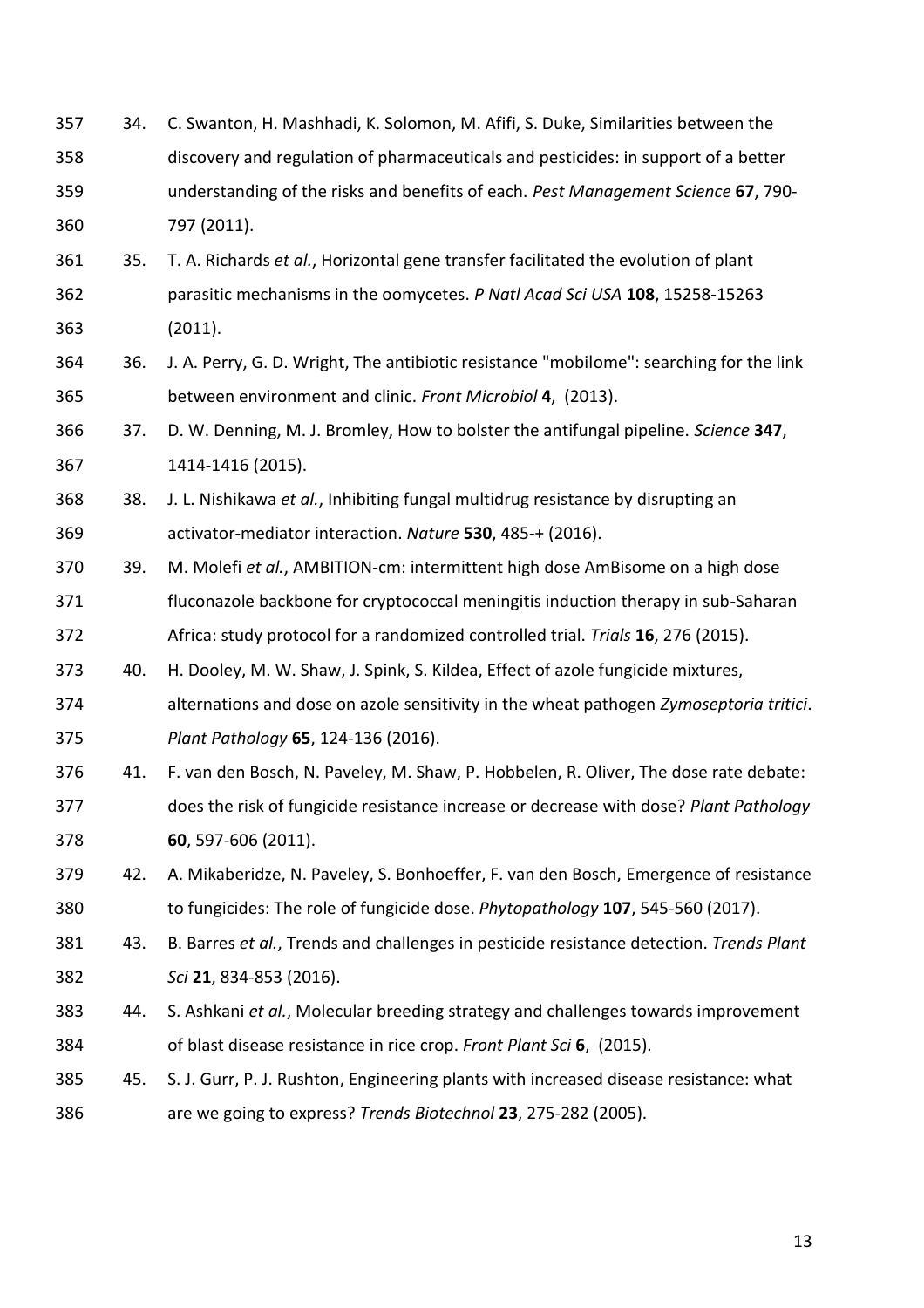46. H. F. Eissa *et al.*, Developing transgenic wheat to encounter rusts and powdery mildew by overexpressing barley chi26 gene for fungal resistance. *Plant Methods* **13**, (2017). 47. J. Edwards, Fungal cell wall vaccines: an update. *Journal of Medical Microbiology* **61**, 895-903 (2012). 48. P. R. Kumaresan *et al.*, Bioengineering T cells to target carbohydrate to treat opportunistic fungal infection. *Proc Natl Acad Sci U S A* **111**, 10660-10665 (2014). 49. C. Cunha *et al.*, Genetic PTX3 deficiency and aspergillosis in stem-cell transplantation. *N Engl J Med* **370**, 421-432 (2014). 50. M. Z. Ratajczak, J. Ratajczak, Horizontal transfer of RNA and proteins between cells by extracellular microvesicles: 14 years later. *Clin Transl Med* **5**, (2016). 51. A. Weiberg *et al.*, Fungal small RNAs suppress plant immunity by hijacking host RNA interference pathways. *Science* **342**, 118-123 (2013). 52. M. Wang *et al.*, Bidirectional cross-kingdom RNAi and fungal uptake of external RNAs confer plant protection. *Nat Plants* **2**, 16151 (2016). 53. L. Kudsiova *et al.*, Delivery of siRNA using ternary complexes containing branched cationic peptides: the role of peptide sequence, branching and targeting. *Mol Biosyst* **12**, 934-951 (2016).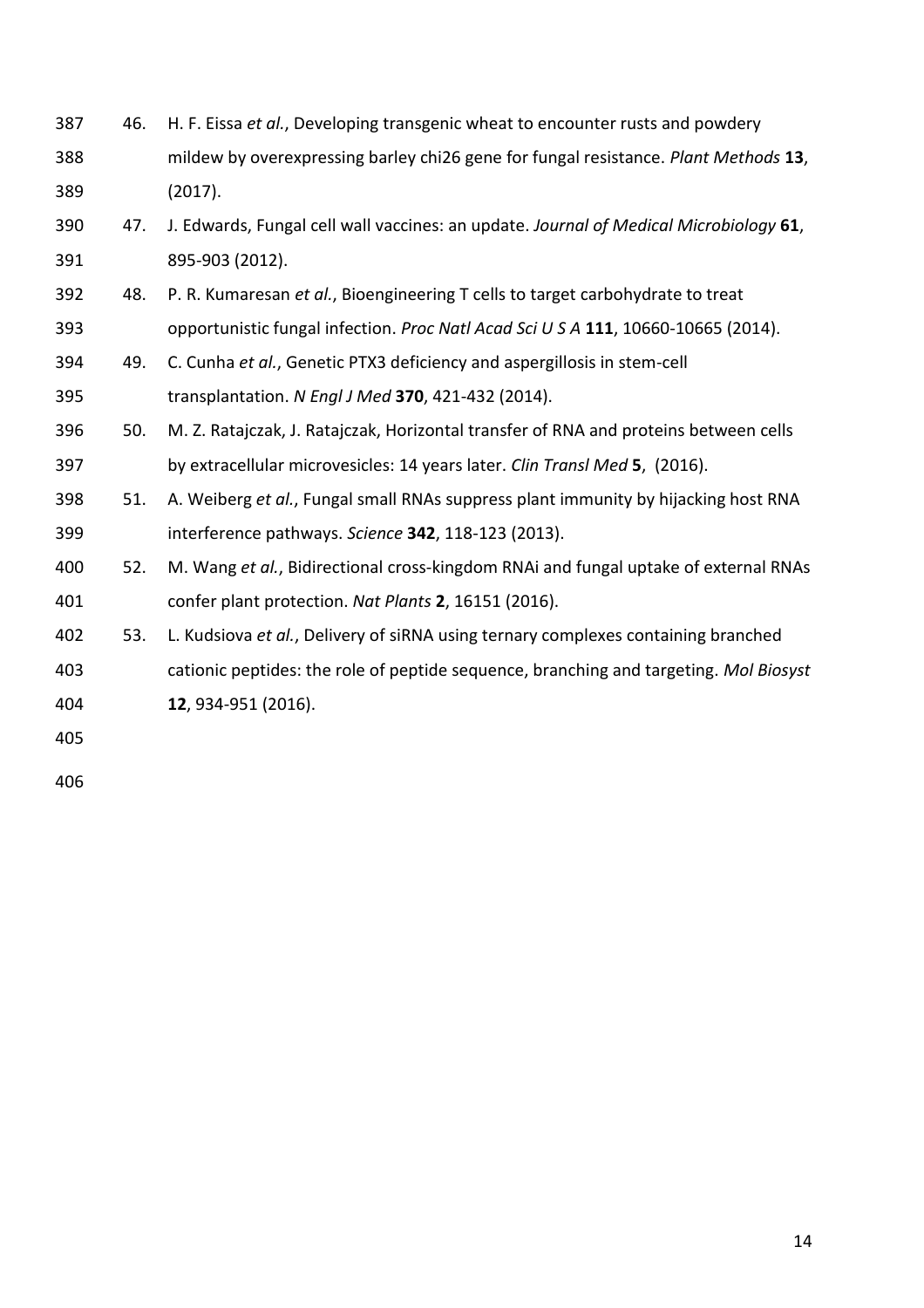| 407<br>408<br>409<br>410 |     | <b>Supplementary data references:</b><br>References in S Table1                            |
|--------------------------|-----|--------------------------------------------------------------------------------------------|
| 411                      | 54. | D. W. Denning et al., Itraconazole resistance in Aspergillus fumigatus. Antimicrob         |
| 412                      |     | Agents Chemother 41, 1364-1368 (1997).                                                     |
| 413                      | 55. | E. Chryssanthou, In vitro susceptibility of respiratory isolates of Aspergillus species to |
| 414                      |     | itraconazole and amphotericin B. acquired resistance to itraconazole. Scandinavian         |
| 415                      |     | journal of infectious diseases 29, 509-512 (1997).                                         |
| 416                      | 56. | E. Snelders et al., Emergence of azole resistance in Aspergillus fumigatus and spread      |
| 417                      |     | of a single resistance mechanism. PLoS medicine 5, e219 (2008).                            |
| 418                      | 57. | C. Lazzarini et al., Azole Resistance in Aspergillus fumigatus Clinical Isolates from an   |
| 419                      |     | Italian Culture Collection. Antimicrob Agents Chemother 60, 682-685 (2016).                |
| 420                      | 58. | M. Tashiro et al., Antifungal susceptibilities of Aspergillus fumigatus clinical isolates  |
| 421                      |     | obtained in Nagasaki, Japan. Antimicrob Agents Chemother 56, 584-587 (2012).               |
| 422                      | 59. | S. J. Howard et al., Frequency and evolution of Azole resistance in Aspergillus            |
| 423                      |     | fumigatus associated with treatment failure. Emerging infectious diseases 15, 1068-        |
| 424                      |     | 1076 (2009).                                                                               |
| 425                      | 60. | E. Dannaoui et al., In-vitro susceptibility of Aspergillus spp. isolates to amphotericin B |
| 426                      |     | and itraconazole. The Journal of antimicrobial chemotherapy 44, 553-555 (1999).            |
| 427                      | 61. | G. E. Ozmerdiven et al., First determination of azole resistance in Aspergillus            |
| 428                      |     | fumigatus strains carrying the TR34/L98H mutations in Turkey. Journal of infection         |
| 429                      |     | and chemotherapy: official journal of the Japan Society of Chemotherapy 21, 581-           |
| 430                      |     | 586 (2015).                                                                                |
| 431                      | 62. | A. Warris et al., Molecular epidemiology of Aspergillus fumigatus isolates recovered       |
| 432                      |     | from water, air, and patients shows two clusters of genetically distinct strains. J Clin   |
| 433                      |     | Microbiol 41, 4101-4106 (2003).                                                            |
| 434                      | 63. | T. Pelaez et al., First detection of Aspergillus fumigatus azole-resistant strain due to   |
| 435                      |     | Cyp51A TR46/Y121F/T289A in an azole-naive patient in Spain. New microbes and               |
| 436                      |     | new infections 6, 33-34 (2015).                                                            |
| 437                      | 64. | S. Seyedmousavi et al., Azole-resistant Aspergillus fumigatus, Iran. Emerging              |
| 438                      |     | infectious diseases 19, 832-834 (2013).                                                    |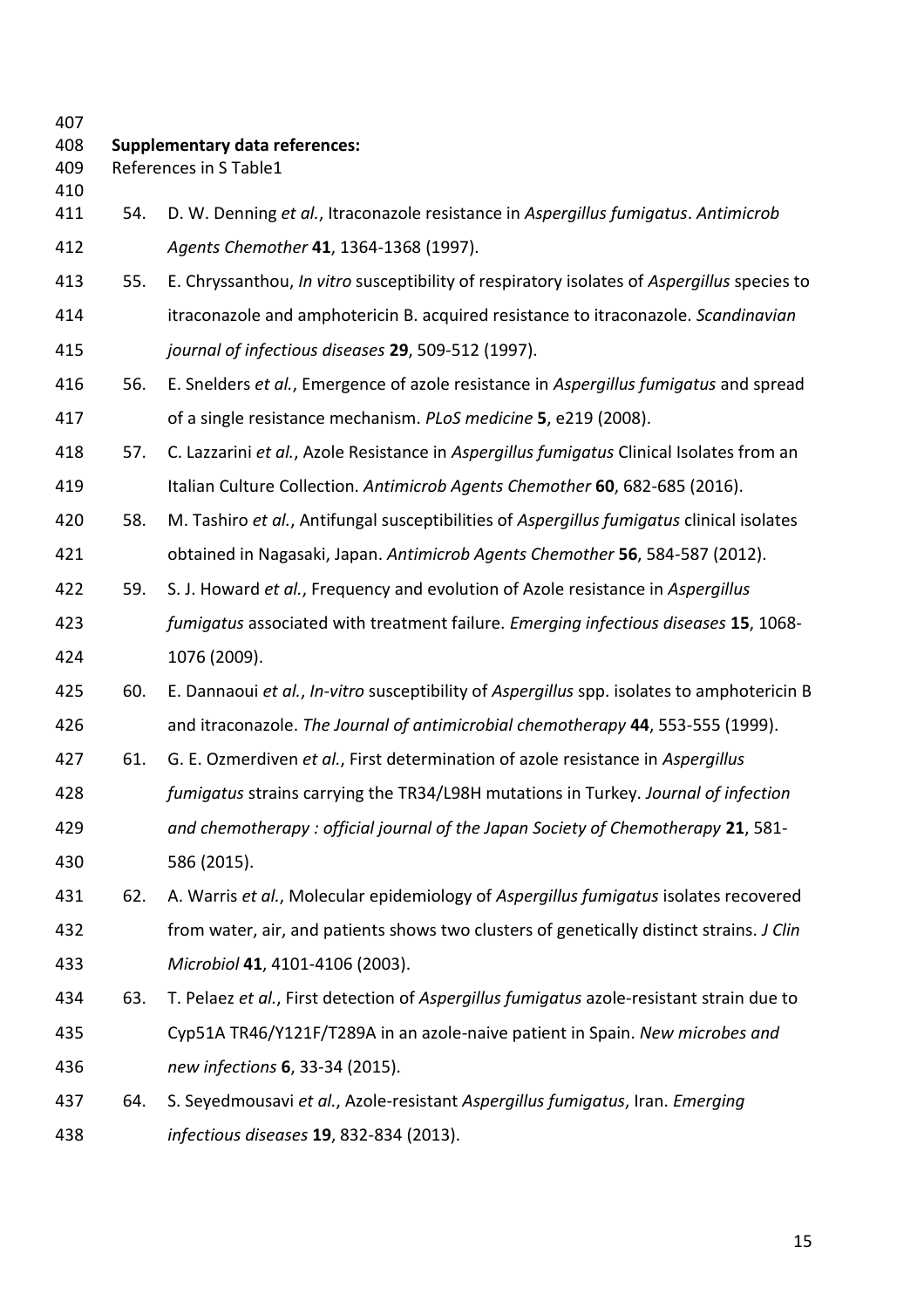| 439 | 65. | S. E. Kidd, E. Goeman, J. F. Meis, M. A. Slavin, P. E. Verweij, Multi-triazole-resistant |
|-----|-----|------------------------------------------------------------------------------------------|
| 440 |     | Aspergillus fumigatus infections in Australia. Mycoses 58, 350-355 (2015).               |
| 441 | 66. | A. Chowdhary et al., Isolation of multiple-triazole-resistant Aspergillus fumigatus      |
| 442 |     | strains carrying the TR/L98H mutations in the cyp51A gene in India. The Journal of       |
| 443 |     | antimicrobial chemotherapy 67, 362-366 (2012).                                           |
| 444 | 67. | E. Vermeulen et al., Nationwide surveillance of azole resistance in Aspergillus          |
| 445 |     | diseases. Antimicrob Agents Chemother 59, 4569-4576 (2015).                              |
| 446 | 68. | U. Nawrot et al., Detection of Polish clinical Aspergillus fumigatus isolates resistant  |
| 447 |     | to triazoles. Med Mycol 56, 121-124 (2018).                                              |
| 448 | 69. | K. M. Astvad et al., First detection of TR46/Y121F/T289A and TR34/L98H alterations       |
| 449 |     | in Aspergillus fumigatus isolates from azole-naive patients in Denmark despite           |
| 450 |     | negative findings in the environment. Antimicrob Agents Chemother 58, 5096-5101          |
| 451 |     | (2014).                                                                                  |
| 452 | 70. | S. R. Lockhart et al., Azole resistance in Aspergillus fumigatus isolates from the       |
| 453 |     | ARTEMIS global surveillance study is primarily due to the TR/L98H mutation in the        |
| 454 |     | cyp51A gene. Antimicrob Agents Chemother 55, 4465-4468 (2011).                           |
| 455 | 71. | B. Bellete et al., Acquired resistance to voriconazole and itraconazole in a patient     |
| 456 |     | with pulmonary aspergilloma. Med Mycol 48, 197-200 (2010).                               |
| 457 | 72. | O. Bader et al., cyp51A-Based mechanisms of Aspergillus fumigatus azole drug             |
| 458 |     | resistance present in clinical samples from Germany. Antimicrob Agents Chemother         |
| 459 |     | 57, 3513-3517 (2013).                                                                    |
| 460 | 73. | C. J. Wu et al., Azole-resistant Aspergillus fumigatus isolates carrying TR(34)/L98H     |
| 461 |     | mutations in Taiwan. Mycoses 58, 544-549 (2015).                                         |
| 462 | 74. | S. Ahmad, L. Joseph, F. Hagen, J. F. Meis, Z. Khan, Concomitant occurrence of            |
| 463 |     | itraconazole-resistant and -susceptible strains of Aspergillus fumigatus in routine      |
| 464 |     | cultures. The Journal of antimicrobial chemotherapy 70, 412-415 (2015).                  |
| 465 | 75. | A. Chowdhary et al., Multi-azole-resistant Aspergillus fumigatus in the environment      |
| 466 |     | in Tanzania. Journal of Antimicrobial Chemotherapy 69, 2979-2983 (2014).                 |
| 467 | 76. | P. Le Pape, R. A. Lavergne, F. Morio, C. Alvarez-Moreno, Multiple fungicide-driven       |
| 468 |     | alterations in Azole-resistant Aspergillus fumigatus, Colombia, 2015. Emerging           |
| 469 |     | infectious diseases 22, 156-157 (2016).                                                  |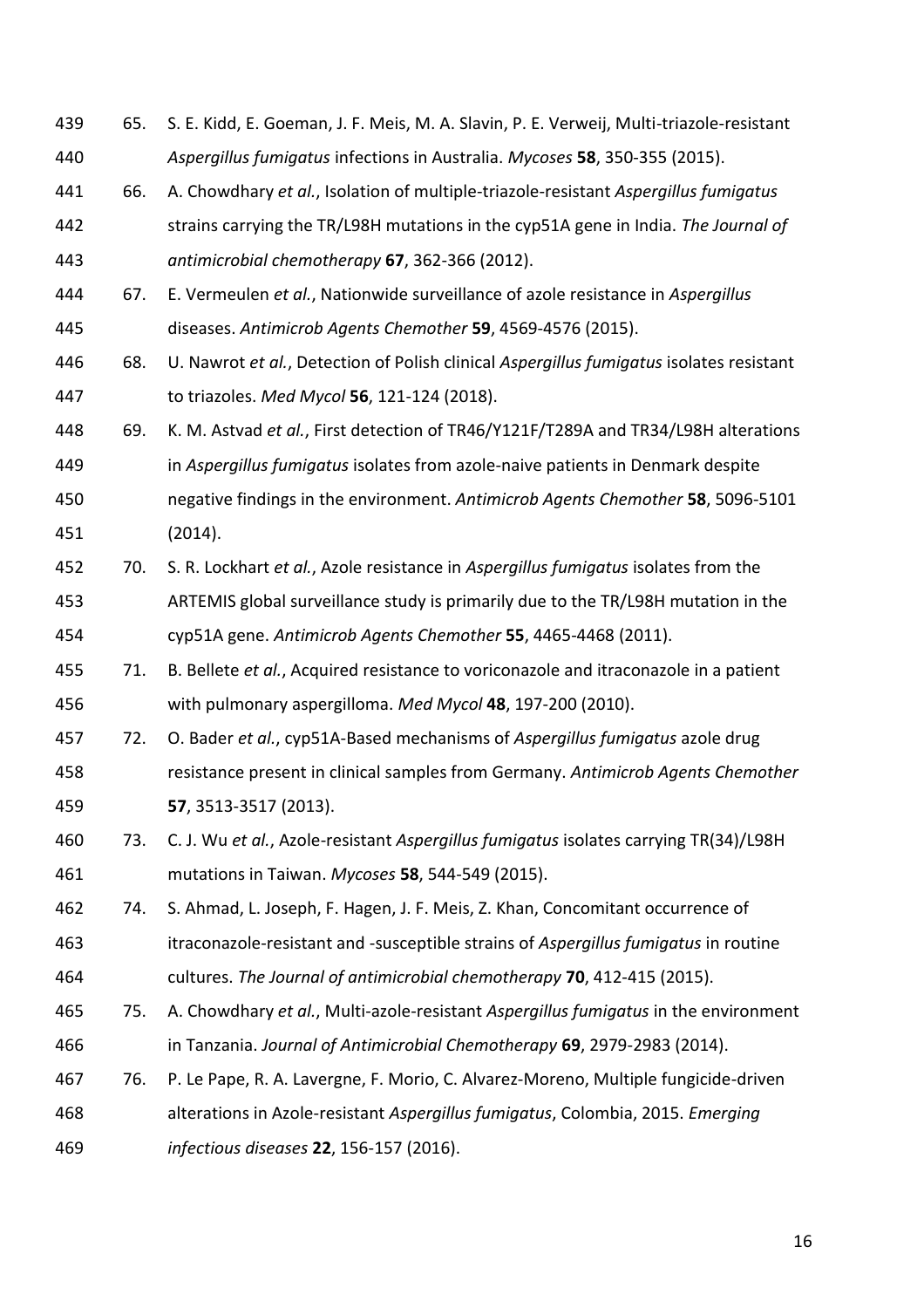77. C. Sharma, F. Hagen, R. Moroti, J. F. Meis, A. Chowdhary, Triazole-resistant *Aspergillus fumigatus* harbouring G54 mutation: Is it de novo or environmentally acquired? *Journal of global antimicrobial resistance* **3**, 69-74 (2015). 78. I. Perveen, S. Sehar, I. Naz, S. Ahmed, in *Proceedings of the 7th Advances Against Aspergillosis conference*. (Manchester, UK, 2016), pp. 3–5 March 2016. 79. A. Riat, J. Plojoux, K. Gindro, J. Schrenzel, D. Sanglard, Azole resistance of environmental and clinical *Aspergillus fumigatus* isolates from Switzerland. *Antimicrob Agents Chemother* **62**, (2018). 80. S. S. Goncalves, Global aspects of triazole resistance in *Aspergillus fumigatus* with focus on Latin American Countries. *Journal of fungi (Basel, Switzerland)* **3**, (2017). 81. J. F. Ryley, R. G. Wilson, K. J. Barrett-Bee, Azole resistance in *Candida albicans*. *Sabouraudia* **22**, 53-63 (1984). 82. A. Tavitian *et al.*, Ketoconazole-resistant *Candida* esophagitis in patients with acquired immunodeficiency syndrome. *Gastroenterology* **90**, 443-445 (1986). 83. H. Dermoumi, In vitro susceptibility of yeast isolates from the blood to fluconazole and amphotericin B. *Chemotherapy* **38**, 112-117 (1992). 84. N. Troillet, C. Durussel, J. Bille, M. P. Glauser, J. P. Chave, Correlation between in vitro susceptibility of *Candida albicans* and fluconazole-resistant oropharyngeal candidiasis in HIV-infected patients. *European journal of clinical microbiology & infectious diseases : official publication of the European Society of Clinical Microbiology* **12**, 911-915 (1993). 85. A. Budak, Epidemiology of *Candida* infection. II. Application of biochemical methods for typing of *Candida albicans* strains. *Archivum immunologiae et therapiae experimentalis* **38**, 369-377 (1990). 86. J. Dupouy-Camet *et al.*, Resistance to fluconazole in hospitalized patients. Concordance between *Candida albicans* resistance *in vitro* and therapeutic failure. *Presse medicale (Paris, France : 1983)* **20**, 1341 (1991). 87. F. Barchiesi *et al.*, Fluconazole and ketoconazole in the treatment of oral and esophageal candidiasis in AIDS patients. *Journal of chemotherapy (Florence, Italy)* **4**, 381-386 (1992).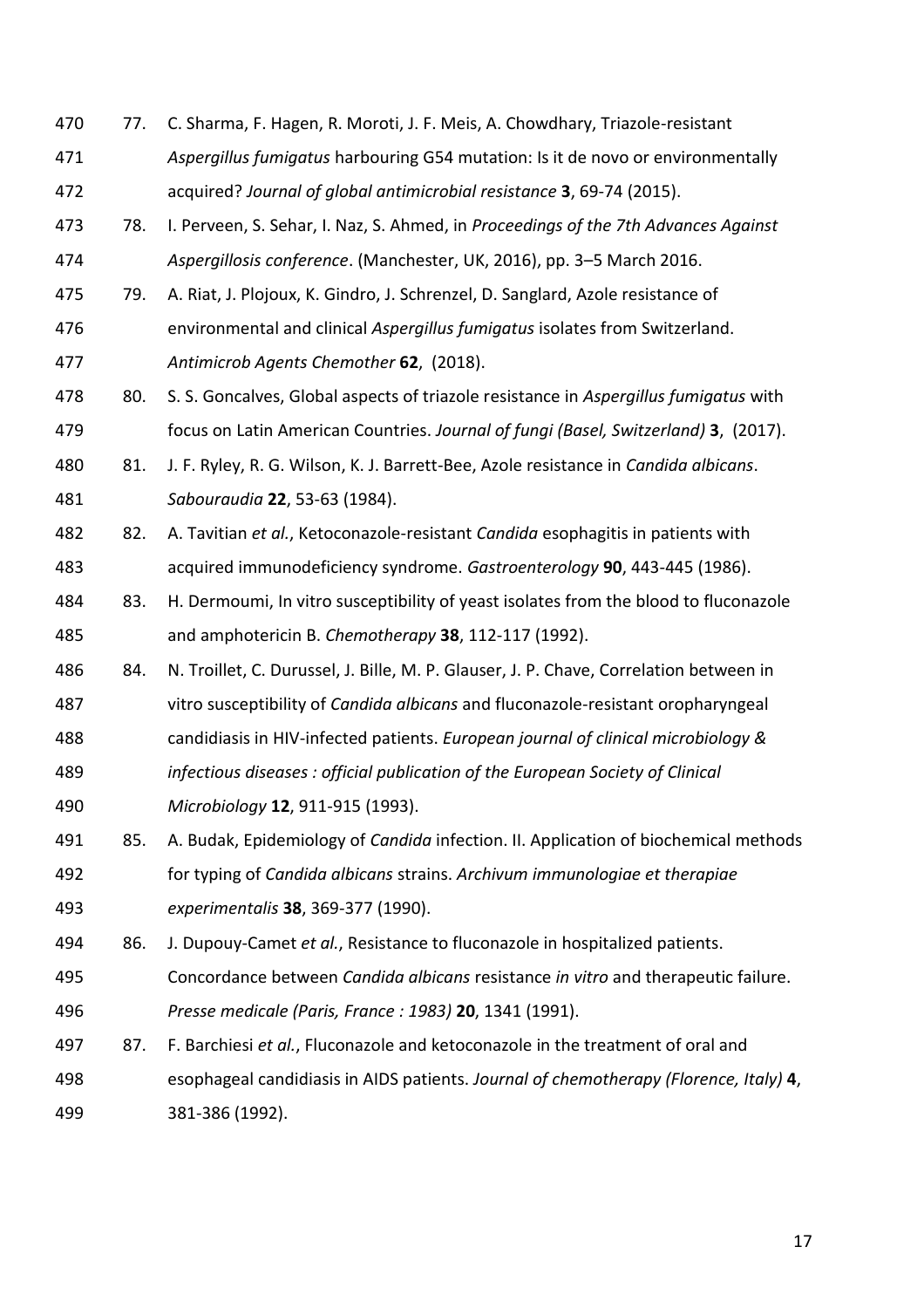- 88. F. Dronda, J. L. Rodriguez-Tudela, P. Mera, J. Martinez-Suarez, Esophagitis caused by fluconazole-resistant *Candida albicans*: therapeutic failure and *in vitro* correlation. *Medicina clinica* **99**, 199 (1992).
- 89. T. G. Abrahamsen, E. Widing, A. Glomstein, P. Gaustad, Disseminated fungal disease resistant to fluconazole treatment in a child with leukemia. *Scandinavian journal of infectious diseases* **24**, 391-393 (1992).
- 90. C. H. Hauman, I. O. Thompson, F. Theunissen, P. Wolfaardt, Oral carriage of *Candida*  in healthy and HIV-seropositive persons. *Oral surgery, oral medicine, and oral pathology* **76**, 570-572 (1993).
- 91. F. Allerberger *et al.*, *In vitro* susceptibility of *Candida albicans*, Austria 1992. *Mycoses* **36**, 411-416 (1993).
- 92. P. J. Gallagher *et al.*, Reduced azole susceptibility of oral isolates of *Candida albicans* from HIV-positive patients and a derivative exhibiting colony morphology variation. *J Gen Microbiol* **138**, 1901-1911 (1992).
- 93. Y. C. Chen, S. C. Chang, W. C. Hsieh, K. T. Luh, *In vitro* antifungal susceptibilities of *Candida* species isolated from the blood. *Int J Antimicrob Agents* **7**, 217-222 (1996).
- 94. E. Chryssanthou, J. Torssander, B. Petrini, Oral *Candida albicans* isolates with reduced susceptibility to fluconazole in Swedish HIV-infected patients. *Scandinavian journal of infectious diseases* **27**, 391-395 (1995).
- 95. R. Rautemaa *et al.*, Decreased susceptibility of *Candida albicans* to azole antifungals: a complication of long-term treatment in autoimmune polyendocrinopathy-
- candidiasis-ectodermal dystrophy (APECED) patients. *The Journal of antimicrobial chemotherapy* **60**, 889-892 (2007).
- 96. A. Velegraki, D. Papalambrou, S. Soremi, N. J. Legakis, Variable antifungal
- susceptibility of wild-type *Candida albicans* phenotypes from neutropenic hosts.
- *European journal of clinical microbiology & infectious diseases : official publication of the European Society of Clinical Microbiology* **15**, 854-860 (1996).
- 97. G. F. Araj, N. K. Daher, Z. A. Tabbarah, Antifungal susceptibility of *Candida* isolates at the American University of Beirut Medical Center. *Int J Antimicrob Agents* **10**, 291- 296 (1998).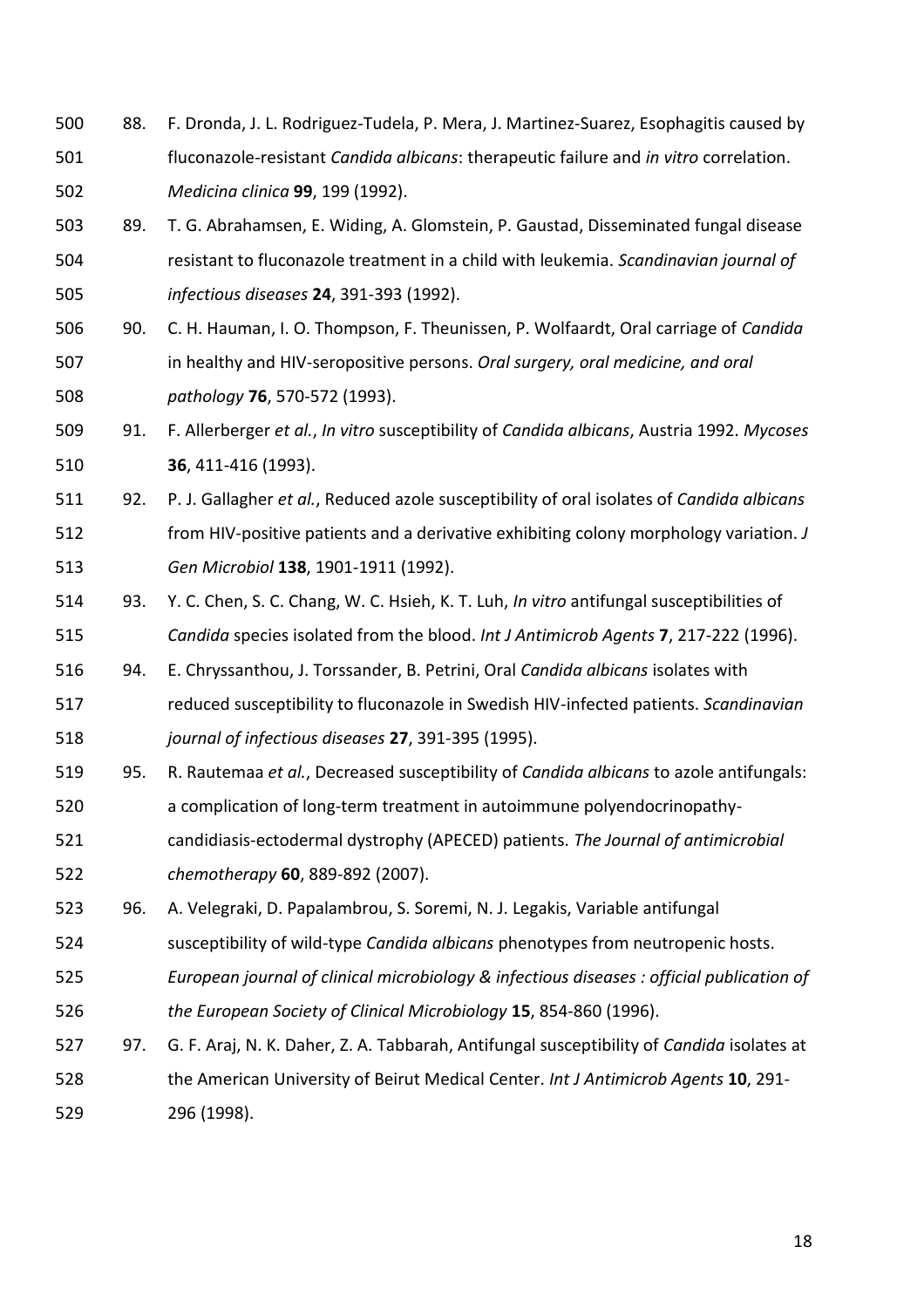- 98. S. Fujita, Studies on microtiter broth dilution method for antifungal susceptibility testing of yeast isolates from blood and cerebrospinal fluid. *Rinsho byori. The Japanese journal of clinical pathology* **44**, 373-378 (1996).
- 99. J. Meis, M. Petrou, J. Bille, D. Ellis, D. Gibbs, A global evaluation of the susceptibility of *Candida* species to fluconazole by disk diffusion. Global Antifungal Surveillance Group. *Diagn Microbiol Infect Dis* **36**, 215-223 (2000).
- 100. K. C. Hazen *et al.*, Comparison of the susceptibilities of *Candida* spp. to fluconazole and voriconazole in a 4-year global evaluation using disk diffusion. *J Clin Microbiol* **41**, 5623-5632 (2003).
- 101. K. N. Prasad *et al.*, Role of yeasts as nosocomial pathogens & their susceptibility to fluconazole & amphotericin B. *The Indian journal of medical research* **110**, 11-17 (1999).
- 102. M. A. Pfaller *et al.*, International surveillance of blood stream infections due to *Candida* species in the European SENTRY Program: species distribution and antifungal susceptibility including the investigational triazole and echinocandin agents. SENTRY Participant Group (Europe). *Diagn Microbiol Infect Dis* **35**, 19-25 (1999).
- 103. A. L. Colombo, D. Da Matta, L. P. De Almeida, R. Rosas, Fluconazole susceptibility of Brazilian *Candida* isolates assessed by a disk diffusion method. *The Brazilian journal of infectious diseases : an official publication of the Brazilian Society of Infectious Diseases* **6**, 118-123 (2002).
- 104. Z. Samra, M. Yardeni, N. Peled, J. Bishara, Species distribution and antifungal
- susceptibility of *Candida* bloodstream isolates in a tertiary medical center in Israel.
- *European journal of clinical microbiology & infectious diseases : official publication of the European Society of Clinical Microbiology* **24**, 592-595 (2005).
- 105. G. S. Bulmer, M. L. Marquez, L. Co-Barcelona, R. A. Fromtling, Yeasts and fluconazole susceptibility in the Philippines. *Mycopathologia* **146**, 117-120 (1999).
- 106. L. R. Asmundsdottir, H. Erlendsdottir, M. Gottfredsson, Increasing incidence of candidemia: results from a 20-year nationwide study in Iceland. *J Clin Microbiol* **40**, 3489-3492 (2002).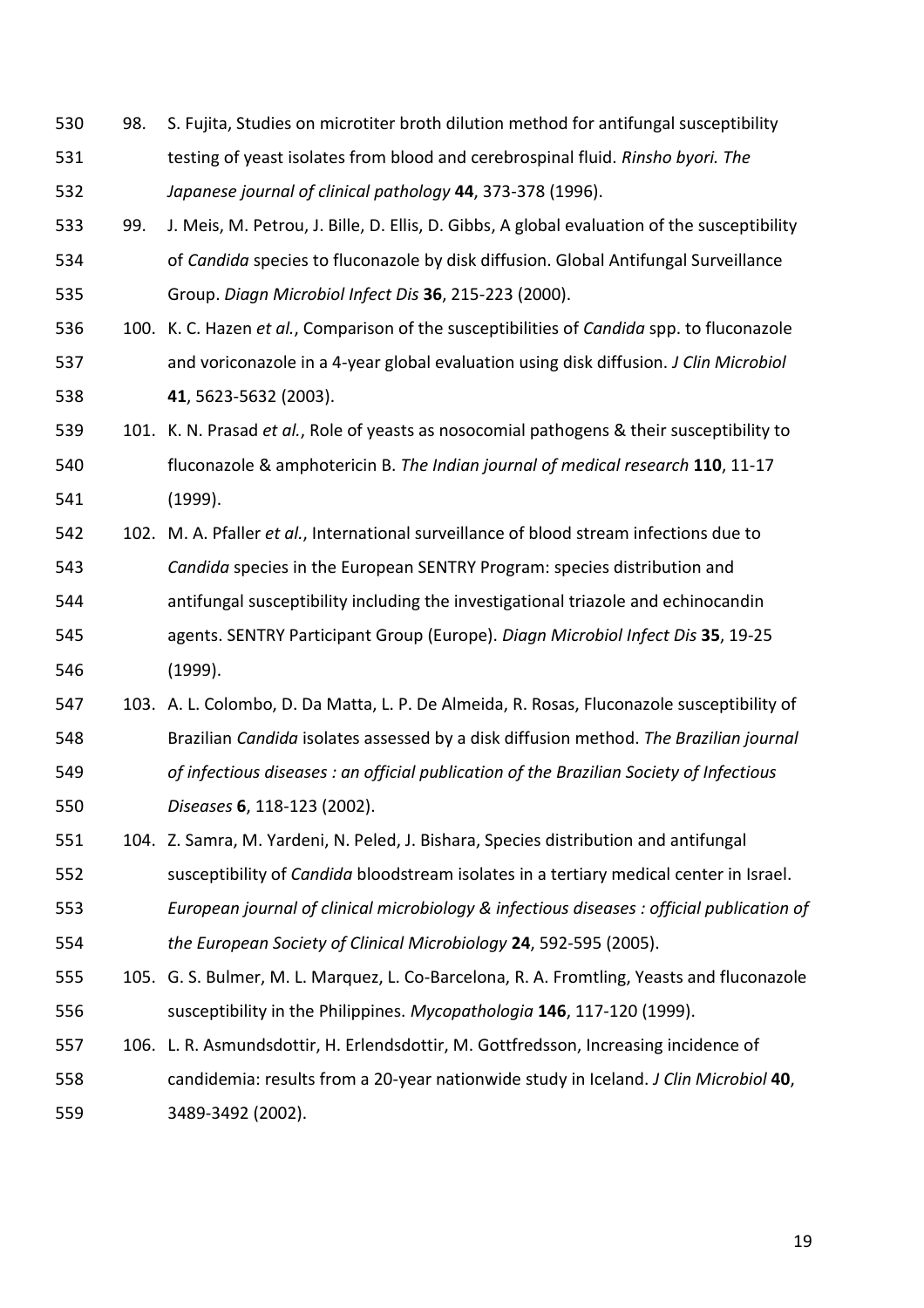- 107. M. S. Ellabib, I. A. ElJariny, *In vitro* activity of 6 antifungal agents on *Candida* species isolated as causative agents from vaginal and other clinical specimens. *Saudi medical journal* **22**, 860-863 (2001).
- 108. M. C. Arendrup *et al.*, Seminational surveillance of fungemia in Denmark: notably high rates of fungaemia and numbers of isolates with reduced azole susceptibility. *J Clin Microbiol* **43**, 4434-4440 (2005).
- 109. C. Tapia *et al.*, Antifungal susceptibility for *Candida albicans* isolated from AIDS patients with oropharyngeal and esophageal candidiasis: experience with Etest. *Revista medica de Chile* **131**, 515-519 (2003).
- 110. C. A. Enwuru *et al.*, Fluconazole resistant opportunistic oro-pharyngeal *Candida* and non-Candida yeast-like isolates from HIV infected patients attending ARV clinics in Lagos, Nigeria. *African health sciences* **8**, 142-148 (2008).
- 111. J. I. Yoo *et al.*, National surveillance of antifungal susceptibility of *Candida* species in South Korean hospitals. *Med Mycol* **47**, 554-558 (2009).
- 112. L. O. Sanchez-Vargas *et al.*, Oral *Candida* isolates colonizing or infecting human immunodeficiency virus-infected and healthy persons in Mexico. *J Clin Microbiol* **43**, 4159-4162 (2005).
- 113. E. M. Mokaddas, N. A. Al-Sweih, Z. U. Khan, Species distribution and antifungal susceptibility of *Candida* bloodstream isolates in Kuwait: a 10-year study. *Journal of medical microbiology* **56**, 255-259 (2007).
- 114. A. Sellami *et al.*, Antifungal susceptibility of bloodstream *Candida* isolates in Sfax hospital: Tunisia. *Mycopathologia* **171**, 417-422 (2011).
- 115. E. Skrodeniene, A. Dambrauskiene, A. Vitkauskiene, Susceptibility of yeasts to antifungal agents in Kaunas University of Medicine Hospital. *Medicina (Kaunas, Lithuania)* **42**, 294-299 (2006).
- 116. C. M. Fernandez Andreu *et al.*, *In vitro* susceptibility of *Candida* strains to fluconazole and amphotericin B. *Revista cubana de medicina tropical* **59**, 113-118 (2007).
- 117. A. Mulu *et al.*, Frequent detection of 'azole' resistant *Candida* species among late presenting AIDS patients in northwest Ethiopia. *BMC infectious diseases* **13**, 82 (2013).
- 118. M. Mares, M. Mares, M. Rusu, Antifungal susceptibility of 95 yeast strains isolated from oral mycoses in HIV-negative and HIV-positive patients. *Bacteriologia,*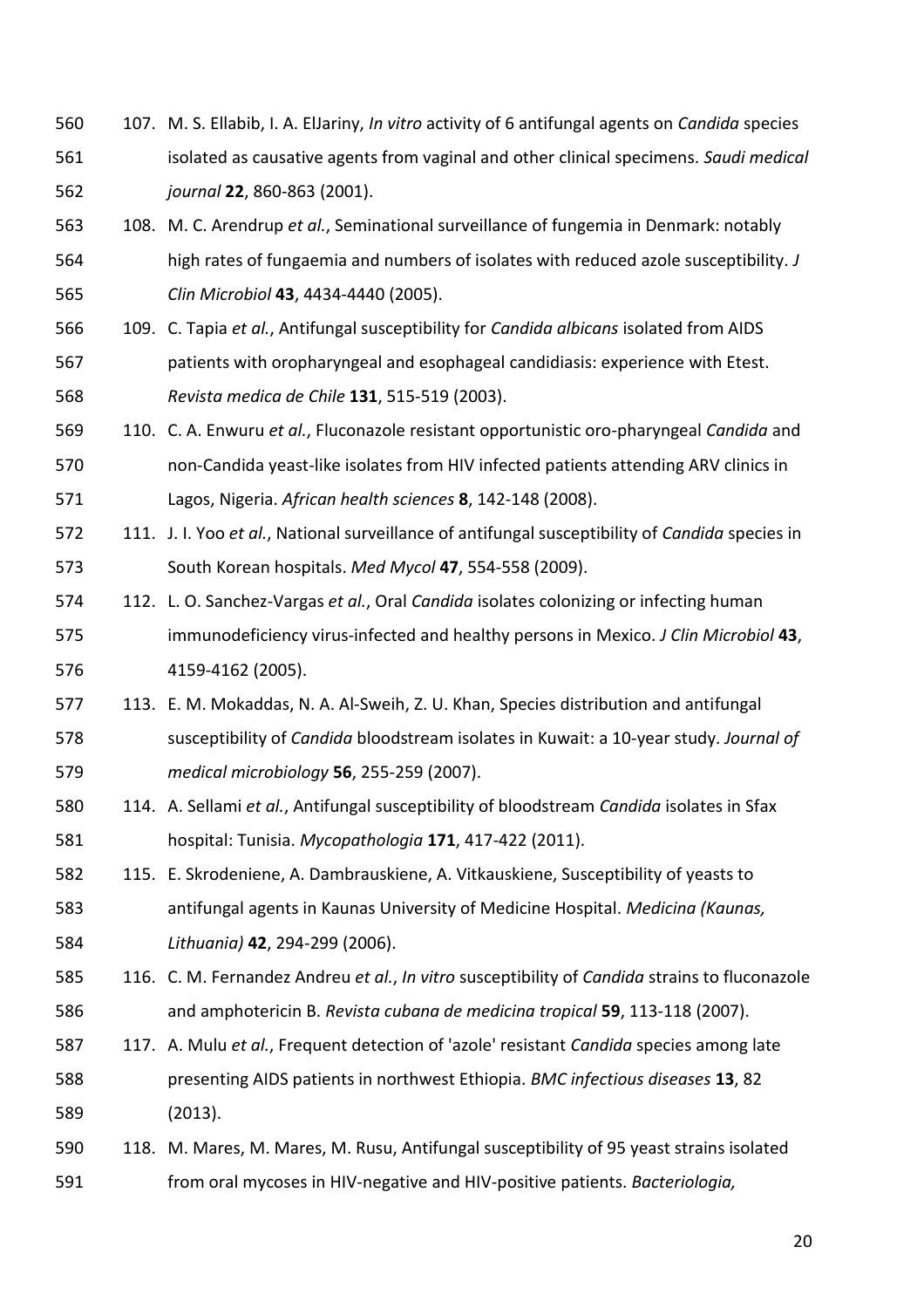- *virusologia, parazitologia, epidemiologia (Bucharest, Romania : 1990)* **53**, 41-42 (2008).
- 119. G. Barada, R. Basma, R. A. Khalaf, Microsatellite DNA identification and genotyping of *Candida albicans* from Lebanese clinical isolates. *Mycopathologia* **165**, 115-125 (2008).
- 120. P. Badiee, A. Alborzi, M. A. Davarpanah, E. Shakiba, Distributions and antifungal susceptibility of *Candida* species from mucosal sites in HIV positive patients. *Archives of Iranian medicine* **13**, 282-287 (2010).
- 121. J. Q. Farooqi *et al.*, Invasive candidiasis in Pakistan: clinical characteristics, species distribution and antifungal susceptibility. *Journal of medical microbiology* **62**, 259- 268 (2013).
- 122. F. Mutua, G. Revathi, J. M. Machoki, Species distribution and antifungal sensitivity patterns of vaginal yeasts. *East African medical journal* **87**, 156-162 (2010).
- 123. P. M. Dos Santos Abrantes, C. P. McArthur, C. W. Africa, Multi-drug resistant oral *Candida* species isolated from HIV-positive patients in South Africa and Cameroon. *Diagn Microbiol Infect Dis* **79**, 222-227 (2014).
- 124. M. Hegazi, A. Abdelkader, M. Zaki, B. El-Deek, Characteristics and risk factors of candidemia in paediatric intensive care unit of a tertiary care children's hospital in Egypt. *Journal of infection in developing countries* **8**, 624-634 (2014).
- 125. K. J. Mukasa *et al.*, Antifungal susceptibility patterns of vulvovaginal *Candida* species among women attending antenatal clinic at Mbarara Regional Referral Hospital, South Western Uganda. *British microbiology research journal* **5**, 322-331 (2015).
- 126. V. Arsic Arsenijevic *et al.*, *Candida* bloodstream infections in Serbia: First multicentre report of a national prospective observational survey in intensive care units. *Mycoses* **61**, 70-78 (2018).
- 127. A. J. Morris, K. Rogers, W. P. McKinney, S. A. Roberts, J. T. Freeman, Antifungal susceptibility results of New Zealand yeast isolates, 2001-2015: Impact of recent CLSI breakpoints and epidemiological cutoff values for *Candida* and other yeast species. *Journal of global antimicrobial resistance*, (2018).
- 128. S. R. Lockhart *et al.*, Simultaneous emergence of multidrug-resistant *Candida auris* on 3 continents confirmed by whole-genome sequencing and epidemiological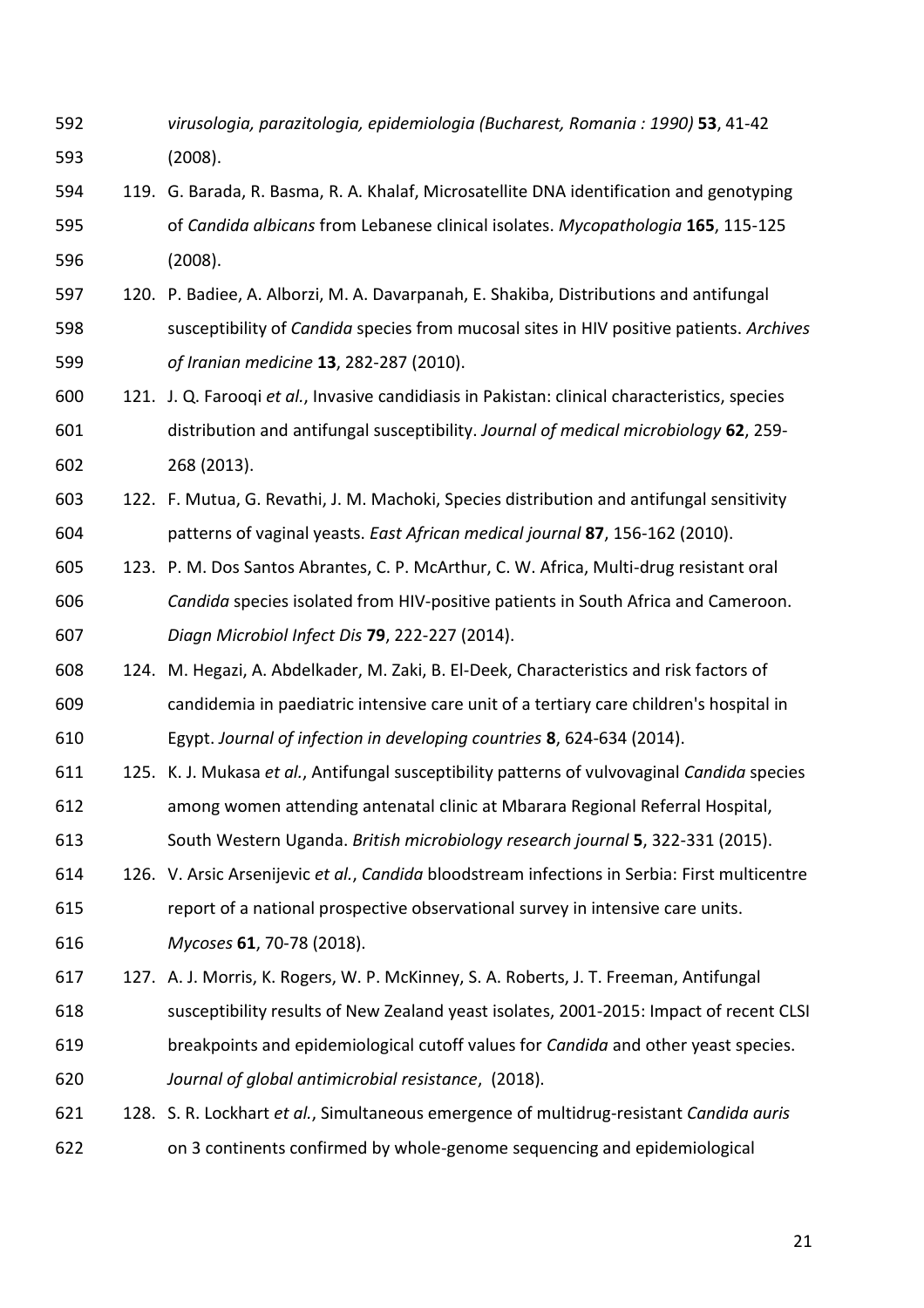- analyses. *Clinical infectious diseases : an official publication of the Infectious Diseases Society of America* **64**, 134-140 (2017).
- 129. A. Chowdhary, C. Sharma, J. F. Meis, *Candida auris*: A rapidly emerging cause of hospital-acquired multidrug-resistant fungal infections globally. *PLoS Pathog* **13**, e1006290 (2017).
- 130. S. Vallabhaneni *et al.*, Investigation of the first seven reported cases of *Candida auris*, a globally emerging invasive, multidrug-resistant fungus - United States, May 2013-August 2016. *MMWR. Morbidity and mortality weekly report* **65**, 1234-1237 (2016).
- 131. C. M. Parra-Giraldo *et al.*, First report of sporadic cases of *Candida auris* in Colombia. *International journal of infectious diseases : IJID : official publication of the International Society for Infectious Diseases* **69**, 63-67 (2018).
- 132. M. Emara *et al.*, *Candida auris* candidemia in Kuwait, 2014. *Emerging infectious diseases* **21**, 1091-1092 (2015).
- 133. S. Schelenz *et al.*, First hospital outbreak of the globally emerging *Candida auris* in a European hospital. *Antimicrobial resistance and infection control* **5**, 35 (2016).
- 134. A. B. Arauz *et al.*, Isolation of *Candida auris* from 9 patients in Central America: Importance of accurate diagnosis and susceptibility testing. *Mycoses* **61**, 44-47 (2018).
- 135. D. W. Warnock *et al.*, Fluconazole resistance in *Candida glabrata*. *Lancet* **2**, 1310 (1988).
- 136. M. C. Arilla *et al.*, Vulvovaginal candidiasis refractory to treatment with fluconazole. *European journal of obstetrics, gynecology, and reproductive biology* **44**, 77-80 (1992).
- 137. F. Barchiesi, A. L. Colombo, D. A. McGough, M. G. Rinaldi, Comparative study of broth macrodilution and microdilution techniques for in vitro antifungal susceptibility testing of yeasts by using the National Committee for Clinical
- Laboratory Standards' proposed standard. *J Clin Microbiol* **32**, 2494-2500 (1994).
- 138. P. Chavanet *et al.*, Cross-sectional study of the susceptibility of *Candida* isolates to antifungal drugs and *in vitro-in vivo* correlation in HIV-infected patients. *AIDS (London, England)* **8**, 945-950 (1994).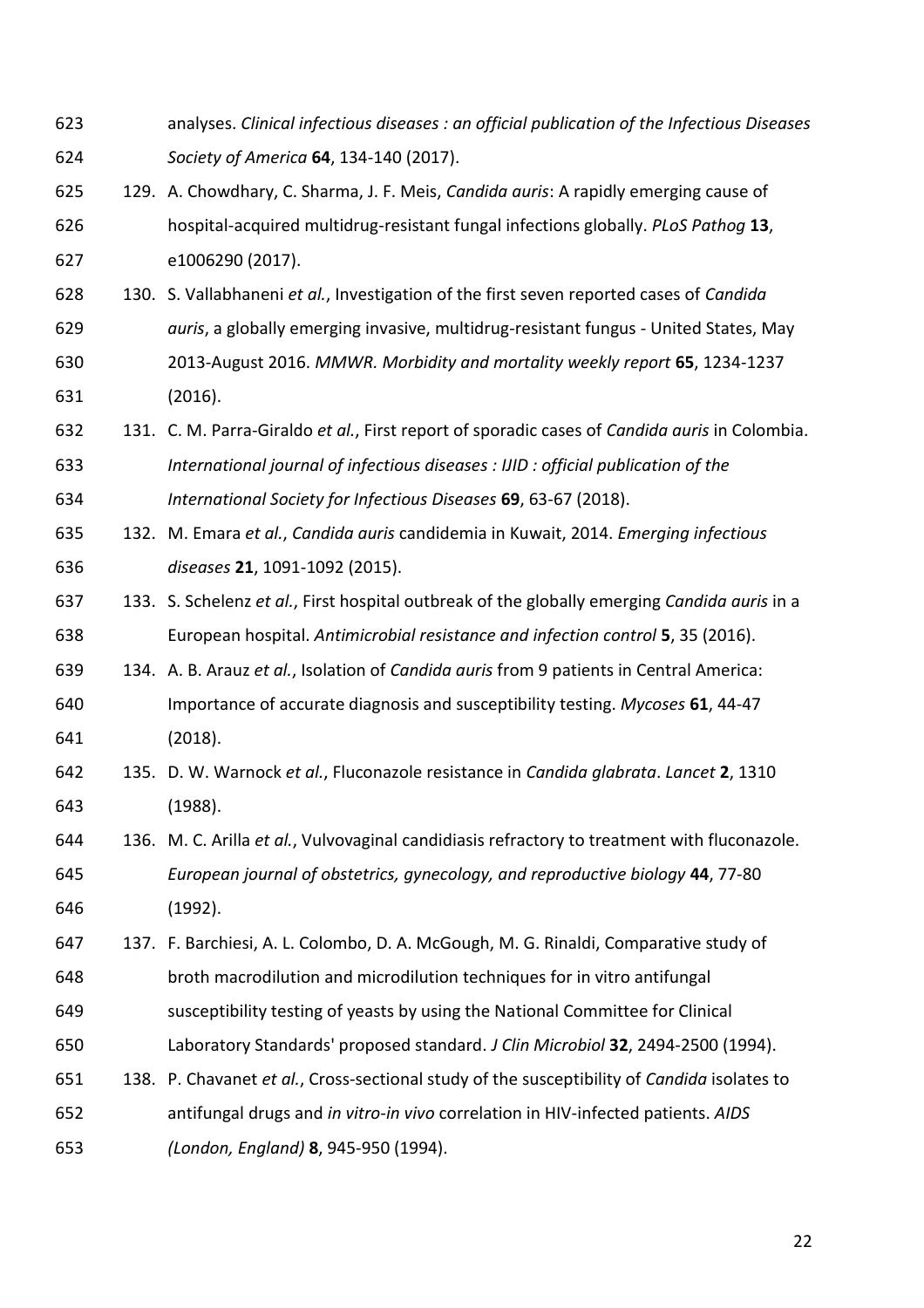139. A. Spinillo *et al.*, Frequency and significance of drug resistance in vulvovaginal candidiasis. *Gynecologic and obstetric investigation* **38**, 130-133 (1994). 140. J. Berenguer, V. Fernandez-Baca, R. Sanchez, E. Bouza, *In vitro* activity of amphotericin B, flucytosine and fluconazole against yeasts causing bloodstream infections. *European journal of clinical microbiology & infectious diseases : official publication of the European Society of Clinical Microbiology* **14**, 362-365 (1995). 141. P. Piemonte *et al.*, Emergency of fluconazole-resistant infections by *Candida krusei*  and *Candida glabrata* in neutropenic patients. *Revista medica de Chile* **124**, 1149 (1996). 142. K. P. Ng, T. L. Saw, S. L. Na, T. S. Soo-Hoo, Systemic Candida infection in University hospital 1997-1999: the distribution of *Candida* biotypes and antifungal susceptibility patterns. *Mycopathologia* **149**, 141-146 (2001). 143. M. A. Ribeiro, R. Dietze, C. R. Paula, D. A. Da Matta, A. L. Colombo, Susceptibility profile of vaginal yeast isolates from Brazil. *Mycopathologia* **151**, 5-10 (2001). 144. P. R. Hsueh, L. J. Teng, P. C. Yang, S. W. Ho, K. T. Luh, Emergence of nosocomial candidemia at a teaching hospital in Taiwan from 1981 to 2000: increased susceptibility of *Candida* species to fluconazole. *Microbial drug resistance (Larchmont, N.Y.)* **8**, 311-319 (2002). 145. Y. Zer, I. Balci, G. Meric, Identification and antifungal susceptibility of *Candida*  isolated from intensive care unit patients. *The new microbiologica* **25**, 489-494 (2002). 146. M. T. Mujica, J. L. Finquelievich, V. Jewtuchowicz, C. A. Iovannitti, Prevalence of *Candida albicans* and *Candida* non-albicans in clinical samples during 1999-2001. *Revista Argentina de microbiologia* **36**, 107-112 (2004). 147. L. L. Oon, M. G. Yeo, Fluconazole susceptibility of *Candida* species in Singapore by disc diffusion test. *Annals of the Academy of Medicine, Singapore* **31**, 497-501 (2002). 148. D. Swinne *et al.*, A one-year survey of candidemia in Belgium in 2002. *Epidemiology and infection* **132**, 1175-1180 (2004). 149. E. Chryssanthou, H. Cherif, B. Petrini, M. Kalin, M. Bjorkholm, Surveillance of triazole susceptibility of colonizing yeasts in patients with haematological malignancies. *Scandinavian journal of infectious diseases* **36**, 855-859 (2004).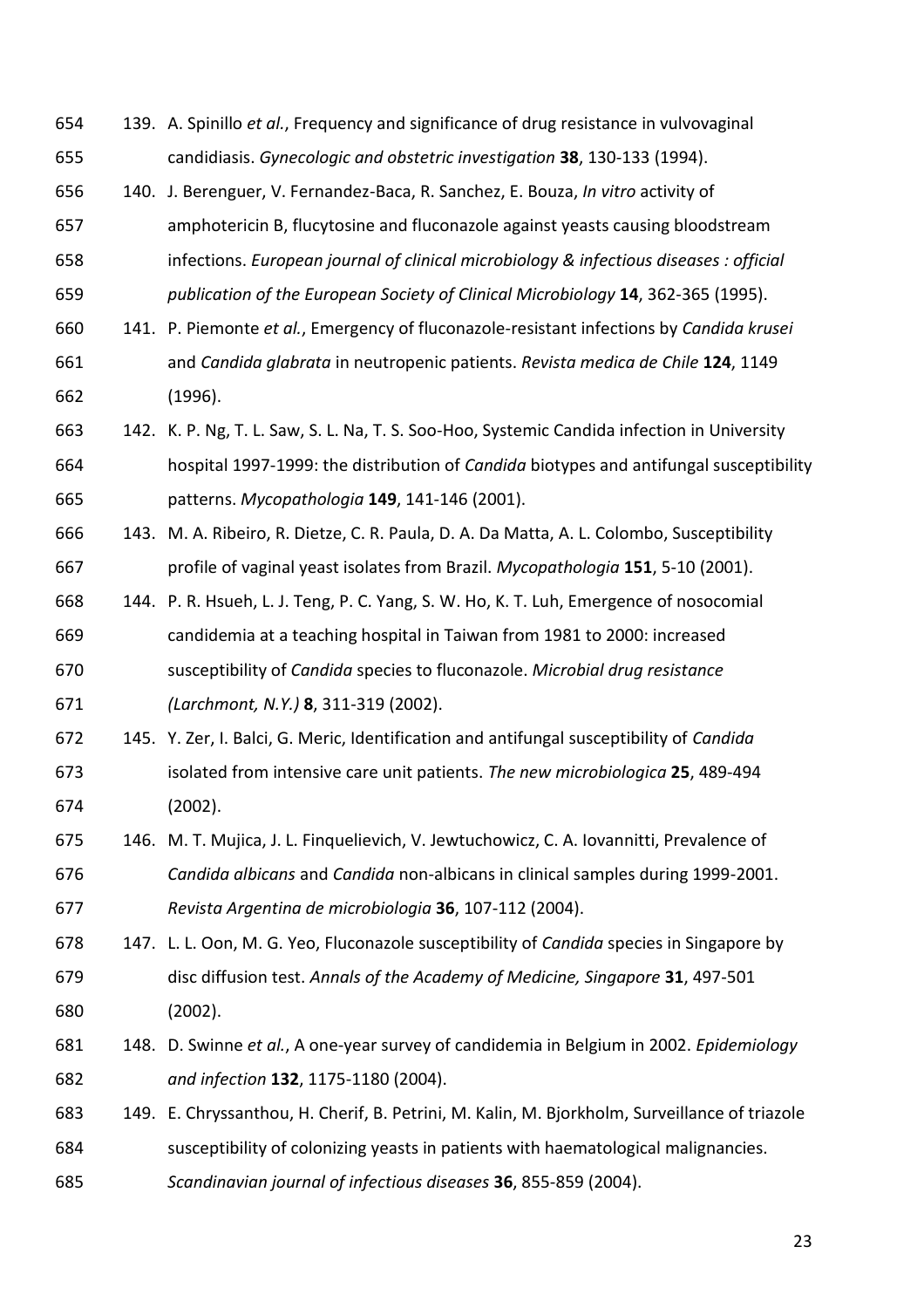- 150. M. Sojakova, D. Liptajova, M. Borovsky, J. Subik, Fluconazole and itraconazole susceptibility of vaginal yeast isolates from Slovakia. *Mycopathologia* **157**, 163-169 (2004).
- 151. G. St-Germain *et al.*, Epidemiology and antifungal susceptibility of bloodstream *Candida* isolates in Quebec: Report on 453 cases between 2003 and 2005. *The Canadian journal of infectious diseases & medical microbiology = Journal canadien des maladies infectieuses et de la microbiologie medicale* **19**, 55-62 (2008).
- 152. J. H. Meurman *et al.*, Prevalence and antifungal drug sensitivity of non-albicans *Candida* in oral rinse samples of self-caring elderly. *Gerodontology* **28**, 246-252 (2011).
- 153. A. Varma, K. J. Kwon-Chung, Heteroresistance of *Cryptococcus gattii* to fluconazole. *Antimicrob Agents Chemother* **54**, 2303-2311 (2010).
- 154. J. W. Cheong, J. McCormack, Fluconazole resistance in cryptococcal disease: emerging or intrinsic? *Med Mycol* **51**, 261-269 (2013).
- 155. W. Peetermans, H. Bobbaers, J. Verhaegen, J. Vandepitte, Fluconazole-resistant *Cryptococcus neoformans* var *gattii* in an AIDS patient. *Acta clinica Belgica* **48**, 405- 409 (1993).
- 156. H. K. Tseng *et al.*, Microbiological, epidemiological, and clinical characteristics and outcomes of patients with cryptococcosis in Taiwan, 1997-2010. *PLoS One* **8**, e61921 (2013).
- 157. R. S. Gutch *et al.*, Antifungal susceptibility of clinical and environmental *Cryptococcus neoformans* and *Cryptococcus gattii* isolates in Jabalpur, a city of Madhya Pradesh in Central India. *Brazilian journal of microbiology : [publication of the Brazilian Society for Microbiology]* **46**, 1125-1133 (2015).
- 158. S. T. Tay, T. Tanty Haryanty, K. P. Ng, M. Y. Rohani, H. Hamimah, *In vitro*
- susceptibilities of Malaysian clinical isolates of *Cryptococcus neoformans* var. *grubii* and *Cryptococcus gattii* to five antifungal drugs. *Mycoses* **49**, 324-330 (2006).
- 159. O. C. Favalessa *et al.*, First description of phenotypic profile and *in vitro* drug susceptibility of *Cryptococcus* spp yeast isolated from HIV-positive and HIV-negative patients in State of Mato Grosso. *Revista da Sociedade Brasileira de Medicina Tropical* **42**, 661-665 (2009).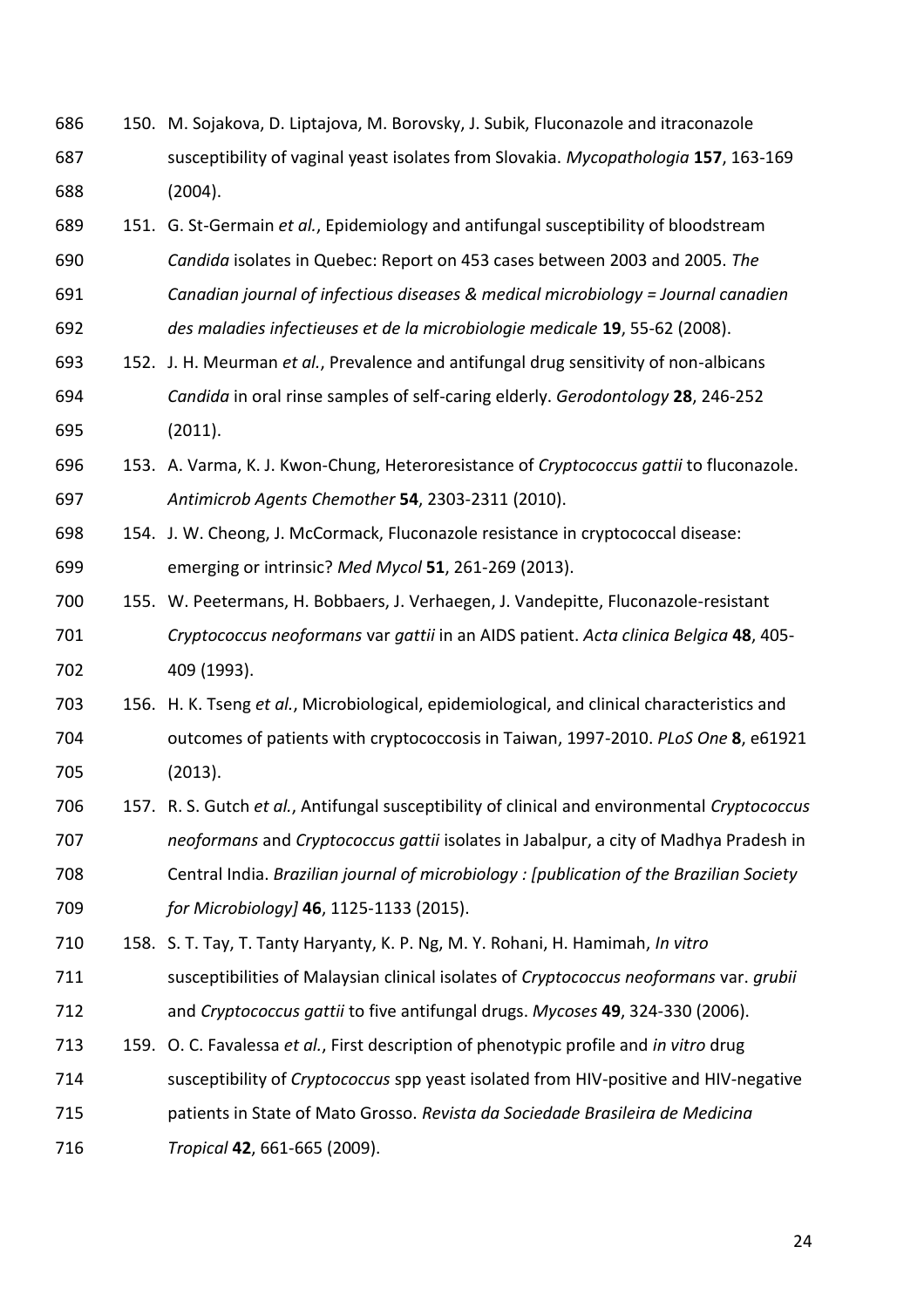- 160. F. Hagen, R. Hare Jensen, J. F. Meis, M. C. Arendrup, Molecular epidemiology and *in vitro* antifungal susceptibility testing of 108 clinical *Cryptococcus neoformans sensu lato* and *Cryptococcus gattii sensu lato* isolates from Denmark. *Mycoses* **59**, 576-584 (2016).
- 161. W. Dongmo *et al.*, *In Vitro* antifungal susceptibility of environmental isolates of *Cryptococcus* spp. from the West Region of Cameroon. *Ethiopian journal of health sciences* **26**, 555-560 (2016).
- 162. K. G. Davey, E. M. Johnson, A. D. Holmes, A. Szekely, D. W. Warnock, *In-vitro* susceptibility of *Cryptococcus neoformans* isolates to fluconazole and itraconazole. *The Journal of antimicrobial chemotherapy* **42**, 217-220 (1998).
- 163. M. A. Pfaller *et al.*, *In vitro* activities of voriconazole, fluconazole, and itraconazole against 566 clinical isolates of *Cryptococcus neoformans* from the United States and Africa. *Antimicrob Agents Chemother* **43**, 169-171 (1999).
- 164. A. Armengou, C. Porcar, J. Mascaro, F. Garcia-Bragado, Possible development of resistance to fluconazole during suppressive therapy for AIDS-associated cryptococcal meningitis. *Clinical infectious diseases : an official publication of the Infectious Diseases Society of America* **23**, 1337-1338 (1996).
- 165. J. Chandenier *et al.*, *In vitro* activity of amphotericin B, fluconazole and voriconazole against 162 *Cryptococcus neoformans* isolates from Africa and Cambodia. *European*
- *journal of clinical microbiology & infectious diseases : official publication of the*
- *European Society of Clinical Microbiology* **23**, 506-508 (2004).
- 166. H. Yamaguchi *et al.*, The *in vitro* antifungal activities of fluconazole against pathogenic yeasts recently isolated from clinical specimens. *The Japanese journal of antibiotics* **50**, 799-805 (1997).
- 167. S. H. Alves, J. O. Lopes, J. M. Costa, C. Klock, Development of secondary resistance to fluconazole in *Cryptococcus neoformans* isolated from a patient with AIDS. *Revista do Instituto de Medicina Tropical de Sao Paulo* **39**, 359-361 (1997).
- 168. P. Mondon *et al.*, Heteroresistance to fluconazole and voriconazole in *Cryptococcus neoformans*. *Antimicrob Agents Chemother* **43**, 1856-1861 (1999).
- 169. M. K. Lee, D. Yong, M. Kim, M. N. Kim, K. Lee, Species distribution and antifungal susceptibilities of yeast clinical isolates from three hospitals in Korea, 2001 to 2007.
- *The Korean journal of laboratory medicine* **30**, 364-372 (2010).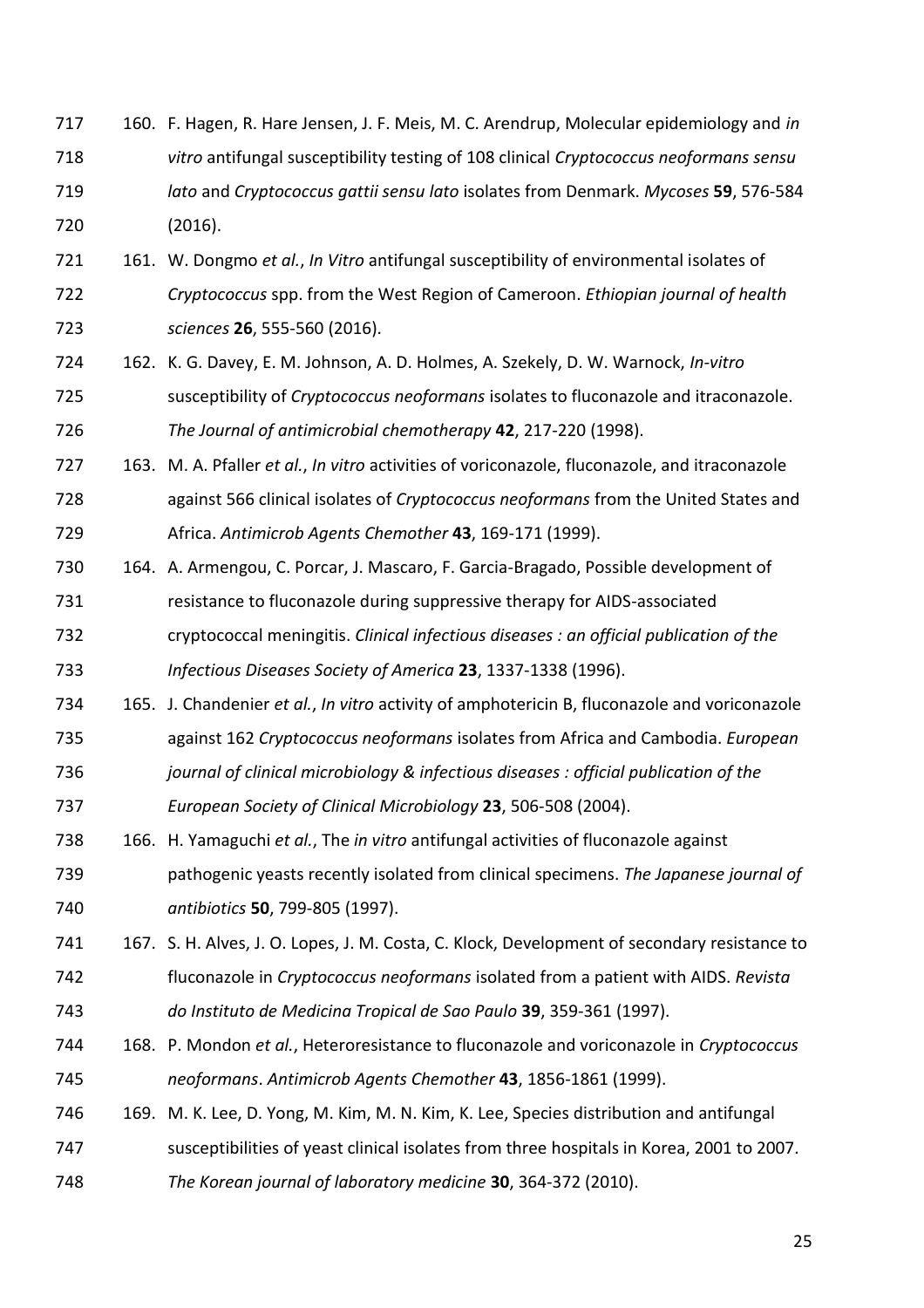- 170. Y. C. Chen *et al.*, Increasing trend of fluconazole-non-susceptible *Cryptococcus neoformans* in patients with invasive cryptococcosis: a 12-year longitudinal study. *BMC infectious diseases* **15**, 277 (2015).
- 171. A. Trpkovic, M. Pekmezovic, A. Barac, L. Crncevic Radovic, V. Arsic Arsenijevic, *In vitro* antifungal activities of amphotericin B, 5-fluorocytosine, fluconazole and itraconazole against *Cryptococcus neoformans* isolated from cerebrospinal fluid and blood from patients in Serbia. *Journal de mycologie medicale* **22**, 243-248 (2012).
- 172. C. C. Bii *et al.*, Antifungal drug susceptibility of *Cryptococcus neoformans* from clinical sources in Nairobi, Kenya. *Mycoses* **50**, 25-30 (2007).
- 173. O. Dorneanu *et al.*, Cryptococcus meningitis, five years of experience and literature review. *Revista medico-chirurgicala a Societatii de Medici si Naturalisti din Iasi* **112**, 100-103 (2008).
- 174. E. Dannaoui *et al.*, Comparison of antifungal MICs for yeasts obtained using the EUCAST method in a reference laboratory and the Etest in nine different hospital laboratories. *Clinical microbiology and infection : the official publication of the European Society of Clinical Microbiology and Infectious Diseases* **16**, 863-869 (2010).
- 175. T. Bicanic, T. Harrison, A. Niepieklo, N. Dyakopu, G. Meintjes, Symptomatic relapse of HIV-associated cryptococcal meningitis after initial fluconazole monotherapy: the role of fluconazole resistance and immune reconstitution. *Clinical infectious diseases : an official publication of the Infectious Diseases Society of America* **43**, 1069-1073 (2006).
- 176. C. S. Matos, A. de Souza Andrade, N. S. Oliveira, T. F. Barros, Microbiological characteristics of clinical isolates of *Cryptococcus* spp. in Bahia, Brazil: molecular types and antifungal susceptibilities. *European journal of clinical microbiology & infectious diseases : official publication of the European Society of Clinical*
- *Microbiology* **31**, 1647-1652 (2012).
- 177. A. B. Khyriem, S. Sujatha, S. C. Parija, Antifungal susceptibility of *Cryptococcus neoformans* to amphotericin B and fluconazole. *Indian journal of pathology & microbiology* **49**, 307-308 (2006).
- 178. P. Escandon *et al.*, Cryptococcosis in Colombia: results of the national surveillance program for the years 2006-2010. *Biomedica : revista del Instituto Nacional de Salud* **32**, 386-398 (2012).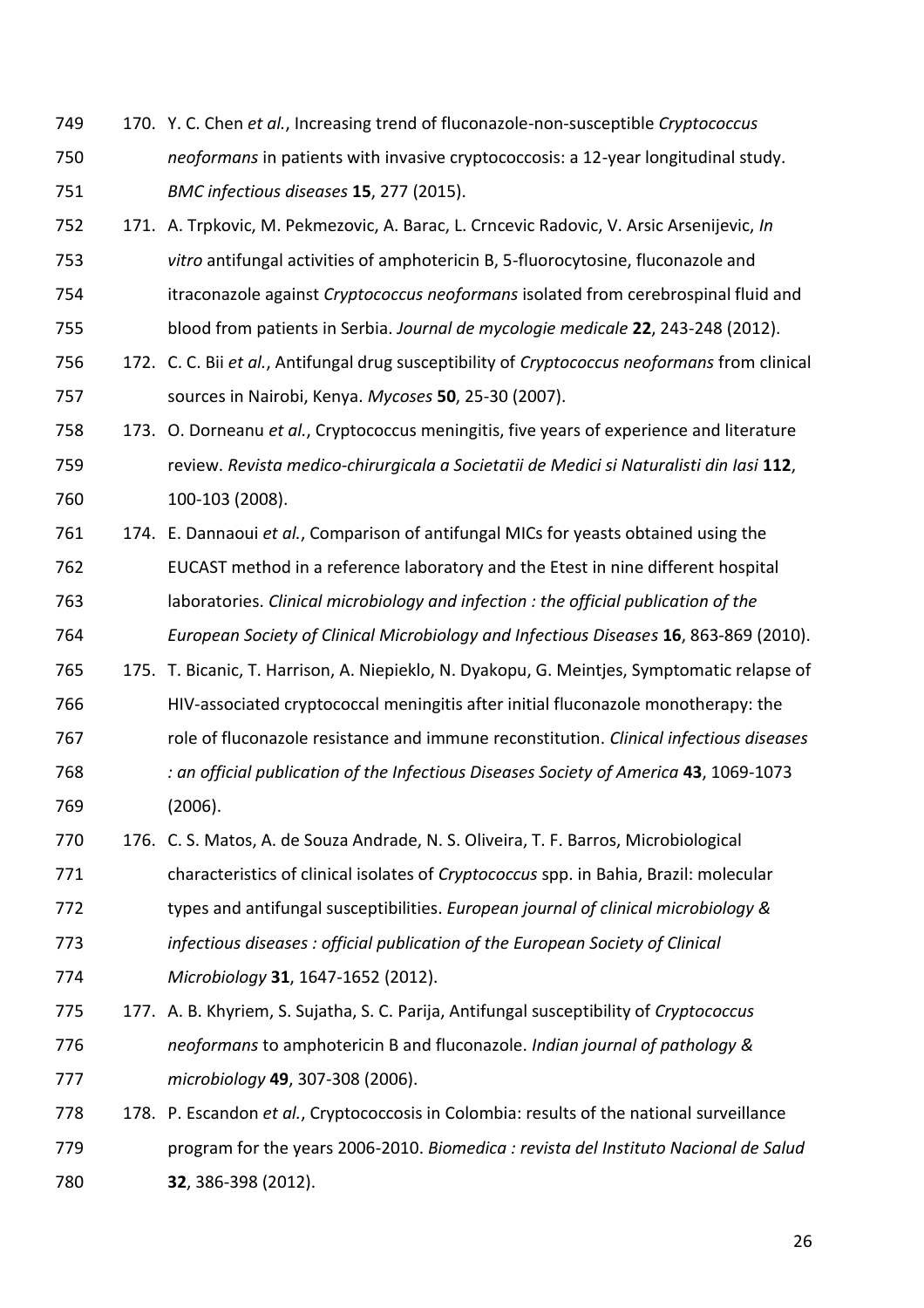179. H. Wang *et al.*, *In vitro* susceptibilities of yeast species to fluconazole and voriconazole as determined by the 2010 National China Hospital Invasive Fungal Surveillance Net (CHIF-NET) study. *J Clin Microbiol* **50**, 3952-3959 (2012). 180. M. Seilmaier, A. Hecht, W. Guggemos, K. Rudisser, Cryptococcal meningoencephalitis related to HIV infection with resistance to fluconazole, relapse, and IRIS. *Medizinische Klinik (Munich, Germany : 1983)* **104**, 58-62 (2009). 181. T. Kammalac Ngouana *et al.*, Cryptoccocal meningitis in Yaounde (Cameroon) HIV infected patients: Diagnosis, frequency and *Cryptococcus neoformans* isolates susceptibility study to fluconazole. *Journal de mycologie medicale* **25**, 11-16 (2015). 182. H. S. Chong, R. Dagg, R. Malik, S. Chen, D. Carter, *In vitro* susceptibility of the yeast pathogen *Cryptococcus* to fluconazole and other azoles varies with molecular genotype. *J Clin Microbiol* **48**, 4115-4120 (2010). 183. W. Pan *et al.*, Resistance of Asian *Cryptococcus neoformans* serotype A is confined to few microsatellite genotypes. *PLoS One* **7**, e32868 (2012). 184. M. E. Bosco-Borgeat *et al.*, Amino acid substitution in *Cryptococcus neoformans* lanosterol 14-alpha-demethylase involved in fluconazole resistance in clinical isolates. *Revista Argentina de microbiologia* **48**, 137-142 (2016). 185. T. J. Proffer *et al.*, Occurrence, distribution, and polymerase chain reaction-based detection of resistance to sterol demethylation inhibitor fungicides in populations of *Blumeriella jaapii* in Michigan. *Phytopathology* **96**, 709-717 (2006). 186. Z. G. Ma, D. P. Morgan, D. Felts, T. J. Michailides, Sensitivity of *Botryosphaeria dothidea* from California pistachio to tebuconazole. *Crop Protection* **21**, 829-835 (2002). 187. A. V. D. Pereira, R. B. Martins, S. J. Michereff, M. B. da Silva, M. P. S. Camara, Sensitivity of *Lasiodiplodia theobromae* from Brazilian papaya orchards to MBC and DMI fungicides. *European Journal of Plant Pathology* **132**, 489-498 (2012). 188. Y. Elad, Reduced sensitivity of *Botrytis cinerea* to 2 sterol biosynthesis-inhibiting fungicides - fenetrazole and fenethanil. *Plant Pathology* **41**, 47-54 (1992). 189. C. Stehmann, M. A. DeWaard, Sensitivity of populations of *Botrytis cinerea* to triazoles, benomyl and vinclozolin. *European Journal of Plant Pathology* **102**, 171-180 (1996).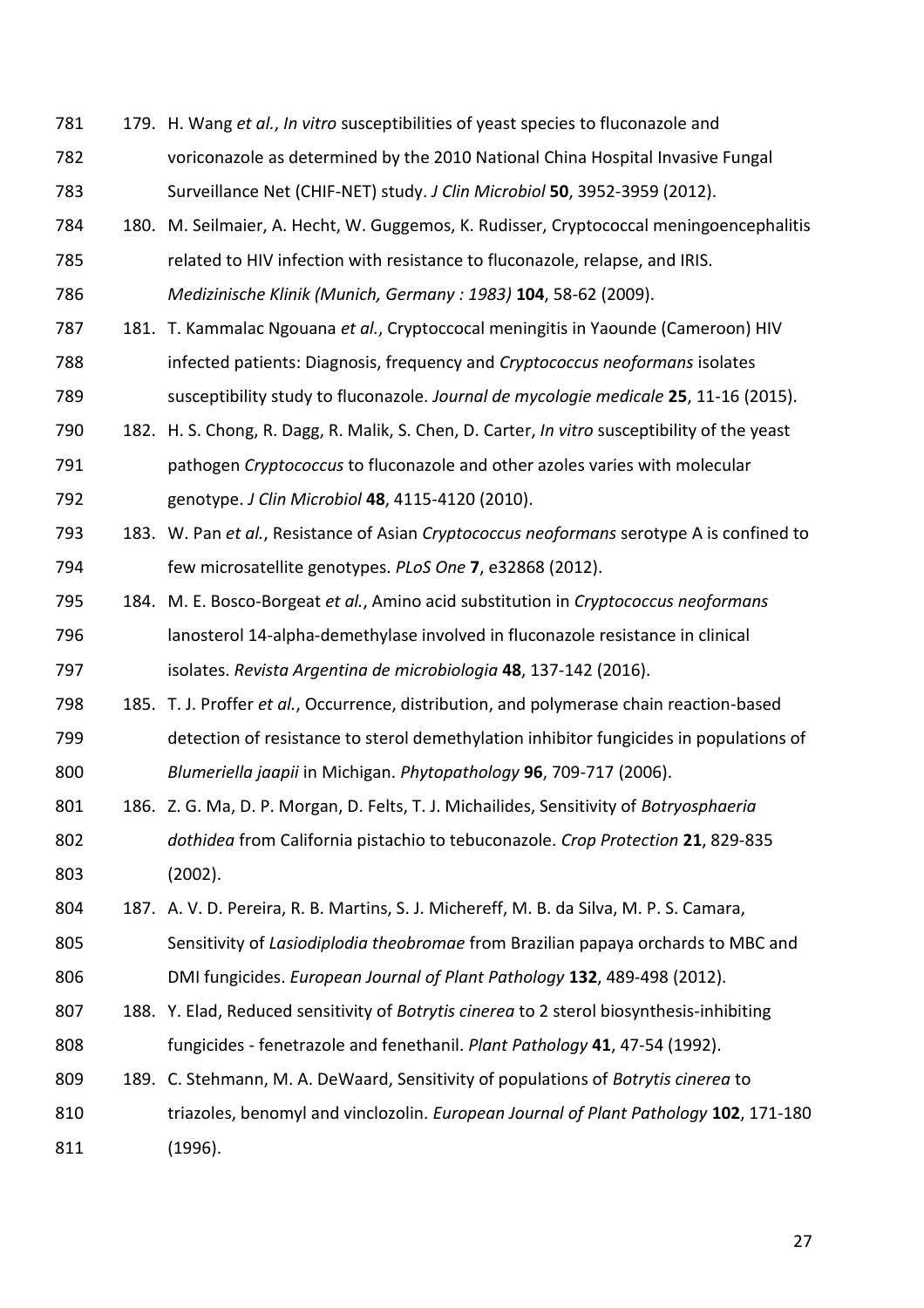- 812 190. P. Leroux, F. Chapeland, D. Desbrosses, M. Gredt, Patterns of cross-resistance to fungicides in *Botryotinia fuckeliana* (*Botrytis cinerea*) isolates from French vineyards. *Crop Protection* **18**, 687-697 (1999).
- 191. C. Q. Zhang, J. W. Zhu, F. L. Wei, S. Y. Liu, G. N. Zhu, Sensitivity of *Botrytis cinerea* from greenhouse vegetables to DMIs and fenhexamid. *Phytoparasitica* **35**, 300-313 (2007).
- 192. V. Guarnaccia *et al.*, Emergence of Prochloraz-resistant populations of *Calonectria pauciramosa* and *Calonectria polizzii* in ornamental nurseries of Southern Italy. *Plant Disease* **98**, 344-350 (2013).
- 821 193. G. S. Karaoglanidis, P. M. Ioannidis, C. C. Thanassoulopoulos, Reduced sensitivity of *Cercospora beticola* isolates to sterol-demethylation-inhibiting fungicides. *Plant Pathology* **49**, 567-572 (2000).
- 824 194. G. A. Secor, V. V. Rivera, M. F. R. Khan, N. C. Gudmestad, Monitoring fungicide sensitivity of *Cercospora beticola* of sugar beet for disease management decisions. *Plant Disease* **94**, 1272-1282 (2010).
- 195. N. R. Trkulja *et al.*, Molecular and experimental evidence of multi-resistance of *Cercospora beticola* field populations to MBC, DMI and QoI fungicides. *European Journal of Plant Pathology* **149**, 895-910 (2017).
- 196. FRAC SBI Working Group. (Fungicide Resistance Action Committee, 2018).
- 831 197. K. L. Stevenson, P. F. Bertrand, T. B. Brenneman, Evidence for reduced sensitivity to propiconazole in the pecan scab fungus in Georgia. *Phytopathology* **94**, S99-S99 (2004).
- 198. B. Cuendis, Universidad de Costa Rica, San José, Costa Rica (1988).
- 199. K.-C. Kuo, Sensitivity of mango anthracnose pathogen, *Colletotrichum*
- *gloeosporioides*, to the fungicide prochloraz in Taiwan. *Proceedings of the National Science Council Republic of China Part B Life Sciences* **25**, 174-179 (2001).
- 200. J. G. Gutierrez-Alonso *et al.*, Evaluation of resistance to Imazalil, Prochloraz and
- Azoxystrobin of *Colletotrichum gloeosporioides* (Penz.) Penz. y Sacc. isolates, and
- control of Mango (*Mangifera indica* L.) anthracnosis during Postharvest. *Revista*
- *Mexicana de Fitopatologia* **21**, 379-382 (2003).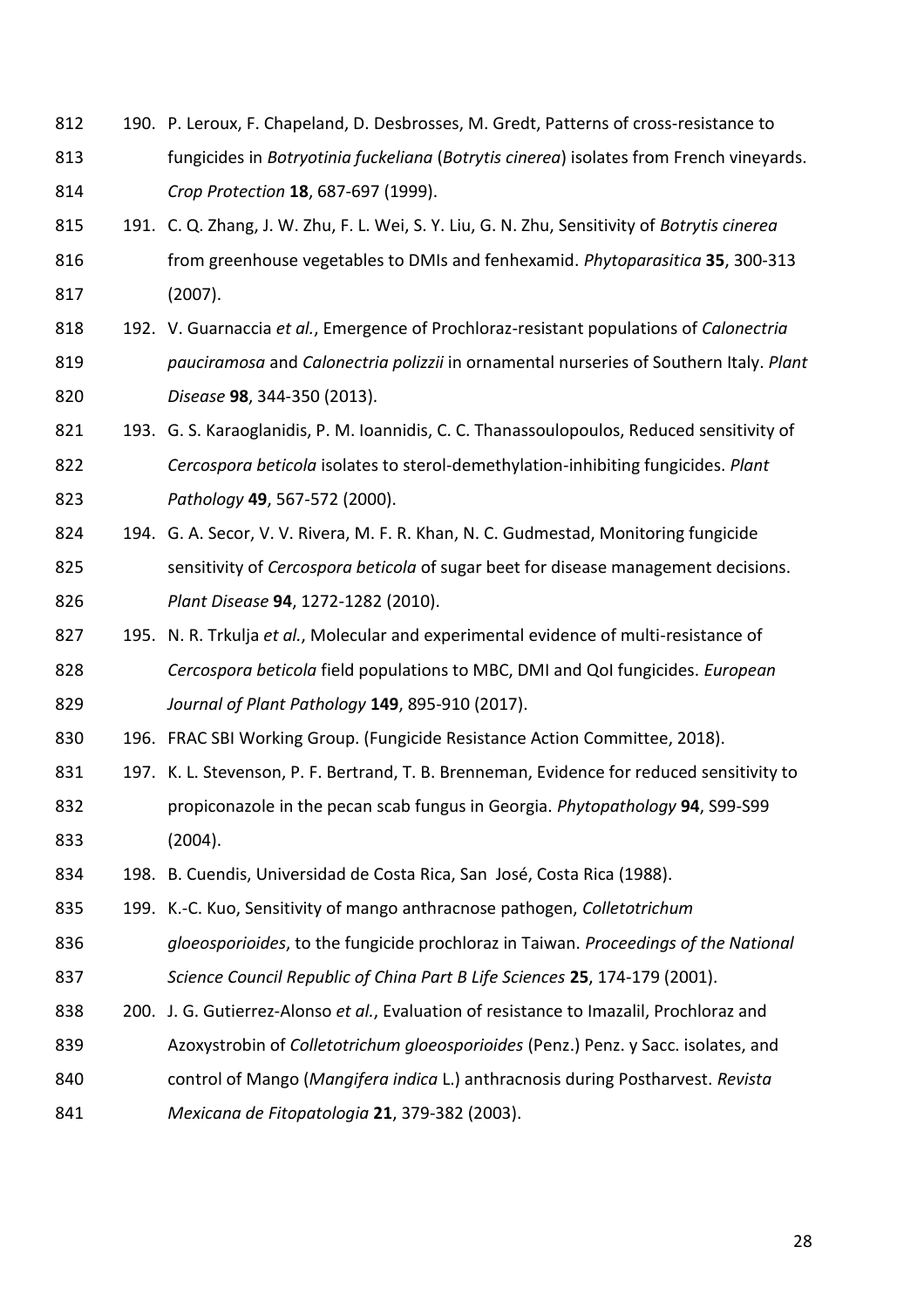- 201. D. Chen, H. Shi, H. Wu, Z. Xu, C. Zhang, Resistance of *Colletotrichum gloeosporioides*  causing grape ripe rot to thiophanate-methyl and tebuconazole in Zhejiang. *Journal of Fruit Science* **30**, 665-668 (2013).
- 845 202. S. Chen, C. Luo, M. Hu, G. Schnabel, Characterization of resistance to DMI fungicides in *Colletotrichum* spp. isolates from peach. *Phytopathology* **106**, 71-72 (2016).
- 203. C. Zhang *et al.*, Assessing the risk for resistance and elucidating the genetics of *Colletotrichum truncatum* that is only sensitive to some DMI fungicides. *Frontiers in Microbiology* **8**, 11 (2017).
- 204. J. T. Fletcher, M. S. Wolfe, in *British Crop Protection Conference- Pests and Diseases*. (BCPC, Brighton, 1981), vol. 2, pp. 633-640.
- 205. M. S. Wolfe *et al.*, Barley mildew in Europe: population biology and host resistance. *Euphytica* **63**, 125-139 (1992).
- 206. K. I. Almughrabi, A. B. Gray, Competition between triadimefon-sensitive and triadimefon-resistant isolates of *Erysiphe graminis* f.sp. *tritici*. *Plant Disease* **79**, 709- 712 (1995).
- 207. FRAC SBI Working Group. (Fungicide Resistance Action Committee, 2016).
- 208. H. Buchenauer, K. H. Hellwald, Resistance of *Erysiphe graminis* on barley and wheat to sterol C-14-demethylation inhibitors1. *EPPO Bulletin* **15**, 459-466 (1985).
- 860 209. M. A. De Waard, E. M. C. Kipp, N. M. Horn, J. G. M. Vannistelrooy, Variation in 861 sensitivity to fungicides which inhibit ergosterol biosynthesis in wheat powdery mildew. *Netherlands Journal of Plant Pathology* **92**, 21-32 (1986).
- 210. Fungicide Resistance Action Committee. " List of Plant Pathogenic Organisms Resistant to Disease Control Agents" http://www.frac.info; Retrieved 23/01/2018 (2017).
- 211. M. Svec, M. Miklovicova, M. Sykora, E. Krippel, Fungicide sensitivity of populations of wheat powdery mildew (*Erysiphe graminis* f.sp. *tritici*) in Central Europe in 1993. *Pesticide Science* **43**, 47-52 (1995).
- 212. Z. Ma *et al.*, Monitoring resistance of wheat powdery mildew to triadimefon. *Acta Phytophylacica Sinica* **24**, 85-88 (1997).
- 213. R. A. Wyand, J. K. M. Brown, Sequence variation in the *CYP51* gene of *Blumeria graminis* associated with resistance to sterol demethylase inhibiting fungicides.
- *Fungal Genetics and Biology* **42**, 726-735 (2005).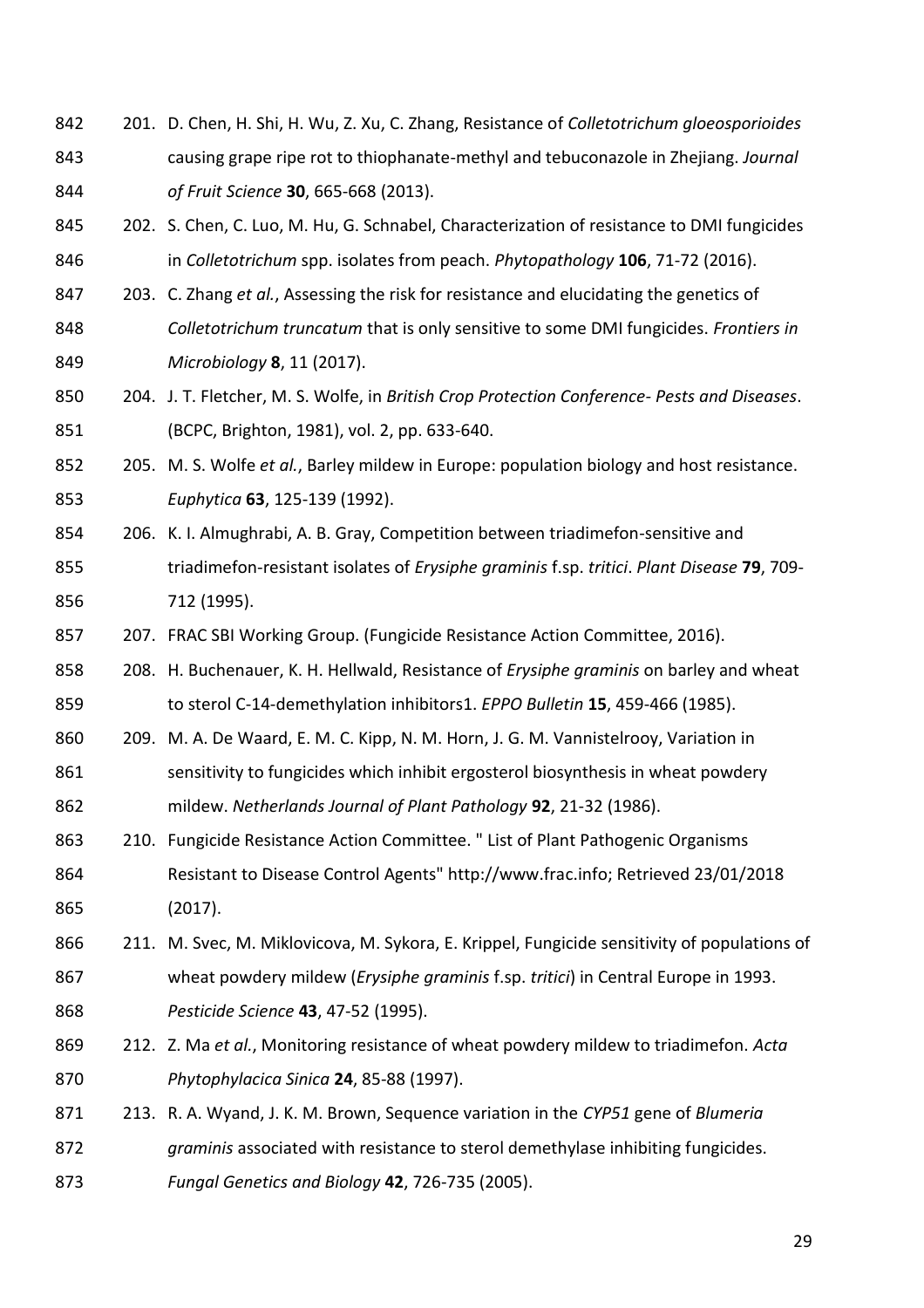- 214. FRAC SBI Working Group. (Fungicide Resistance Action Committee, 2017).
- 215. E. A. Meyers, R. Whetten, C. Cowger, Variation in sensitivity to DMI fungicides tebuconazole and prothioconazole in *Blumeria graminis* f.sp *tritici*. *Phytopathology* **107**, 32-32 (2017).
- 216. J. D. Weems, C. A. Bradley, Sensitivity of Exserohilum turcicum to demethylation inhibitor fungicides. *Crop Protection* **99**, 85-92 (2017).
- 880 217. Y. Yin, X. Liu, B. Li, Z. Ma, characterization of sterol demethylation inhibitor-resistant isolates of *Fusarium asiaticum* and *F. graminearum* collected from wheat in China. *Phytopathology* **99**, 487-497 (2009).
- 218. F. Talas, B. A. McDonald, Significant variation in sensitivity to a DMI fungicide in field populations of *Fusarium graminearum*. *Plant Pathology* **64**, 664-670 (2015).
- 219. P. Spolti, B. C. d. Jorge, E. M. Del Ponte, Sensitivity of *Fusarium graminearum* causing head blight of wheat in Brazil to tebuconazole and metconazole fungicides. *Tropical Plant Pathology* **37**, 419-423 (2012).
- 888 220. P. Spolti, E. M. Del Ponte, Y. H. Dong, J. A. Cummings, G. C. Bergstrom, Sensitivity in a contemporary population of *Fusarium graminearum* from New York wheat and competitiveness of a tebuconazole-resistant isolate. *Plant Disease* **98**, 607-613 (2014).
- 221. E. D. Nagygyorgy *et al.*, Toxicity of abiotic stressors to Fusarium species: differences in hydrogen peroxide and fungicide tolerance. *Acta Microbiol. Immunol. Hung.* **61**, 189-208 (2014).
- 222. H. Yang, M. Ji, K. Yao, Z. Shu, Study on resistance of *Fusarium moniliforme* to Prochloraz and its management. *Acta Agriculturae Jiangxi* **25**, 94-96, 105 (2013).
- 223. M. A. Yaghmour, R. M. Bostock, J. E. Adaskaveg, T. J. Michailides, Propiconazole sensitivity in populations of *Geotrichum candidum*, the cause of sour rot of peach and nectarine, in California. *Plant Disease* **96**, 752-758 (2012).
- 224. B. Sedlakova, A. Lebeda, Fungicide resistance in Czech populations of cucurbit powdery mildews. *Phytoparasitica* **36**, 272-289 (2008).
- 225. A. P. Van de Wouw *et al.*, Identification of isolates of the plant pathogen *Leptosphaeria maculans* with resistance to the triazole fungicide fluquinconazole using a novel *in planta* assay. *Plos One* **12**, 19 (2017).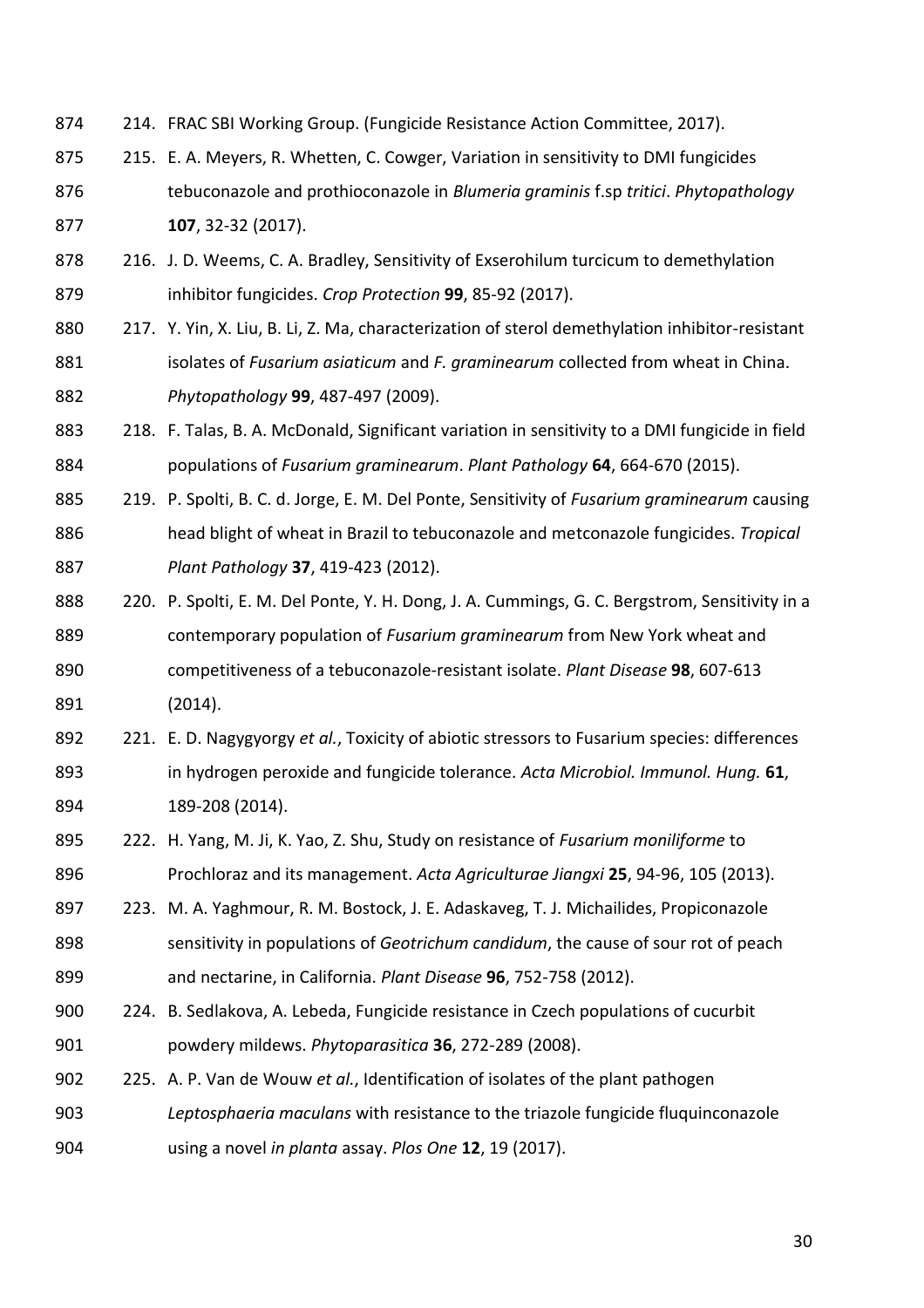- 226. W. F. Liao *et al.*, Molecular mechanisms of drug sensitivity of rice blast fungi *Magnaporthe grisea* to triazoles in China. *Fresenius Environ. Bull.* **27**, 320-326 (2018).
- 227. P. A. G. Elmer, M. Braithwaite, D. J. Saville, in *Fungicide Resistance,* S. Heaney *et al.*, Eds. (1994), pp. 93-95.
- 228. E. I. Zehr, L. A. Luszcz, W. C. Olien, W. C. Newall, J. E. Toler, Reduced sensitivity in *Monilinia fructicola* to propiconazole following prolonged exposure in peach orchards. *Plant Disease* **83**, 913-916 (1999).
- 229. L. L. May-De Mio, Y. Luo, T. J. Michailides, Sensitivity of *Monilinia fructicola* from Brazil to Tebuconazole, Azoxystrobin, and Thiophanate-Methyl and Implications for Disease Management. *Plant Disease* **95**, 821-827 (2011).
- 230. B. Egueen, P. Melgarejo, A. De Cal, Sensitivity of *Monilinia fructicola* from Spanish peach orchards to thiophanate-methyl, iprodione, and cyproconazole: fitness
- analysis and competitiveness. *European Journal of Plant Pathology* **141**, 789-801 (2015).
- 231. R. A. Romero, T. B. Sutton, Sensitivity of *Mycosphaerella fijiensis*, causal agent of Black Sigatoka of Banana, to Propiconazole. *Phytopathology* **87**, 96-100 (1997).
- 921 232. L. Perez, A. Hernandez, L. Hernandez, M. Perez, Effect of trifloxystrobin and azoxystrobin on the control of black Sigatoka (*Mycosphaerella fijiensis* Morelet) on banana and plantain. *Crop Protection* **21**, 17-23 (2002).
- 233. G. P. Canas-Gutierrez *et al.*, Analysis of the *CYP51* gene and encoded protein in propiconazole-resistant isolates of *Mycosphaerella fijiensis*. *Pest Management Science* **65**, 892-899 (2009).
- 234. FRAC Banana Working Group. (Fungicide Resistance Action Committee, 2015).
- 235. P. Chong *et al.*, in *Modern Fungicides and Antifungal Compounds VI. Proceedings of the 16th International Reinhardsbrunn Symposium April 25 -29, 2010, Friedrichroda,*
- *Germany,* H. W. Dehne *et al.*, Eds. (DPG Spectrum Phytomedizin, Braunschweig, Germany, 2010), pp. 217-222.
- 236. L. Martinez-Bolanos *et al.*, fungicide resistance on *Mycosphaerella fijiensis* populations of southeastern Mexico. *Agrociencia* **46**, 707-717 (2012).
- 237. C. Guillermet, R. Le Guen, E. Foure, C. Cespedes, L. D. de Bellaire, Adaptation of the forecasting system to control Black Leaf Streak Disease of banana in the specific conditions of Dominican Republic. *Fruits* **69**, 261-278 (2014).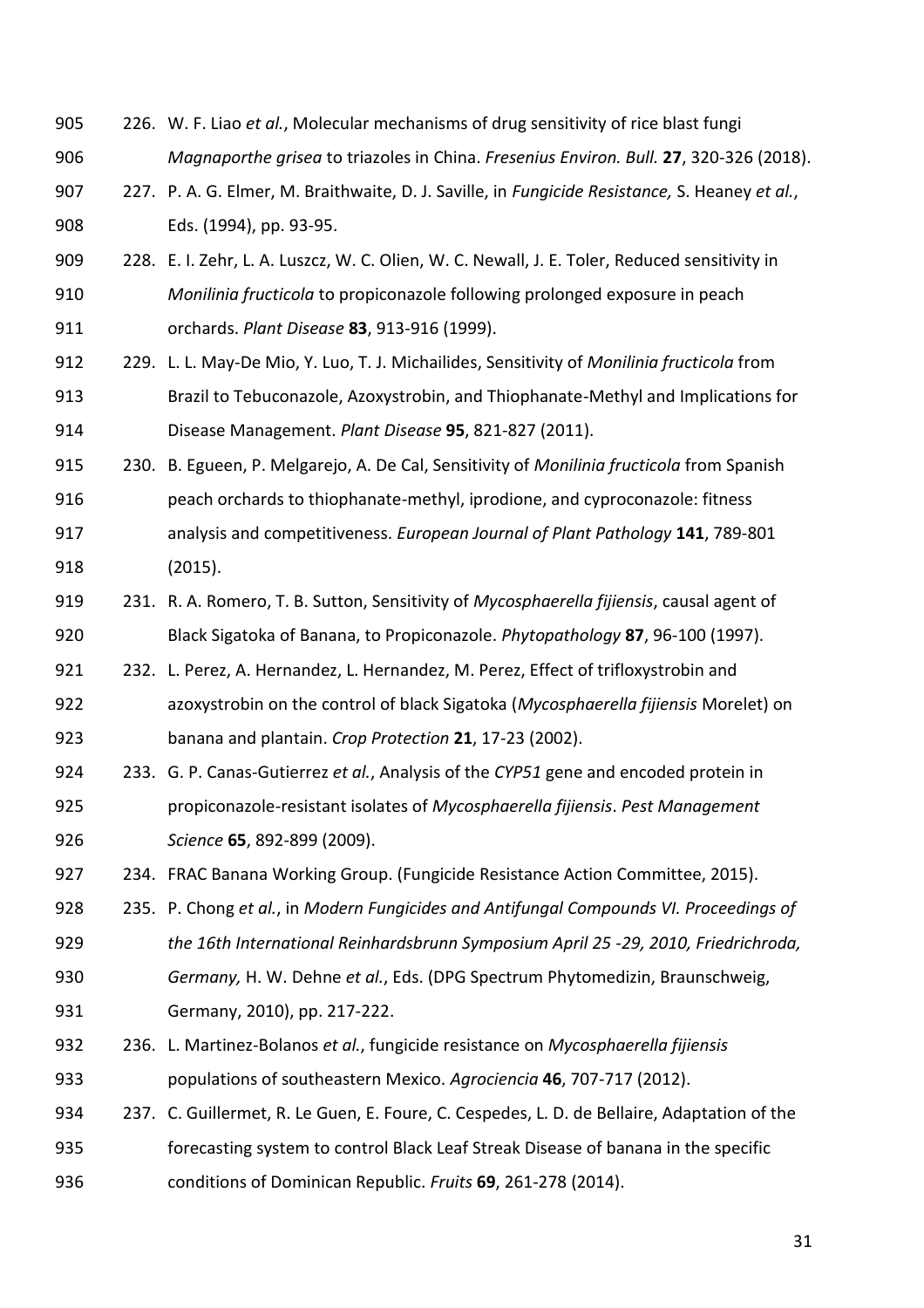- 238. FRAC Banana Working Group. (Fungicide Resistance Action Committee, 2017).
- 239. J. Yamaguchi, M. Inada, M. Matsuzaki, Occurrence of DMI-fungicide-resistant isolates of *Mycovellosiella nattrassii* Deighton, causal fungus of leaf mold of eggplant. *Japanese Journal of Phytopathology* **66**, 78-84 (2000).
- 240. J. W. Eckert, *Penicillium digitatum* biotypes with reduced sensitivity to imazalil. *Phytopathology* **77**, 1728-1728 (1987).
- 241. V. G. Bus, A. J. Bongers, L. A. Risse, Occurrence of *Penicillium digitatum* and *Penicillium italicum* resistant to benomyl thiabendazole and imazalil on citrus fruit from different geographic origins. *Plant Disease* **75**, 1098-1100 (1991).
- 242. H. Hamamoto *et al.*, PCR-based detection of sterol demethylation inhibitor-resistant strains of *Penicillium digitatum*. *Pest Management Science* **57**, 839-843 (2001).
- 243. M. Kellerman *et al.*, Classification of imazalil resistance in an international collection of *Penicillium digitatum* isolates. *Canadian Journal of Plant Pathology* **39**, 133-137 (2017).
- 244. J. Wang *et al.*, Novel mutations in CYP51B from *Penicillium digitatum* Involved in Prochloraz resistance. *J Microbiol* **52**, (2014).
- 245. D. A. S. Pereira, B. A. McDonald, P. C. Brunner, Mutations in the CYP51 gene reduce DMI sensitivity in *Parastagonospora nodorum* populations in Europe and China. *Pest Management Science* **73**, 1503-1510 (2017).
- 246. M. A. El-Goorani, H. M. El-Kasheir, M. T. Kabeel, A. A. Shoeib, Resistance to benzimidazole fungicides of *Penicillium italicum* and *Penicillium digitatum* isolated from packinghouses and orchards in egypt. *Plant Disease* **68**, 100-102 (1984).
- 247. G. J. Holmes, J. W. Eckert, Sensitivity of *Penicillium digitatum* and *P. italicum* to postharvest citrus fungicides in California. *Phytopathology* **89**, 716-721 (1999).
- 248. L. J. Koga, I. O. N. Lopes, C. V. Godoy, *Sensitivity monitoring of Phakopsora pachyrhizi populations to triazoles in Brazil*. H. W. Dehne *et al.*, Eds., Modern fungicides and
- antifungal compounds VI. 16th International Reinhardsbrunn Symposium,
- Friedrichroda, Germany, April 25-29, 2010 (Deutsche Phytomedizinische Gesellschaft e.V. Selbstverlag, 2011), pp. 211-216.
- 249. A. Sombardier, M. C. Dufour, D. Blancard, M. F. Corio-Costet, Sensitivity of *Podosphaera aphanis* isolates to DMI fungicides: distribution and reduced cross-
- sensitivity. *Pest Management Science* **66**, 35-43 (2010).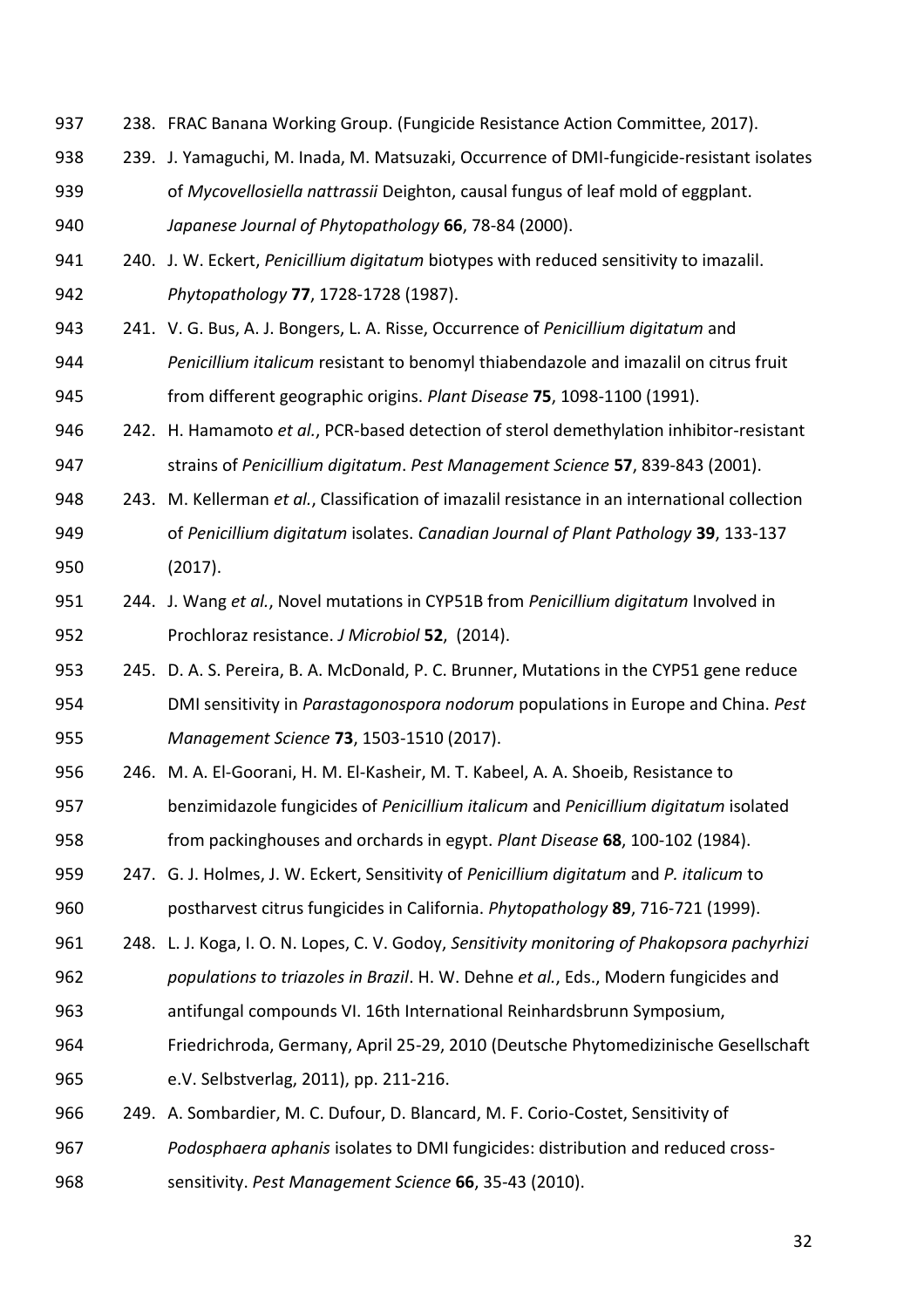- 250. P. Leroux, M. Gredt, Evolution of fungicide resistance in the cereal eyespot fungi *Tapesia yallundae* and *Tapesia acuformis* in France. *Pesticide Science* **51**, 321-327 (1997).
- 251. S. Parnell, C. A. Gilligan, J. A. Lucas, C. H. Bock, F. van den Bosch, Changes in fungicide sensitivity and relative species abundance in *Oculimacula yallundae* and *O. acuformis* populations (eyespot disease of cereals) in Western Europe. *Plant Pathology* **57**, 509- 517 (2008).
- 252. B. Robbertse, G. Holz, P. W. Crous, Sensitivity of South African *Ramulispora herpotrichoides* isolates to carbendazim and ergosterol biosynthesis inhibitors. *Plant Pathology* **45**, 270-275 (1996).
- 979 253. P. S. Dyer, J. Hansen, A. Delaney, J. A. Lucas, Genetic control of resistance to the sterol 14α-demethylase inhibitor fungicide prochloraz in the cereal eyespot pathogen *Tapesia yallundae*. *Applied and Environmental Microbiology* **66**, 4599-4604
- (2000).
- 254. P. Matusinsky, I. Svacinova, A. Jonaviciene, L. Tvaruzek, Long-term dynamics of causative agents of stem base diseases in winter wheat and reaction of Czech *Oculimacula* spp. and *Microdochium* spp. populations to prochloraz. *European Journal of Plant Pathology* **148**, 199-206 (2017).
- 255. E. K. Krebs, Problematical control of chrysanthemum white rust Bekämpfung des Weissen Chrysanthemenrostes problematisch. *TASPO artenbaumagazin* **6**, 40-41 (1997).
- 256. R. T. A. Cook, First report in England of changes in the susceptibility of *Puccinia horiana*, the cause of chrysanthemum white rust, to triazole and strobilurin fungicides. *Plant Pathology* **50**, 792-792 (2001).
- 257. R. A. Bayles, Yellow rust of wheat survey of sensitivity to DMI fungicides in 1997. *HGCA Project Report*, 7 pp. (1998).
- 258. G. Stammler, J. Cordero, A. Koch, M. Semar, S. Schlehuber, Role of the Y134F mutation in *cyp51* and overexpression of *cyp51* in the sensitivity response of *Puccinia triticina* to epoxiconazole. *Crop Protection* **28**, 891-897 (2009).
- 259. G. d. S. Arduim, E. M. Reis, A. L. Barcellos, C. Turra, *In vivo* sensitivity reduction of *Puccinia triticina* races, causal agent of wheat leaf rust, to DMI and QoI fungicides. *Summa Phytopathologica* **38**, 306-311 (2012).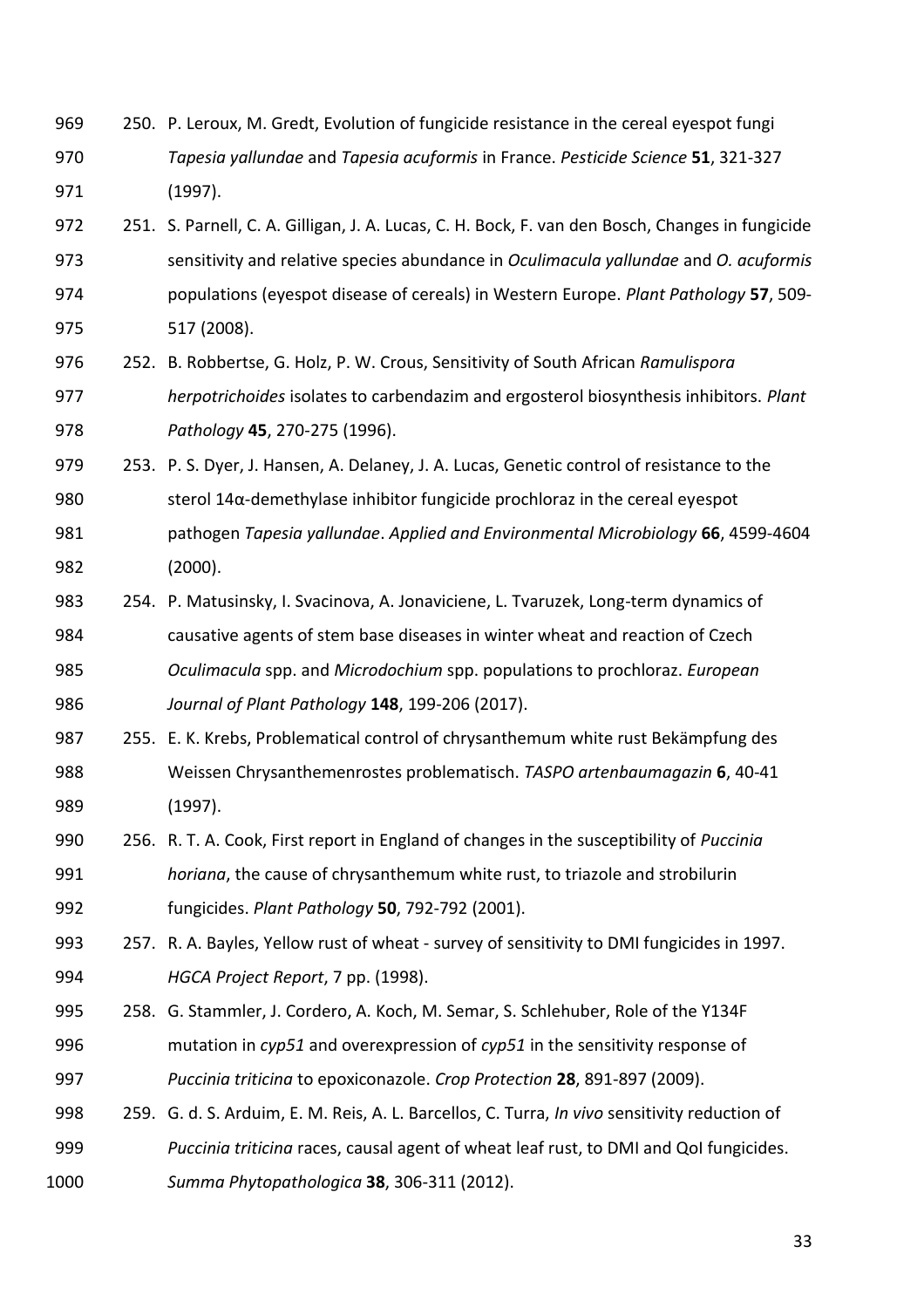- 260. H. E. Carter *et al.*, Alterations in the predicted regulatory and coding regions of the sterol 14 alpha-demethylase gene (*CYP51*) confer decreased azole sensitivity in the oilseed rape pathogen *Pyrenopeziza brassicae*. *Molecular Plant Pathology* **15**, 513- 522 (2014).
- 261. J. E. Sheridan, D. K. Nendick, in *Proceedings of the forty second New Zealand weed and pest control conference, Taranki Country Lodge, New Plymouth, August 8-10, 1989.* (New Zealand Weed and Pest Control Society Inc., 1989), pp. 221-224.
- 262. S. J. Kendall, in *Brighton Crop Protection Conference- Pests and Diseases*. (BCPC, Brighton, 1986), vol. 2, pp. 539-546.
- 263. T. L. Peever, M. G. Milgroom, Lack of correlation between fitness and resistance to sterol biosynthesis-inhibiting fungicides in *Pyrenophora teres*. *Phytopathology* **84**, 515-519 (1994).
- 264. T. L. Peever, M. G. Milgroom, Inheritance of triadimenol resistance in *Pyrenophora-teres*. *Phytopathology* **82**, 821-828 (1992).
- 265. G. F. Campbell, P. W. Crous, Fungicide sensitivity of South African net- and spot-type isolates of *Pyrenophora teres* to ergosterol biosynthesis inhibitors. *Australasian Plant Pathology* **31**, 151-155 (2002).
- 266. A. Baturo-Ciesniewska, A. Grabowski, D. Panka, Diversity in the polish isolates of *Drechslera teres* in spring barley as determined through morphological features, mating types, reaction to control agents and rapd markers. *J. Plant Pathol.* **94**, 339- 351 (2012).
- 267. W. J. Mair *et al.*, Demethylase inhibitor fungicide resistance in *Pyrenophora teres* f. sp. *teres* associated with target site modification and inducible overexpression of *Cyp51*. *Frontiers in Microbiology* **7**, (2016).
- 268. S. Reimann, H. B. Deising, Inhibition of efflux transporter-mediated fungicide resistance in *Pyrenophora tritici-repentis* by a derivative of 4 '-hydroxyflavone and enhancement of fungicide activity. *Applied and Environmental Microbiology* **71**, 3269-3275 (2005).
- 269. O. O. Ajayi-Oyetunde, C. J. Butts-Wilmsmeyer, C. A. Bradley, Sensitivity of *Rhizoctonia solani* to succinate dehydrogenase inhibitor and demethylation inhibitor fungicides. *Plant Disease* **101**, 487-495 (2016).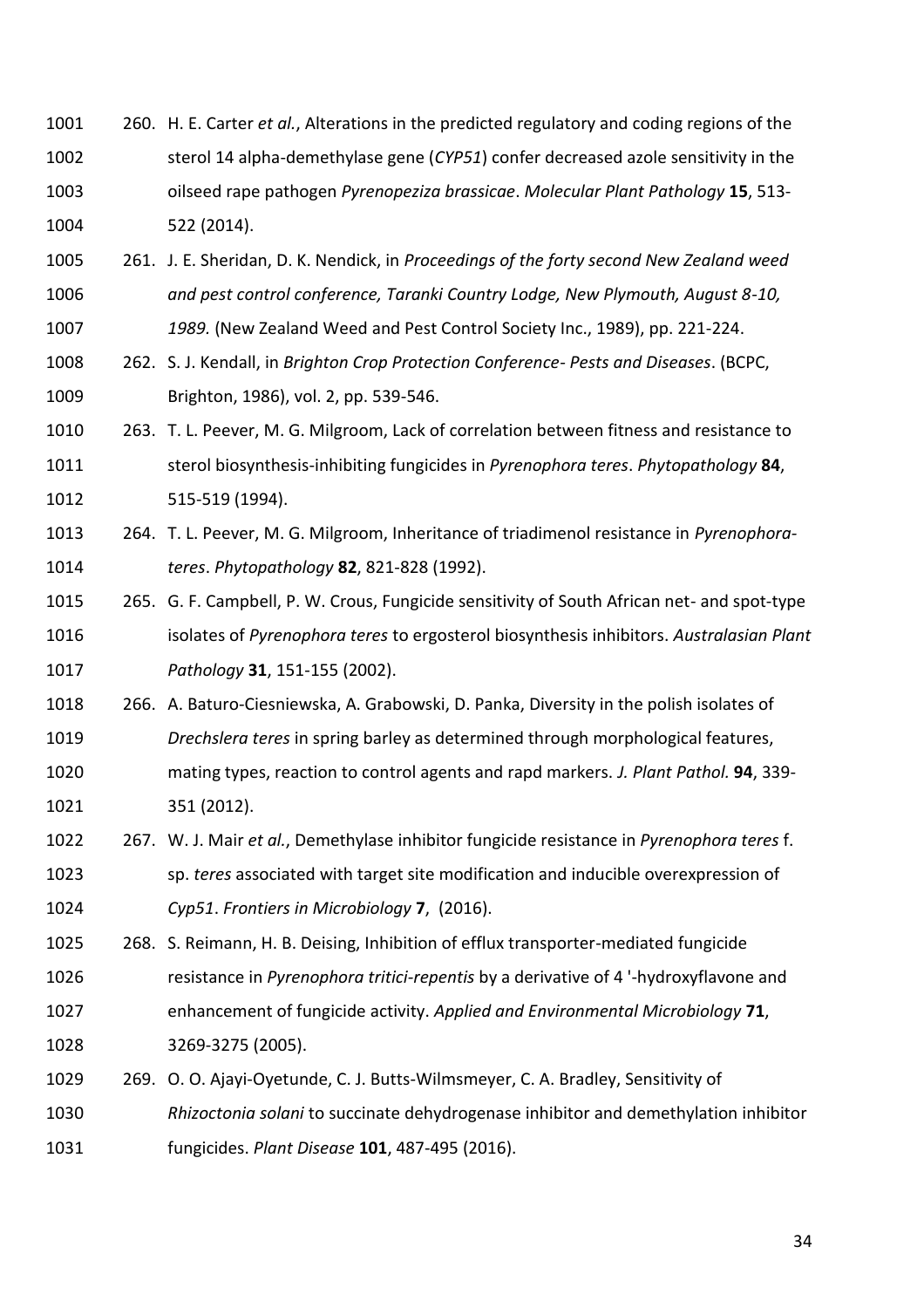- 270. M. Agrawal, S. Sunder, Variations in sensitivity of *Rhizoctonia solani* AG-1 IA isolates from rice to carbendazim and hexaconazole. *Journal of Mycology and Plant Pathology* **43**, 394 (2013).
- 271. N. J. Hawkins *et al.*, Paralog Re-Emergence: A novel, historically contingent mechanism in the evolution of antimicrobial resistance. *Mol. Biol. Evol.* **31**, 1793- 1802 (2014).
- 272. B. Robbertse, M. van der Rijst, I. M. R. van Aarde, C. Lennox, P. Crous, DMI sensitivity and cross-resistance patterns of *Rhynchosporium secalis* isolates from South Africa. *Crop Protection* **20**, 97-102 (2001).
- 273. P. C. Brunner, T. S. Stefansson, J. Fountaine, V. Richina, B. A. McDonald, A Global Analysis of CYP51 Diversity and Azole Sensitivity in *Rhynchosporium commune*. *Phytopathology* **106**, 355-361 (2016).
- 274. J. M. Vargas, Jr., R. Golembiewski, A. R. Detweiler, Reduced sensitivity of *Sclerotinia homoeocarpa* to DMI fungicides. *Phytopathology* **82**, 1069 (1992).
- 275. T. Hsiang, L. Yang, W. Barton, Baseline sensitivity and cross-resistance to demethylation-inhibiting fungicides in Ontario isolates of *Sclerotinia homoeocarpa*. *European Journal of Plant Pathology* **103**, 409-416 (1997).
- 276. M. Mocioni, M. L. Gullino, A. Garibaldi, Sensitivity of *Sclerotinia homoeocarpa*
- isolates from turfgrass in Italy to demethylation-inhibiting (DMI) fungicides and iprodione. *Phytopathologia Mediterranea* **50**, 408-413 (2011).
- 277. M. Chatzidimopoulos, A. C. Pappas, Epidemiology and control of *Septoria pyricola* in pear leaf and fruit. *J. Plant Pathol.* **98**, 447-452 (2016).
- 278. J. M. Calabro, R. A. Spotts, G. L. Grove, Preliminary studies on sweet cherry powdery mildew resistance to DMI's in the Pacific Northwest. *Phytopathology* **96**, S18-S18 (2006).
- 279. H. Schepers, Persistence of resistance to fungicides in *Sphaerotheca fuliginea*. *Netherlands Journal of Plant Pathology* **90**, 165-171 (1984).
- 280. F. Huggenberger, M. A. Collins, G. Skylakakis, Decreased sensitivity of *Sphaerotheca fuliginea* to fenarimol and other ergosterol-biosynthesis inhibitors. *Crop Protection* **3**, 137-149 (1984).
- 281. M. T. McGrath, Fungicide resistance in cucurbit powdery mildew: Experiences and challenges. *Plant Disease* **85**, 236-245 (2001).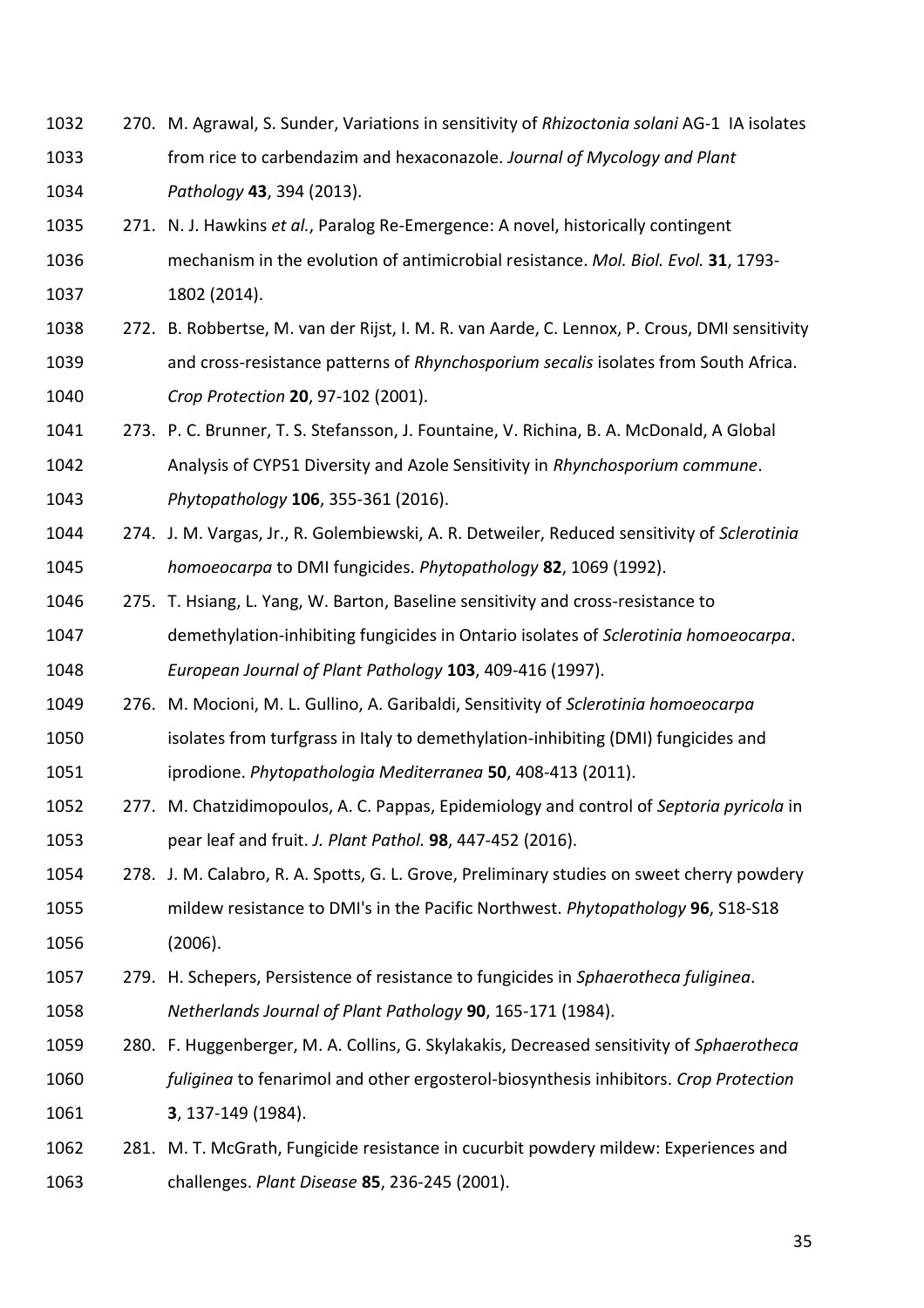- 282. N. Ohtsuka, K. Sou, T. Amano, Y. Nakazawa, Y. Yamada, Sensitivity of cucumber powdery mildew fungus (*Sphaerotheca fuliginea*) to several fungicides. *Journal of Pesticide Science* **16**, 271-273 (1991).
- 283. R. G. Obrien, L. L. Vawdrey, R. J. Glass, Fungicide resistance in cucurbit powdery mildew (*Sphaerotheca fuliginea*) and its effect on field control. *Australian Journal of Experimental Agriculture* **28**, 417-423 (1988).
- 284. Jinyoung, Hongsunseong, Imjaeuk, K. Y. Park, H. G. Kim, Screening of fungicide resistance of Cucumber Powdery Mildew pathogen, *Sphaerotheca fusca* in Gyeonggi Province. *Research in Plant Disease* **14**, 95-101 (2008).
- 285. W. Goszczynski, J. Cimanowski, R. Bachnacki, First note on the occurrence of a strain of *Sphaerotheca mors-uvae* schw. berk. with decreased sensitivity to triadimefon. *Fruit Science Reports (Skierniewice)* **15**, 181-184 (1988).
- 286. M. Reuveni, Improved control of powdery mildew (*Sphaerotheca pannosa*) of nectarines in Israel using strobilurin and polyoxin B fungicides; mixtures with sulfur; and early bloom applications. *Crop Protection* **20**, 663-668 (2001).
- 287. H. X. Li, K. L. Stevenson, M. T. Brewer, Differences in sensitivity to a triazole fungicide among *Stagonosporopsis* species causing gummy stem blight of cucurbits. *Plant Disease* **100**, 2106-2112 (2016).
- 288. D. Debieu, M. F. Coriocostet, H. Steva, C. Malosse, P. Leroux, Sterol composition of the vine powdery mildew fungus, *Uncinula necator* - comparison of triadimenol-sensitive and resistant strains. *Phytochemistry* **39**, 293-300 (1995).
- 289. R. C. Pearson, D. G. Riegel, Evaluation of fungicides for control of powdery mildew of grapes, 1989. *Fungicide and Nematicide Tests* **45**, 74 (1990).
- 290. C. Délye, F. Laigret, M. F. Corio-Costet, A mutation in the *14 alpha-demethylase* gene of *Uncinula necator* that correlates with resistance to a sterol biosynthesis inhibitor. *Applied and Environmental Microbiology* **63**, 2966-2970 (1997).
- 291. S. Steinkellner, H. Redl, Sensitivity of *Uncinula necator* populations following DMI-fungicide usage in Austrian vineyards. *Bodenkultur* **52**, 293-299 (2001).
- 292. F. Halleen, G. Holz, K. L. Pringle, Resistance in *Uncinula necator* to triazole fungicides in South African grapevines. *South African Journal of Enology and Viticulture* **21**, 71- 80 (2000).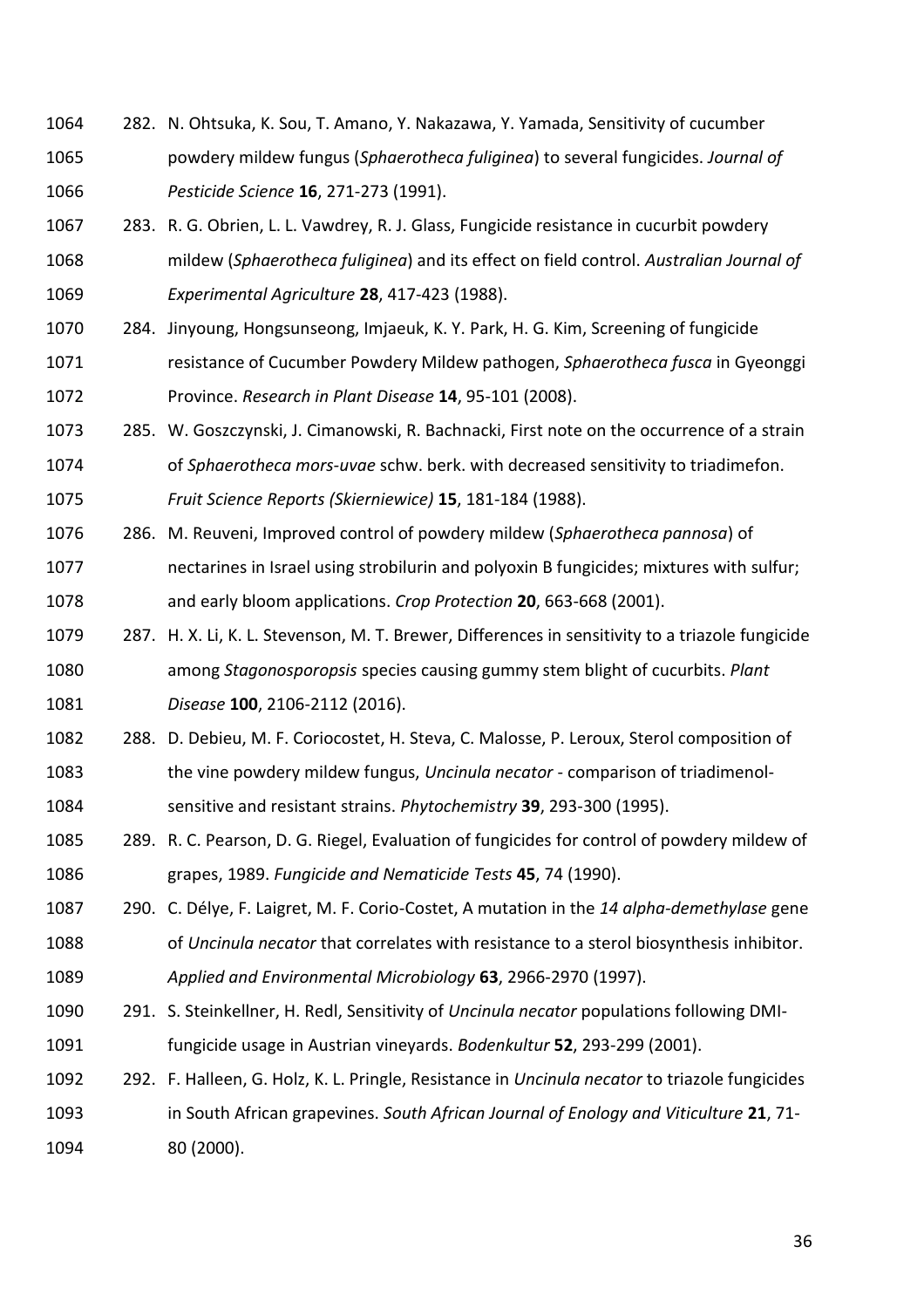- 293. S. Savocchia, B. E. Stummer, T. J. Wicks, R. van Heeswijck, E. S. Scott, Reduced sensitivity of *Uncinula necator* to sterol demethylation inhibiting fungicides in southern Australian vineyards. *Australasian Plant Pathology* **33**, 465-473 (2004).
- 294. O. Frenkel, L. Cadle-Davidson, W. F. Wilcox, M. G. Milgroom, Mechanisms of resistance to an Azole fungicide in the grapevine powdery mildew fungus, *Erysiphe necator*. *Phytopathology* **105**, 370-377 (2015).
- 295. P. D. Hildebrand, C. L. Lockhart, R. J. Newbery, R. G. Ross, Resistance of *Venturia inaequalis* to bitertanol and other demethylation-inhibiting fungicides. *Canadian Journal of Plant Pathology-Revue Canadienne De Phytopathologie* **10**, 311-316 (1988).
- 296. V. F. Stanis, A. L. Jones, Reduced sensitivity to sterol-inhibiting fungicides in field isolates of *Venturia inaequalis. Phytopathology* **75**, 1098-1101 (1985).
- 297. T. S. Thind, M. Clerjeau, J. M. Olivier, First observations on resistance in *Venturia inaequalis* and *Guignardia bidwellii* to ergosterol-biosynthesis inhibitors in France. *1986 British Crop Protection Conference. Pests and Diseases. Vol. 2.*, 491-498 (1986).
- 298. R. Fiaccadori, A. Gielink, J. Dekker, Sensitivity to inhibitors of sterol biosynthesis in isolates of *Venturia inaequalis* from Italian and Dutch orchards. *European Journal of Plant Pathology* **93**, 285-287 (1987).
- 299. F. D. Smith, W. Koller, D. M. Parker, Baseline-sensitivity of three populations of *Venturia inaequalis* to flusilazole. *Phytopathology* **79**, 1171 (1989).
- 300. H. G. Whelan, M. R. Butcher, R. E. Gaunt, Sensitivity of *Venturia inaequalis* (black spot) on apples to DMI fungicides in New Zealand. *Proceedings of the NZ Plant Protection Conference* **45**, 289-294 (1992).
- 301. J. Kloutvorova, M. Lansky, J. Kupkova, *In vitro* estimation of some *Venturia inaequalis* Cke. Aderh. isolate responses to some fungicides. *Vedecke Prace Ovocnarske*, 29-36 (2001).
- 302. B. Meszka, A. Bielenin, Decrease of *Venturia inaequalis* (Cook) Aderh. sensitivity to dodine and sterol demethylation inhibitor fungicides. *Plant Protection Science* **38**, 659-661 (2002).
- 303. S. D. Hetherington, D. A. Gunning, Myclobutanil resistance in an isolate of *Venturia inaequalis* from New South Wales. *Australasian Plant Pathology* **32**, 121-122 (2003).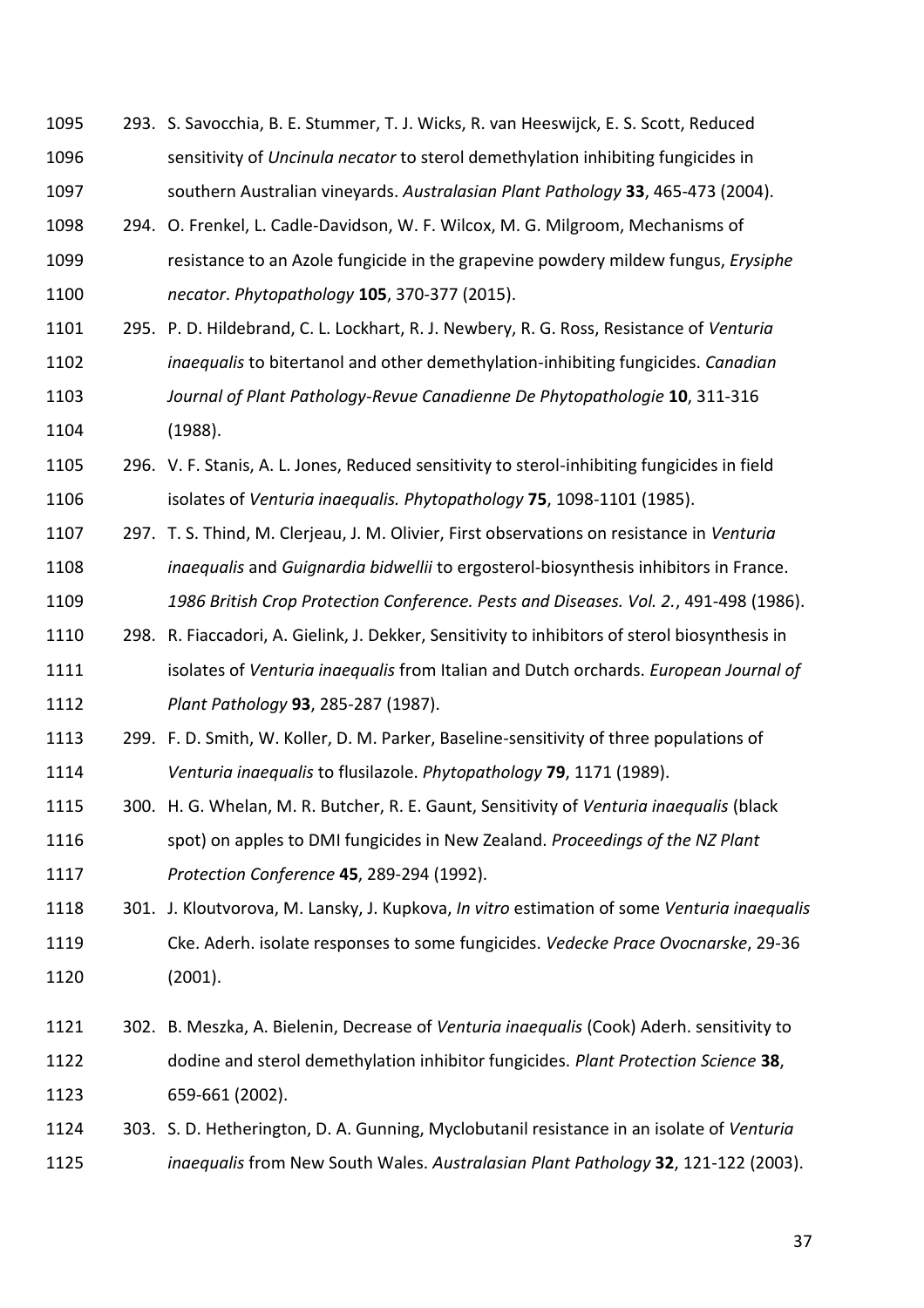304. X. M. Xu, L. Q. Gao, J. R. Yang, Are insensitivities of *Venturia inaequalis* to myclobutanil and fenbuconazole correlated? *Crop Protection* **29**, 183-189 (2010). 305. J. L. Henriquez S, O. V. Sarmiento, P. Alarcon C, Sensitivity of *Venturia inaequalis* Chilean isolates to difenoconazole, fenarimol, mancozeb, and pyrimethanil. *Chilean Journal of Agricultural Research* **71**, 39-44 (2011). 306. M. Stević, P. Vukša, I. Elezović, Resistance of *Venturia inaequalis* to demethylation inhibiting (DMI) fungicides. *Žemdirbystė=Agriculture*, 65-72 (2010). 307. P. Mondino *et al.*, Sensitivity of *Venturia inaequalis* to Trifloxystrobin and Difenoconazole in Uruguay. *Journal of Phytopathology* **163**, 1-10 (2015). 308. Y. Tomita, H. Ishii, Reduced sensitivity to fenarimol in Japanese field strains of *Venturia nashicola*. *Pesticide Science* **54**, 150-156 (1998). 309. H. J. Hims, HGCA Project Report No. 91. Monitoring sensitivity to the DMI group of fungicides in populations of the leaf blotch pathogen (*Septoria tritici*) and the glume blotch pathogen (*Septoria nodorum*) of winter wheat. *HGCA Project Report No. 91. Monitoring sensitivity to the DMI group of fungicides in populations of the leaf blotch pathogen ( Septoria tritici) and the glume blotch pathogen ( Septoria nodorum) of winter wheat.*, 31 pp. (1994). 310. P. C. Brunner, F. L. Stefanato, B. A. McDonald, Evolution of the CYP51 gene in *Mycosphaerella graminicola*: evidence for intragenic recombination and selective replacement. *Molecular Plant Pathology* **9**, 305-316 (2008). 311. I. Stergiopoulos, J. G. M. van Nistelrooy, G. H. J. Kema, M. A. De Waard, Multiple mechanisms account for variation in base-line sensitivity to azole fungicides in field isolates of *Mycosphaerella graminicola*. *Pest Management Science* **59**, 1333-1343 (2003). 312. J. Zhan, F. L. Stefanato, B. A. McDonald, Selection for increased cyproconazole tolerance in *Mycosphaerella graminicola* through local adaptation and in response to host resistance. *Molecular Plant Pathology* **7**, 259-268 (2006). 313. S. Kildea *et al.*, Sensitivity of *Mycosphaerella graminicola* populations in the Republic of Ireland to DMI and QoI fungicides. *Aspects of Applied Biology*, 59-64 (2006). 314. G. Stammler *et al.*, Frequency of different CYP51-haplotypes of *Mycosphaerella graminicola* and their impact on epoxiconazole-sensitivity and -field efficacy. *Crop Protection* **27**, 1448-1456 (2008).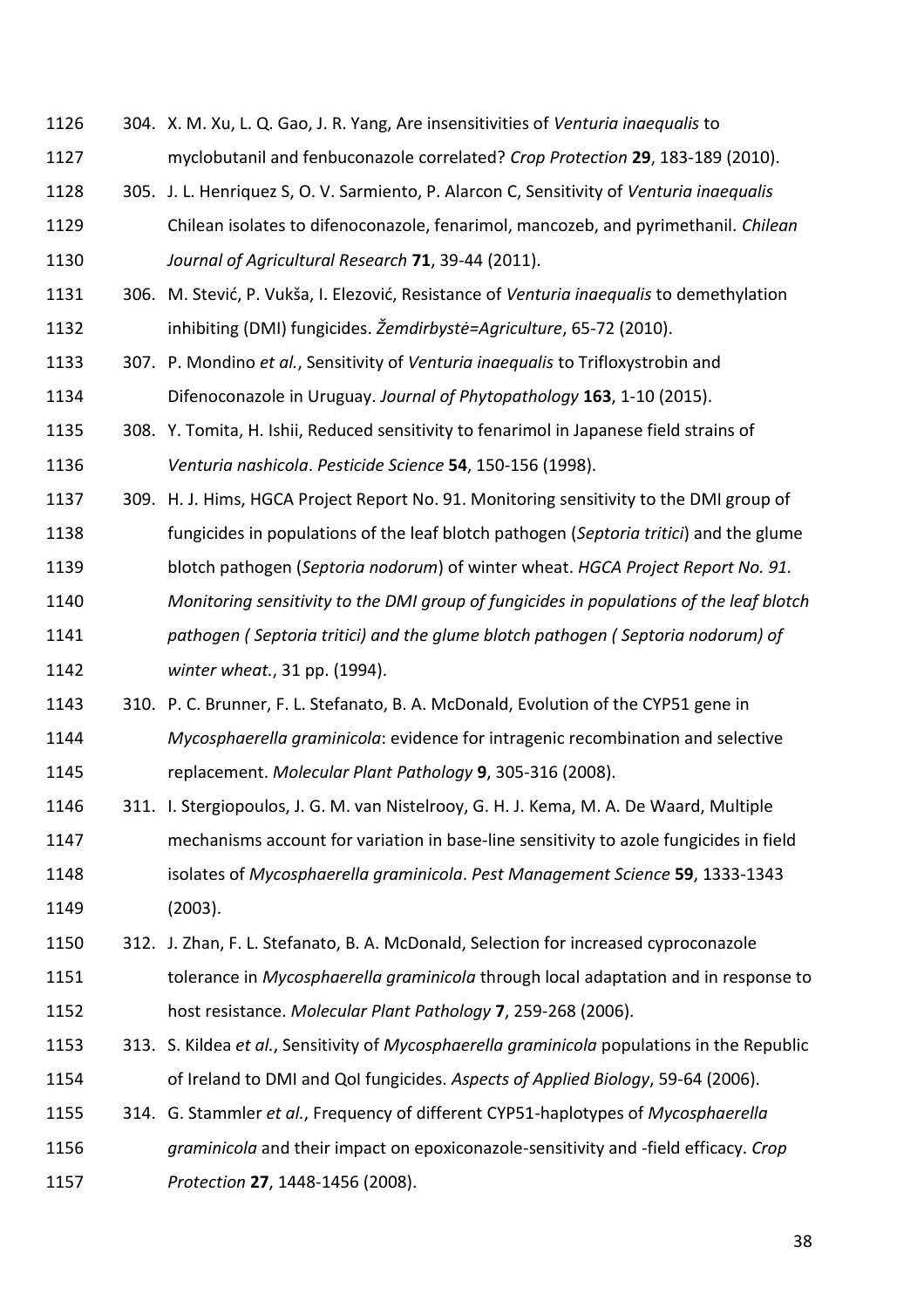- 315. S. Boukef, B. A. McDonald, A. Yahyaoui, S. Rezgui, P. C. Brunner, Frequency of mutations associated with fungicide resistance and population structure of *Mycosphaerella graminicola* in Tunisia. *European Journal of Plant Pathology* **132**, 111-122 (2012).
- 316. G. Stammler, M. Semar, Sensitivity of *Mycosphaerella graminicola* (anamorph: *Septoria tritici*) to DMI fungicides across Europe and impact on field performance. *EPPO Bulletin* **41**, 149-155 (2011).
- 317. A. Mehl, U. Krieg, A. Suty-Heinze, *Mycosphaerella graminicola: relevance of in vitro sensitivity and cyp51 mutations for the field performance of DMI fungicides*. H. W.

Dehne *et al.*, Eds., Modern fungicides and antifungal compounds VI. 16th

- International Reinhardsbrunn Symposium, Friedrichroda, Germany, April 25-29, 2010
- (2011), pp. 245-250.
- 318. H. Sierotzki, R. Frey, C. Buitrago, J. Wullschleger, U. Gisi, *Sensitivity of European Mycosphaerella graminicola populations to DMI fungicides*. H. W. Dehne *et al.*, Eds., Modern fungicides and antifungal compounds VI. 16th International Reinhardsbrunn Symposium, Friedrichroda, Germany, April 25-29, 2010 (2011), pp. 237-243.
- 319. D. Strobel, R. Bryson, G. Stammler, M. Semar, *A European overview of the sensitivity of Mycosphaerella graminicola ( Zymoseptoria tritici) to DMI fungicides in vitro and*
- *the relative impact on field performance*. H. W. Dehne *et al.*, Eds., Modern fungicides and antifungal compounds VII. Proceedings of the 17th International Reinhardsbrunn
- Symposium, April 21-25 2013, Friedrichroda, Germany (2014), pp. 257-262.
- 320. L. K. Estep *et al.*, Emergence and early evolution of fungicide resistance in North American populations of *Zymoseptoria tritici*. *Plant Pathology* **64**, 961-971 (2015).
- 1181 321. A. Milgate, D. Adorada, B. Orchard, J. Pattemore, First report of resistance to DMI fungicides in Australian populations of the wheat pathogen *Zymoseptoria tritici*. *Plant Disease* **100**, 522-522 (2016).
- 322. T. M. Stewart, A. J. Perry, M. J. Evans, Resistance of *Zymoseptoria tritici* to azoxystrobin and epoxiconazole in the lower North Island of New Zealand. *New Zealand Plant Protection* **67**, 304-313 (2014).
- 323. T. M. Heick, A. F. Justesen, L. N. Jorgensen, Resistance of wheat pathogen *Zymoseptoria tritici* to DMI and QoI fungicides in the Nordic-Baltic region - a status. *European Journal of Plant Pathology* **149**, 669-682 (2017).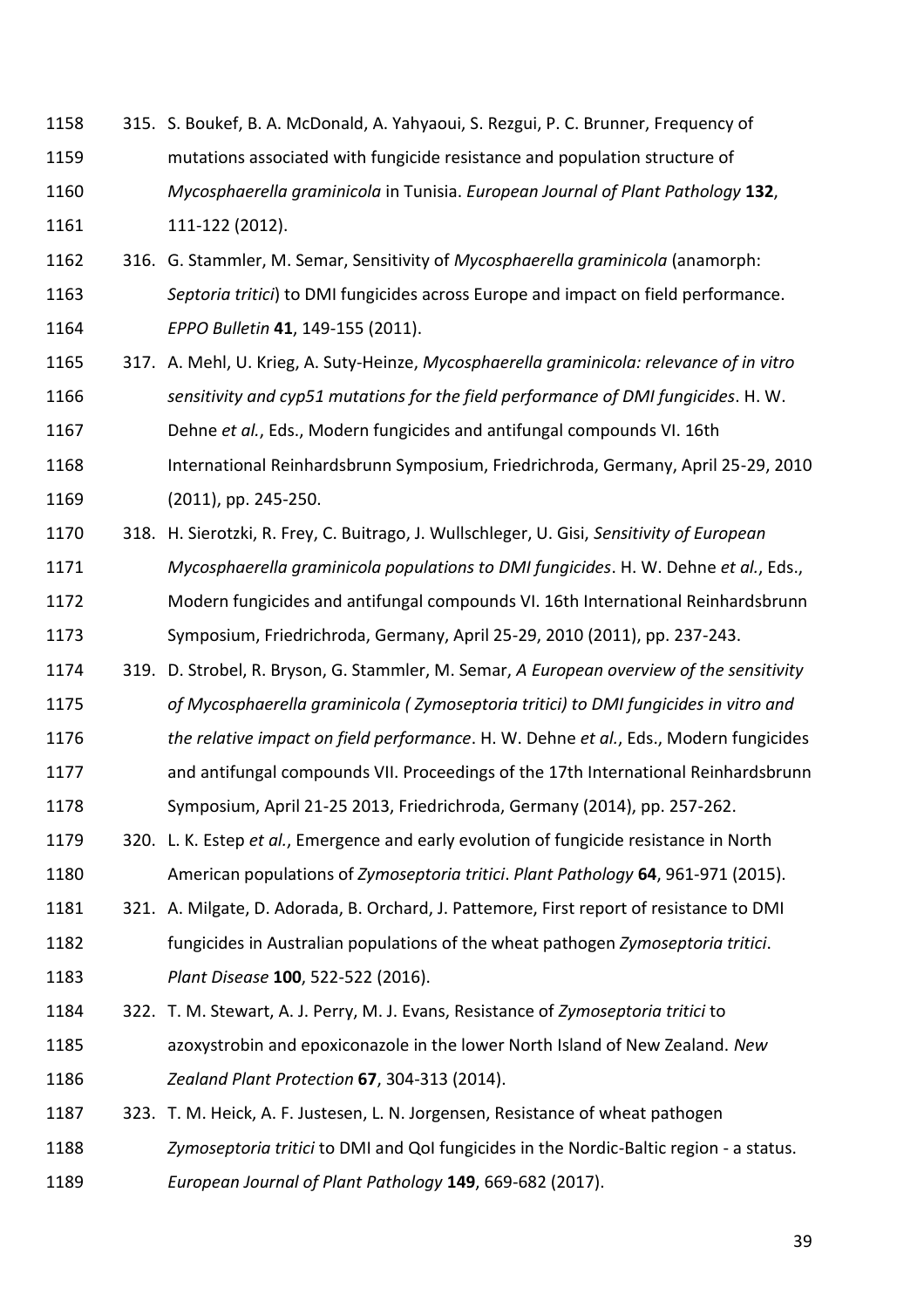324. L. N. Jorgensen *et al.*, Four azoles' profile in the control of Septoria, yellow rust and brown rust in wheat across Europe. *Crop Protection* **105**, 16-27 (2018).

**Figure Legends**

 **Figure 1.** Current antifungal drug classes used against plant and animal fungal infections, and their known resistance mechanisms. There are six main classes of fungicides. These are the morpholines, which inhibit two target sites within the ergosterol biosynthetic pathway, Δ14-reductase and Δ8-Δ7-isomerase (this reduces the risk of target-site resistance, but their intrinsic antifungal activity spectrum is narrower); the azoles used also in animal infections), which target the ergosterol biosynthetic pathway; the MBCs (benzimidazoles), which 1202 interfere with the cytoskeleton by binding to  $\beta$ -tubulin, so preventing the assembly of microtubules; the QoIs (strobilurins), and SDHIs (succinate dehydrogenase inhibitors), which both inhibit the electron transfer chain of mitochondrial respiration, with the SDHIs inhibiting complex II (succinate dehydrogenase) and the QoIs inhibiting complex III (cytochrome b, Quinone outside binding pocket) and the anilinopyrimidines which may target mitochondrial signalling pathways.

 **Figure 2.** Fungal species with reported antifungal resistance, by country. Increasing colour intensity (red scale) reflects growing number of reports. Plant map reports spatio-temporal records of resistance of crop pathogens to azoles. Human map reports spatio-temporal records of resistance of the pathogens *Aspergillus fumigatus*; *Candida albicans*, *C. auris* and *C. glabrata*; and *Cryptococcus gattii* and *C. neoformans* to azoles. Database derived from peer-reviewed publications as of March 2018, reporting cases of resistance occurring up to 2017 available in Supplementary Information 1.

 **Figure 3.** Evolutionary drivers of antifungal resistance: heritable variation, high reproductive output and differential survival.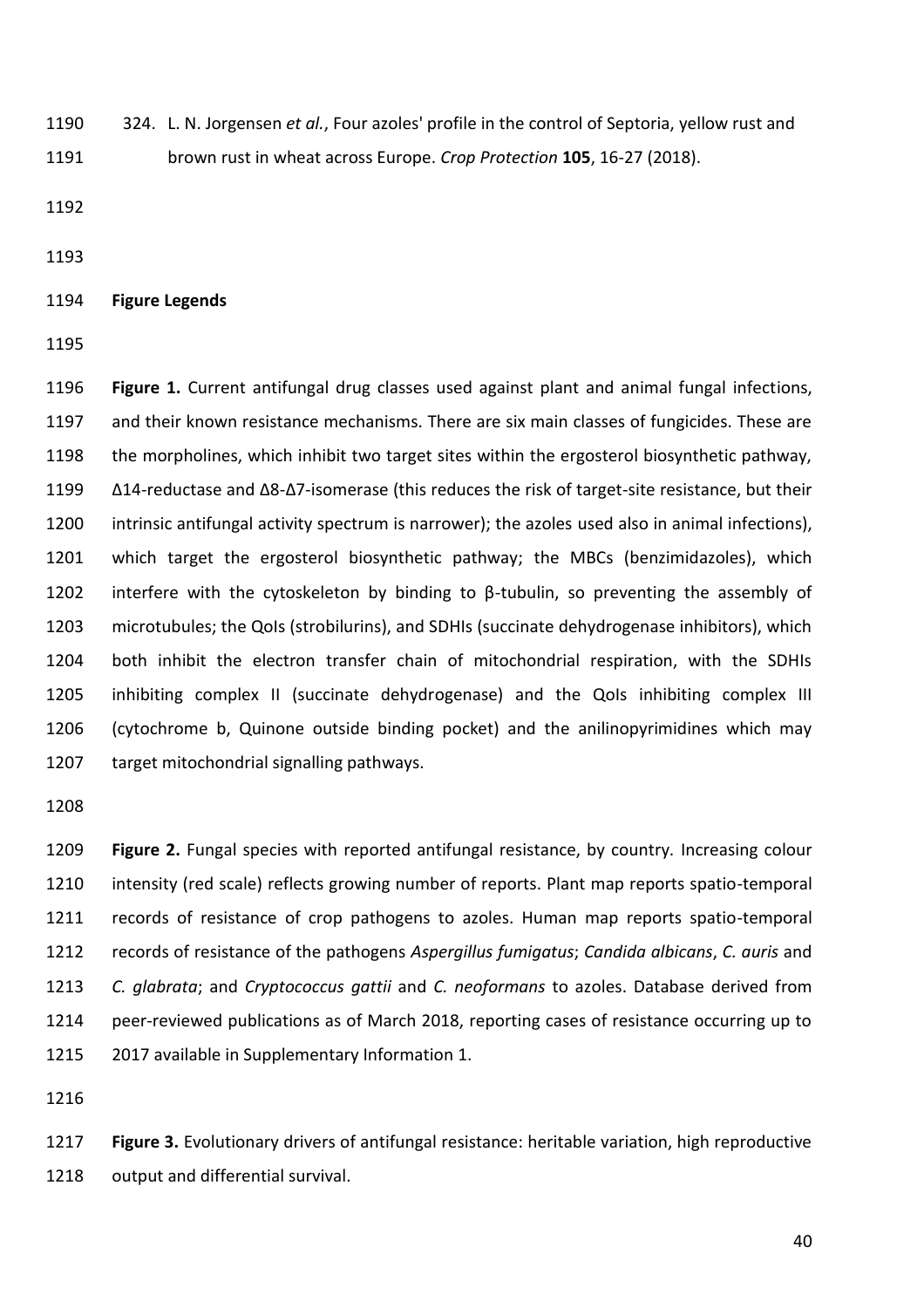## 

## **Supplementary content**

 **Supplementary Table 1.** Published reports of azole fungicide resistance in plant and clinical pathogens, as illustrated in Figure 2. Plant records comprise spatio-temporal reports (country and year) of resistance to azoles in any plant pathogen species. Human records comprise spatio-temporal reports (country and year) of azole resistance in the pathogens *Candida albicans, C. glabrata, C. auris*, *Cryptococcus* spp., and *Aspergillus fumigatus*. Database derived from peer-reviewed publications as of March 2018, reporting cases of resistance occurring up to 2017.

## **Supplementary content**

 Supplementary Table 1. Published reports of azole fungicide resistance in plant and clinical pathogens, as illustrated in Figure 2. Plant records comprise spatio-temporal reports (country and year) of resistance to azoles in any plant pathogen species. Human records comprise spatio-temporal reports (country and year) of azole resistance in the pathogens *Aspergillus fumigatus*; *Candida albicans*, *C. auris* and *C. glabrata*; and *Cryptococcus gattii* and *C. neoformans*. Database derived from peer-reviewed publications as of March 2018, reporting cases of resistance occurring up to 2017.

| Pathogen                  | Country              | Year $\overline{1}$ | Reference |
|---------------------------|----------------------|---------------------|-----------|
| <b>Clinical pathogens</b> |                      |                     |           |
| Aspergillus               |                      |                     |           |
| fumigatus                 | <b>United States</b> | 1989                | (54)      |
|                           | Sweden               | 1995                | (55)      |
|                           | Netherlands          | 1998                | (56)      |
|                           | Italy                | 1998                | (57)      |
|                           | Japan                | 1998                | (58)      |
|                           | United Kingdom       | 1999                | (59)      |
|                           | France               | 1999                | (60)      |
|                           | Turkey               | 2000                | (61)      |
|                           | Norway               | 2001                | (62)      |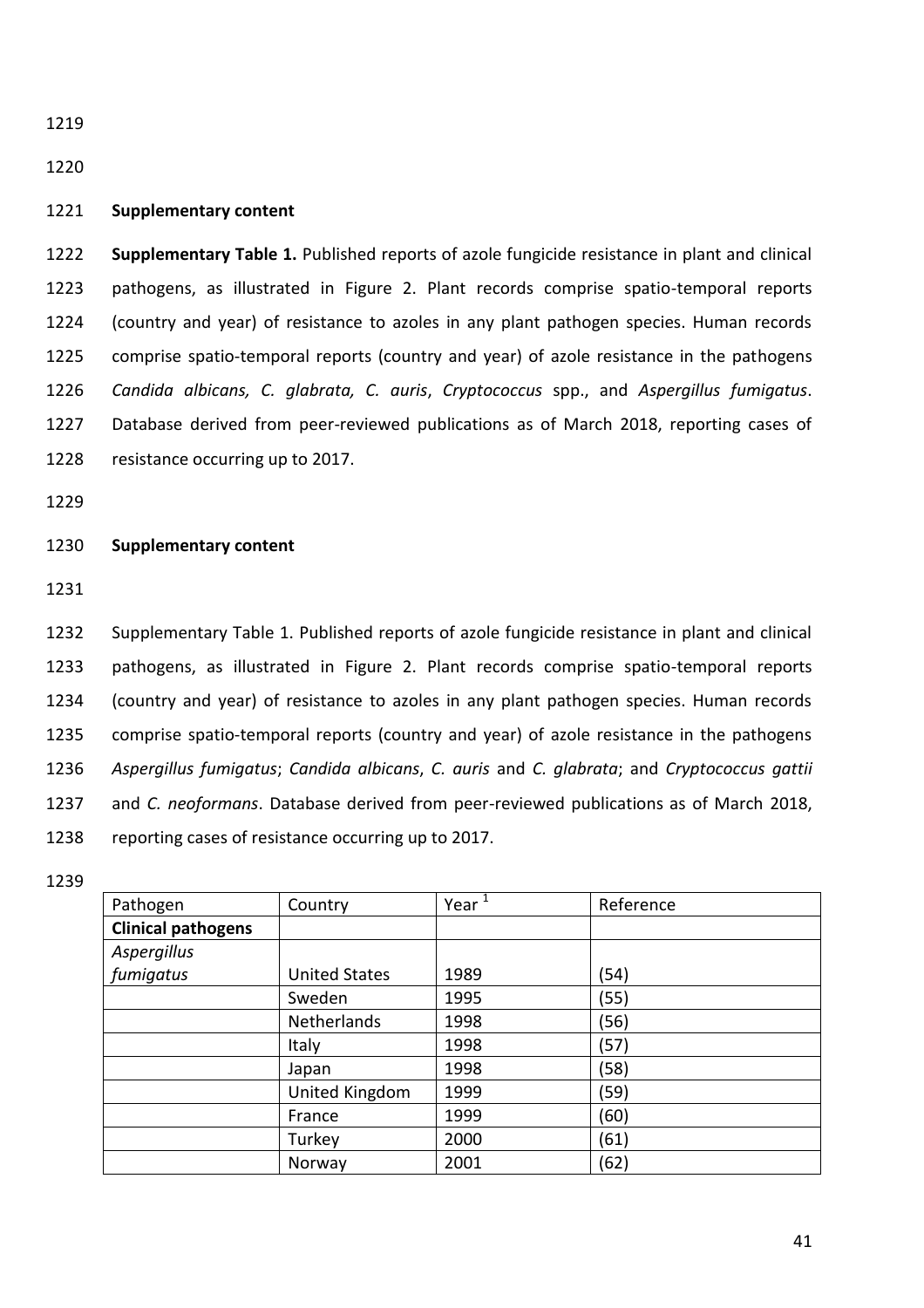|                  | Spain          | 2003 | (63)         |
|------------------|----------------|------|--------------|
|                  | Iran           | 2003 | (64)         |
|                  | Australia      | 2004 | (65)         |
|                  | India          | 2005 | (66)         |
|                  | Belgium        | 2006 | (67)         |
|                  | Poland         | 2006 | (68)         |
|                  | <b>Denmark</b> | 2007 | (69)         |
|                  | China          | 2008 | (70)         |
|                  | Morocco        | 2010 | (71)         |
|                  | Germany        | 2011 | (72)         |
|                  | Taiwan         | 2011 | (73)         |
|                  | Kuwait         | 2013 | (74)         |
|                  | Tanzania       | 2013 | (75)         |
|                  | Colombia       | 2015 | (76)         |
|                  | Romania        | 2015 | (77)         |
|                  | Pakistan       | 2016 | (78)         |
|                  | Switzerland    | 2016 | (79)         |
|                  | Argentina      | 2017 | (80)         |
|                  |                |      |              |
| Candida albicans | United Kingdom | 1984 | (81)         |
|                  | <b>USA</b>     | 1984 | (82)         |
|                  | Germany        | 1985 | (83)         |
|                  | Switzerland    | 1990 | (84)         |
|                  | Poland         | 1990 | (85)         |
|                  | France         | 1991 | (86)         |
|                  | Italy          | 1992 | (87)         |
|                  | Spain          | 1992 | (88)         |
|                  | Scandinavia    | 1992 | (89)         |
|                  | South Africa   | 1992 | (90)         |
|                  | Austria        | 1992 | (91)         |
|                  | Ireland        | 1992 | (92)         |
|                  | China          | 1994 | (93)         |
|                  | Sweden         | 1995 | (94)         |
|                  | Finland        | 1995 | (95)         |
|                  | Greece         | 1996 | (96)         |
|                  | Lebanon        | 1996 | (97)         |
|                  | Japan          | 1996 | (98)         |
|                  | Argentina      | 1997 | (99)         |
|                  | Netherlands    | 1997 | (99)         |
|                  | Australia      | 1997 |              |
|                  |                | 1997 | (99)<br>(99) |
|                  | Portugal       |      |              |
|                  | Thailand       | 1997 | (99)         |
|                  | Venezuela      | 1997 | (99)         |
|                  | Turkey         | 1997 | (99)         |
|                  | Czech Republic | 1997 | (100)        |
|                  | Singapore      | 1997 | (100)        |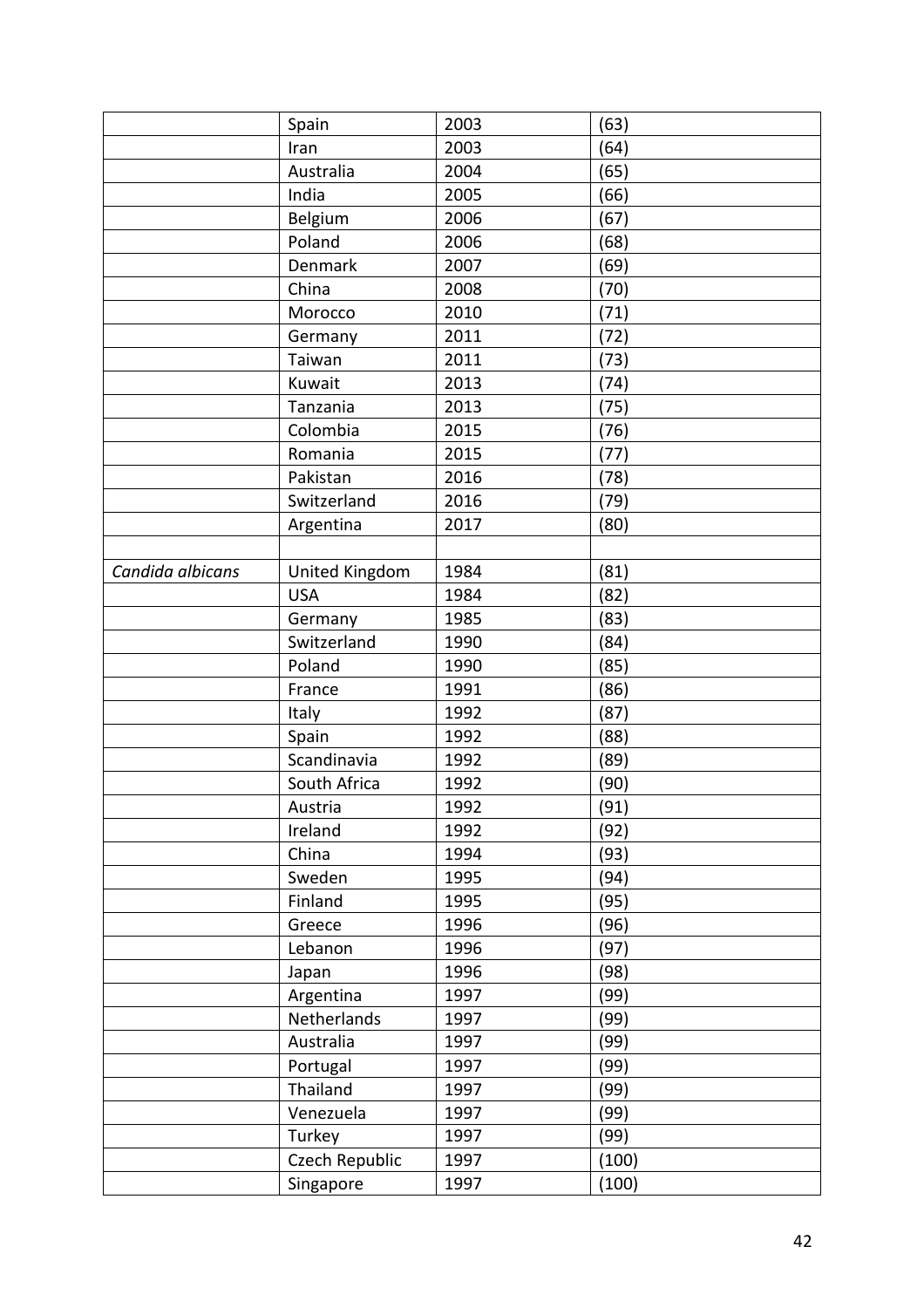|               | India         | 1997 | (101) |  |
|---------------|---------------|------|-------|--|
|               | Canada        | 1997 | (102) |  |
|               | <b>Brazil</b> | 1998 | (103) |  |
|               | Israel        | 1998 | (104) |  |
|               | Philippines   | 1998 | (105) |  |
|               | Colombia      | 1999 | (100) |  |
|               | Ecuador       | 1999 | (100) |  |
|               | Hungary       | 1999 | (100) |  |
|               | Peru          | 1999 | (100) |  |
|               | Iceland       | 1999 | (106) |  |
|               | Malaysia      | 2001 | (100) |  |
|               | Russia        | 2001 | (100) |  |
|               | Slovakia      | 2001 | (100) |  |
|               | Libya         | 2001 | (107) |  |
|               | Saudi Arabia  | 2001 | (107) |  |
|               | Denmark       | 2003 | (108) |  |
|               | Chile         | 2003 | (109) |  |
|               | Nigeria       | 2004 | (110) |  |
|               | Korea         | 2004 | (111) |  |
|               | Mexico        | 2005 | (112) |  |
|               | Kuwait        | 2005 | (113) |  |
|               | Niger         | 2005 | (110) |  |
|               | Tunisia       | 2006 | (114) |  |
|               | Lithuania     | 2006 | (115) |  |
|               | Cuba          | 2007 | (116) |  |
|               | Ethiopia      | 2008 | (117) |  |
|               | Romania       | 2008 | (118) |  |
|               | Lebanon       | 2008 | (119) |  |
|               | Iran          | 2008 | (120) |  |
|               | Pakistan      | 2009 | (121) |  |
|               | Kenya         | 2010 | (122) |  |
|               | Cameroon      | 2012 | (123) |  |
|               | Egypt         | 2013 | (124) |  |
|               | Uganda        | 2013 | (125) |  |
|               | Serbia        | 2015 | (126) |  |
|               | New Zealand   | 2015 | (127) |  |
|               |               |      |       |  |
| Candida auris | Japan         | 2008 | (128) |  |
|               | Pakistan      | 2008 | (128) |  |
|               | Korea         | 2009 | (129) |  |
|               | South Africa  | 2012 | (128) |  |
|               | India         | 2012 | (128) |  |
|               | Venezuela     | 2012 | (128) |  |
|               | <b>USA</b>    | 2013 | (130) |  |
|               | Colombia      | 2013 | (131) |  |
|               | Kuwait        | 2014 | (132) |  |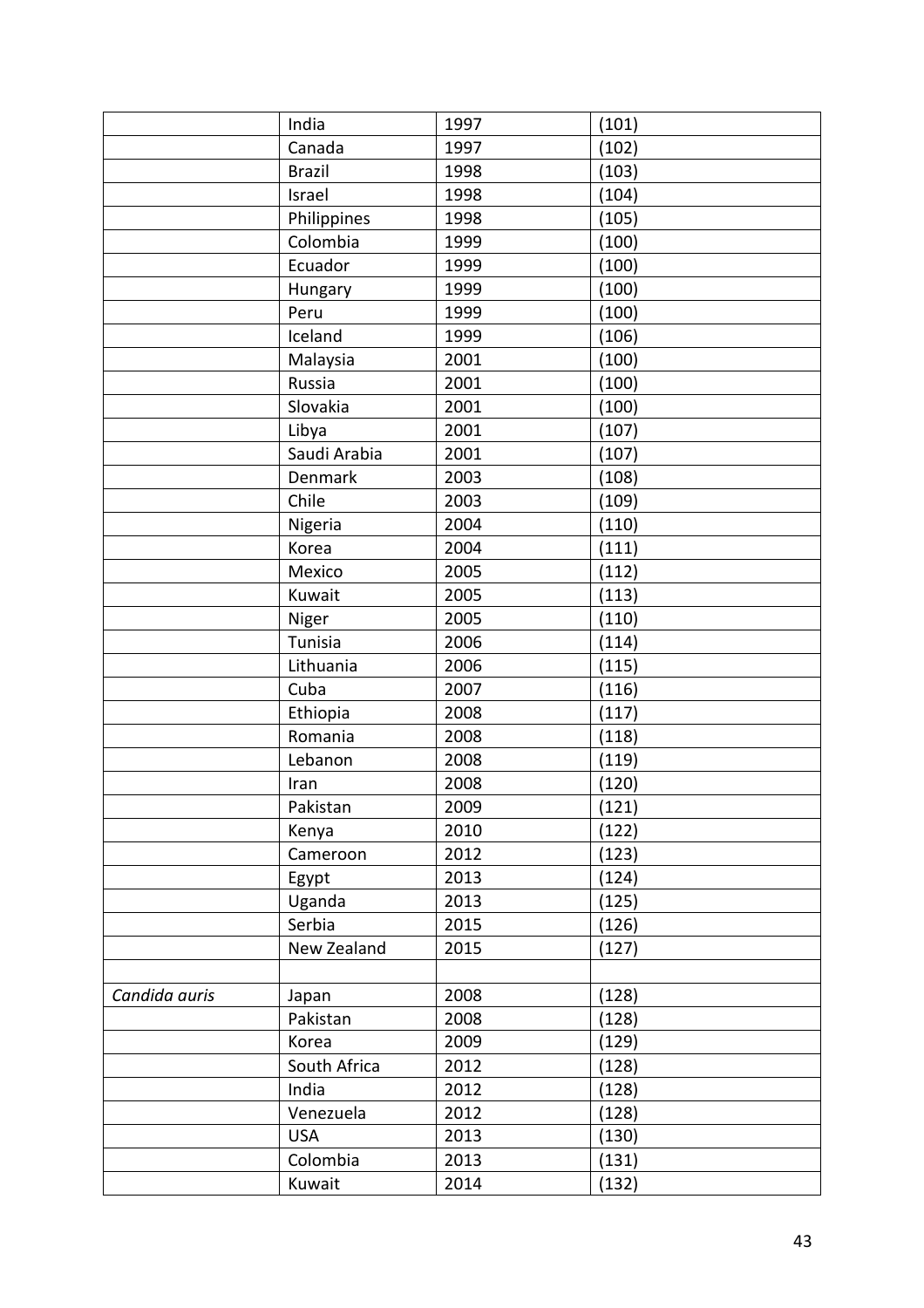|                  | UK            | 2015 | (133) |
|------------------|---------------|------|-------|
|                  | Panama        | 2016 | (134) |
|                  | Norway        | 2016 | (129) |
|                  | Kenya         | 2016 | (129) |
|                  | Spain         | 2017 | (129) |
|                  | Germany       | 2017 | (129) |
|                  |               |      |       |
| Candida glabrata | Germany       | 1985 | (83)  |
|                  | UK            | 1988 | (135) |
|                  | Switzerland   | 1990 | (84)  |
|                  | Ireland       | 1991 | (136) |
|                  | <b>USA</b>    | 1993 | (137) |
|                  | France        | 1993 | (138) |
|                  | Italy         | 1994 | (139) |
|                  | Spain         | 1994 | (140) |
|                  | China         | 1996 | (93)  |
|                  | Japan         | 1996 | (98)  |
|                  | Chile         | 1996 | (141) |
|                  | Greece        | 1996 | (96)  |
|                  | Lebanon       | 1996 | (97)  |
|                  | India         | 1997 | (101) |
|                  | Netherlands   | 1997 | (99)  |
|                  | Australia     | 1997 | (99)  |
|                  | Portugal      | 1997 | (99)  |
|                  | Philippines   | 1998 | (105) |
|                  | Israel        | 1998 | (104) |
|                  | Iceland       | 1999 | (106) |
|                  | Malaysia      | 1999 | (142) |
|                  | <b>Brazil</b> | 1999 | (143) |
|                  | Taiwan        | 1999 | (144) |
|                  | Turkey        | 1999 | (145) |
|                  | Saudi Arabia  | 2001 | (107) |
|                  | Argentina     | 2001 | (146) |
|                  | Singapore     | 2002 | (147) |
|                  | Belgium       | 2002 | (148) |
|                  | Sweden        | 2003 | (149) |
|                  | Denmark       | 2003 | (108) |
|                  | Slovakia      | 2004 | (150) |
|                  | Korea         | 2004 | (111) |
|                  | Mexico        | 2005 | (112) |
|                  | Kuwait        | 2005 | (113) |
|                  | Nigeria       | 2005 | (110) |
|                  | Canada        | 2005 | (151) |
|                  | Lithuania     | 2006 | (115) |
|                  | Iran          | 2008 | (120) |
|                  | Tunisia       | 2009 | (114) |
|                  |               |      |       |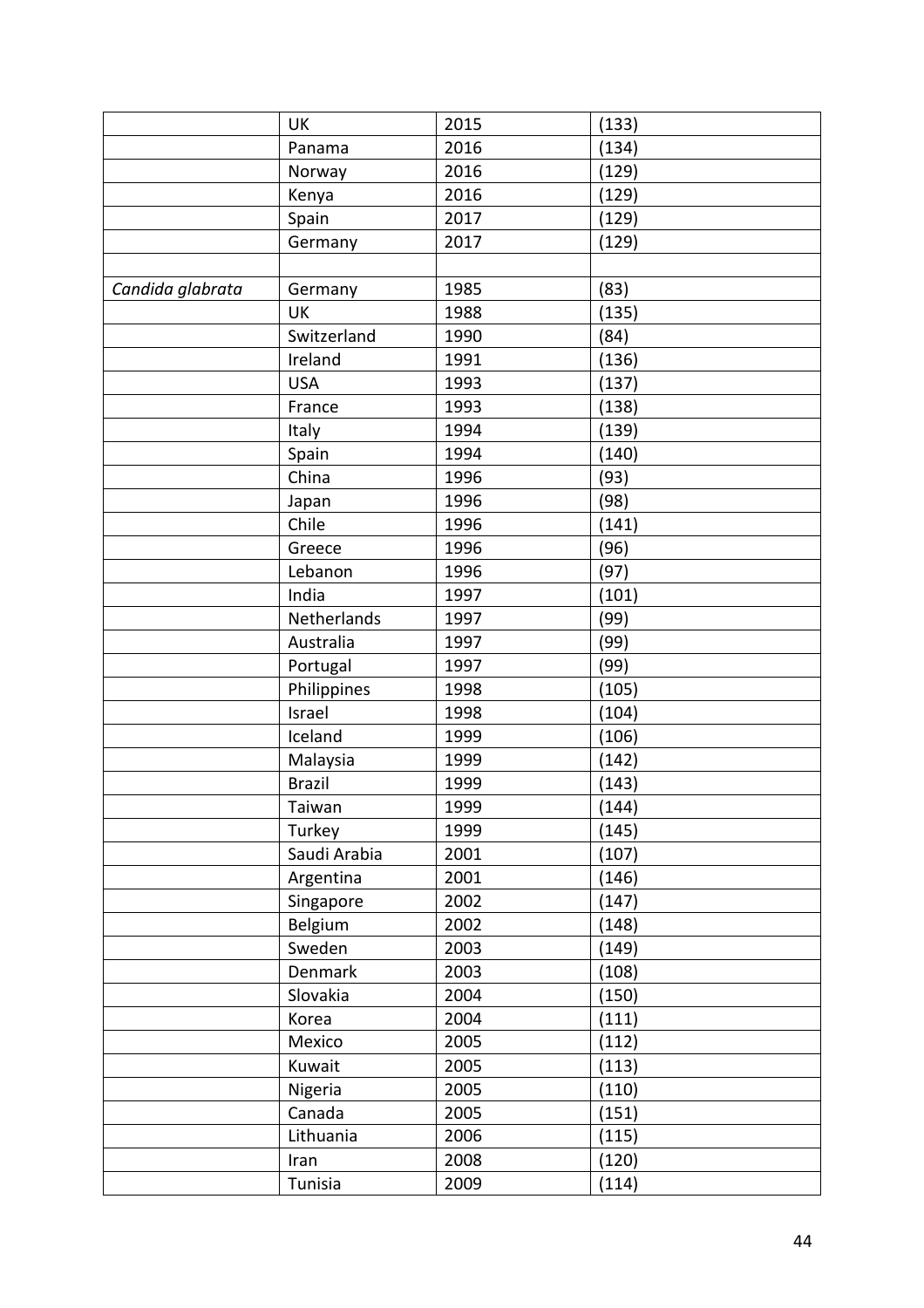|                     | Kenya          | 2010 | (122) |  |
|---------------------|----------------|------|-------|--|
|                     | Finland        | 2011 | (152) |  |
|                     | Uganda         | 2013 | (125) |  |
|                     | New Zealand    | 2015 | (127) |  |
|                     |                |      |       |  |
| Cryptococcus gattii | <b>USA</b>     | 1965 | (153) |  |
|                     | Colombia       | 1989 | (153) |  |
|                     | France         | 1993 | (154) |  |
|                     | Zambia         | 1993 | (155) |  |
|                     | Taiwan         | 1997 | (156) |  |
|                     | Canada         | 1999 | (153) |  |
|                     | India          | 2006 | (157) |  |
|                     | Malaysia       | 2006 | (158) |  |
|                     | <b>Brazil</b>  | 2009 | (159) |  |
|                     | Australia      | 2010 | (153) |  |
|                     | <b>Denmark</b> | 2016 | (160) |  |
|                     | Cameroon       | 2016 | (161) |  |
|                     |                |      |       |  |
| Cryptococcus        |                |      |       |  |
| neoformans          | UK             | 1986 | (162) |  |
|                     | <b>USA</b>     | 1992 | (163) |  |
|                     | Spain          | 1994 | (164) |  |
|                     | Rwanda         | 1994 | (165) |  |
|                     | Congo          | 1994 | (165) |  |
|                     | Gabon          | 1994 | (165) |  |
|                     | Japan          | 1996 | (166) |  |
|                     | Uganda         | 1996 | (162) |  |
|                     | <b>Brazil</b>  | 1997 | (167) |  |
|                     | Cambodia       | 1998 | (165) |  |
|                     | Israel         | 1998 | (168) |  |
|                     | Italy          | 1999 | (168) |  |
|                     | Korea          | 2001 | (169) |  |
|                     | Taiwan         | 2002 | (170) |  |
|                     | Serbia         | 2002 | (171) |  |
|                     | Kenya          | 2003 | (172) |  |
|                     | Romania        | 2003 | (173) |  |
|                     | Kenya          | 2003 | (172) |  |
|                     | France         | 2003 | (174) |  |
|                     | South Africa   | 2005 | (175) |  |
|                     | <b>Brazil</b>  | 2006 | (176) |  |
|                     | India          | 2006 | (157) |  |
|                     | India          | 2006 | (177) |  |
|                     | Malaysia       | 2006 | (158) |  |
|                     | Colombia       | 2006 | (178) |  |
|                     | China          | 2009 | (179) |  |
|                     | Germany        | 2009 | (180) |  |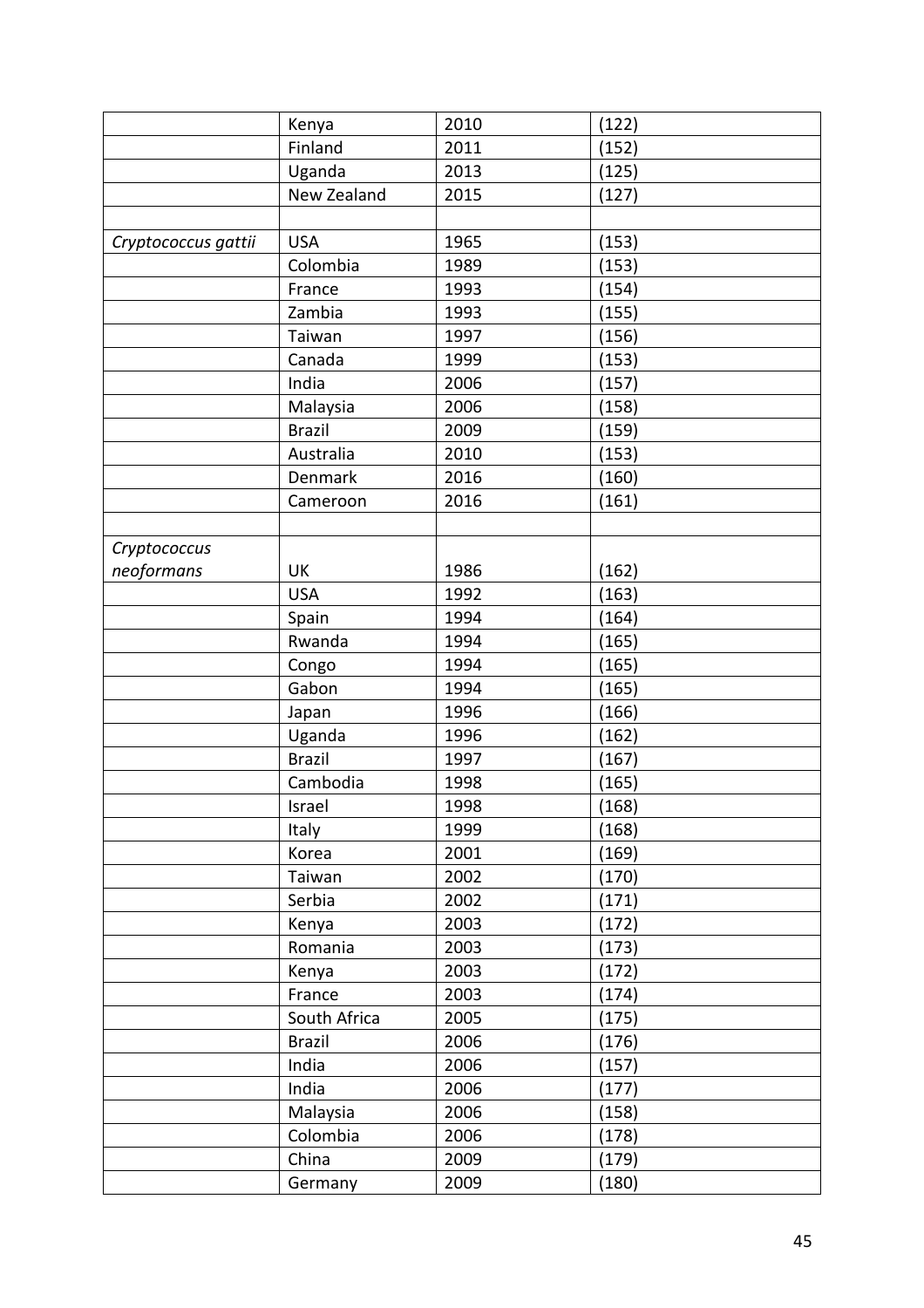|                        | Cameroon  | 2009          | (181) |
|------------------------|-----------|---------------|-------|
|                        | Australia | 2010          | (182) |
|                        | Canada    | 2010          | (182) |
|                        | Thailand  | 2011          | (183) |
|                        | Argentina | 2015          | (184) |
|                        | Denmark   | 2016          | (160) |
|                        |           |               |       |
| <b>Plant pathogens</b> |           |               |       |
| Blumeriella jaapii     | 1995      | <b>USA</b>    | (185) |
|                        |           |               |       |
| Botryosphaeria         | 2000      | <b>USA</b>    |       |
| dothidea               |           |               | (186) |
|                        |           |               |       |
| Botryosphaeria         | 2007      | <b>Brazil</b> |       |
| theobromae             |           |               | (187) |
|                        |           |               |       |
| Botrytis cinerea       | 1990      | Israel        |       |
|                        |           |               | (188) |
|                        | 1992      | Germany       | (189) |
|                        | 1997      | France        | (190) |
|                        | 2006      | China         | (191) |
|                        |           |               |       |
| Calonectria            | 2009      | Italy         |       |
| pauciramosa            |           |               |       |
|                        |           |               | (192) |
|                        |           |               |       |
| Calonectria polizzi    | 2009      | Italy         |       |
|                        |           |               | (192) |
|                        |           |               |       |
| Cercospora beticola    | 1995      | Greece        | (193) |
|                        | 2002      | <b>USA</b>    | (194) |
|                        | 2007      | Serbia        | (195) |
|                        | 2012      | Germany       | (196) |
|                        | 2012      | France        | (196) |
|                        | 2013      | Italy         | (196) |
|                        | 2013      | Switzerland   | (196) |
|                        |           |               |       |
| Cladosporium           | 2003      | <b>USA</b>    |       |
| caryigenum             |           |               | (197) |
|                        |           |               |       |
| Colletotrichum         | 1988      | Costa Rica    |       |
| gloeosporioides        |           |               |       |
|                        |           |               | (198) |
|                        | 2001      | Taiwan        | (199) |
|                        | 2003      | Mexico        | (200) |
|                        | 2013      | China         | (201) |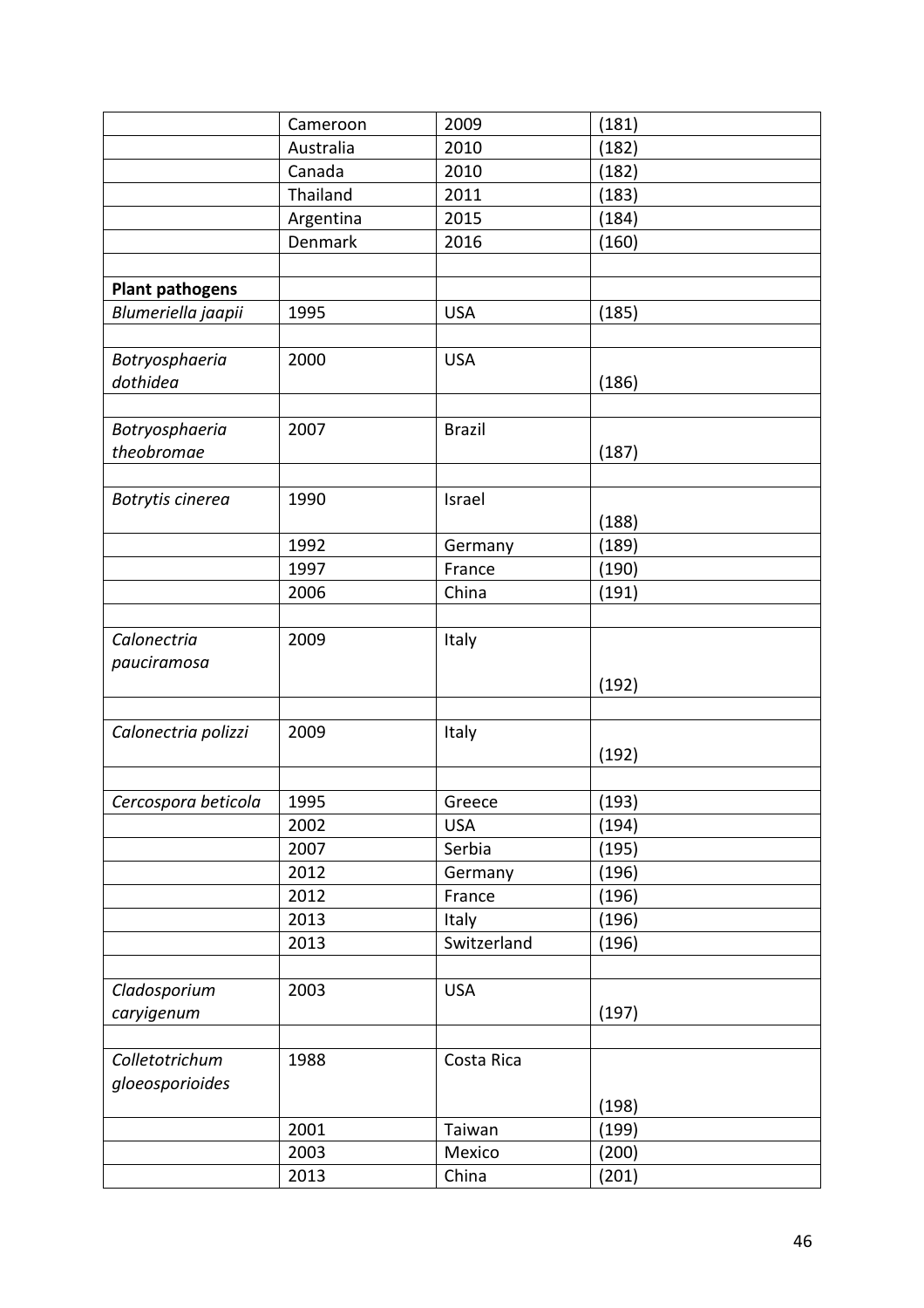| Colletotrichum       | 2016 | <b>USA</b>        |       |
|----------------------|------|-------------------|-------|
| nymphaeae            |      |                   |       |
|                      |      |                   | (202) |
|                      |      |                   |       |
| Colletotrichum       | 2013 | China             |       |
| truncatum            |      |                   |       |
|                      |      |                   | (203) |
|                      | 2016 | <b>USA</b>        | (202) |
|                      |      |                   |       |
| Erysiphe graminis f. | 1980 | <b>UK</b>         |       |
| sp. hordeii          |      |                   |       |
|                      |      |                   | (204) |
|                      | 1990 | Italy             | (205) |
|                      | 1990 | Spain             | (205) |
|                      | 1990 | Austria           | (205) |
|                      | 1990 | Germany           | (205) |
|                      | 1990 | Poland            | (205) |
|                      | 1990 | Switzerland       | (205) |
|                      | 1990 | France            | (205) |
|                      | 1990 | Czech             |       |
|                      |      | Republic/Slovakia | (205) |
|                      | 1990 | Denmark           | (205) |
|                      | 1991 | Canada            | (206) |
|                      | 2014 | Australia         | (207) |
|                      |      |                   |       |
| Erysiphe graminis f. | 1981 | Germany           |       |
| sp. tritici          |      |                   |       |
|                      |      |                   | (208) |
|                      | 1982 | Netherlands       | (209) |
|                      | 1991 | France            | (210) |
|                      | 1993 | Czech Republic    | (211) |
|                      | 1993 | Austria           | (211) |
|                      | 1993 | Hungary           | (211) |
|                      | 1993 | Slovakia          | (211) |
|                      | 1994 | China             | (212) |
|                      | 1997 | <b>UK</b>         | (213) |
|                      | 2009 | Australia         | (214) |
|                      | 2013 | <b>USA</b>        | (215) |
|                      | 2016 | Belgium           | (214) |
|                      | 2016 | Poland            | (214) |
|                      |      |                   |       |
| Exserohilum turcicim | 2009 | <b>USA</b>        | (216) |
|                      |      |                   |       |
| Fusarium asiaticum   | 2007 | China             | (217) |
|                      |      |                   |       |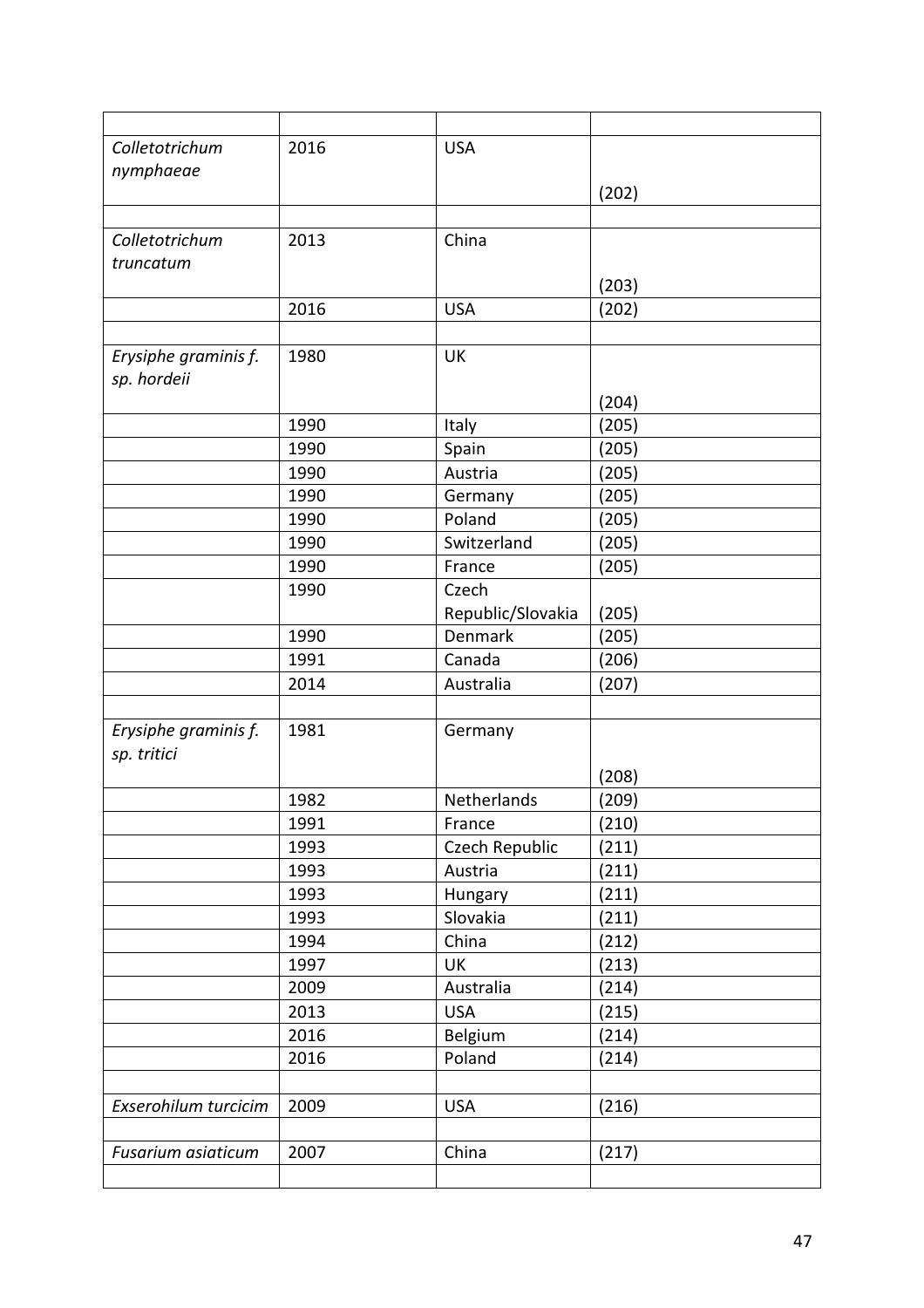| Fusarium             | 2008 | China              |       |
|----------------------|------|--------------------|-------|
| graminearum          |      |                    | (217) |
|                      | 2008 | Germany            | (218) |
|                      | 2010 | <b>Brazil</b>      | (219) |
|                      | 2011 | Italy              | (218) |
|                      | 2011 | <b>USA</b>         | (220) |
|                      | 2014 | Hungary            | (221) |
|                      |      |                    |       |
| Fusarium             | 2013 | China              |       |
| moniliforme          |      |                    | (222) |
|                      |      |                    |       |
| Geotrichum           | 2007 | <b>USA</b>         |       |
| candidum             |      |                    | (223) |
|                      |      |                    |       |
| Golovinomyces        | 2002 | Czech Republic     |       |
| cichoracearum        |      |                    | (224) |
|                      |      |                    |       |
| Leptosphaeria        | 2013 | Australia          |       |
| maculans             |      |                    |       |
|                      |      |                    | (225) |
| Magnaporthe grisea   | 2017 | China              | (226) |
|                      |      |                    |       |
| Monilinia fructicola | 1992 | New Zealand        |       |
|                      |      |                    | (227) |
|                      | 1995 | <b>USA</b>         | (228) |
|                      | 2008 | <b>Brazil</b>      | (229) |
|                      | 2010 | Spain              | (230) |
|                      |      |                    |       |
| Mycosphaerella       | 1994 | Costa Rica         |       |
| fijiensis            |      |                    | (231) |
|                      | 2000 | Cuba               | (232) |
|                      | 2008 | Colombia           | (233) |
|                      | 2009 | Honduras           | (234) |
|                      | 2009 | Guatemala          | (234) |
|                      | 2010 | Ecuador            | (235) |
|                      | 2010 | Mexico             | (236) |
|                      | 2011 | Dominican          |       |
|                      |      | Republic           | (237) |
|                      | 2012 | Philippines        | (234) |
|                      | 2014 | <b>Belize</b>      | (234) |
|                      | 2014 | Panama             | (234) |
|                      | 2016 | Cameroon           | (238) |
|                      | 2016 | <b>Ivory Coast</b> | (238) |
|                      |      |                    |       |
| Mycosphaerella       | 2014 | Australia          |       |
| musicola             |      |                    | (234) |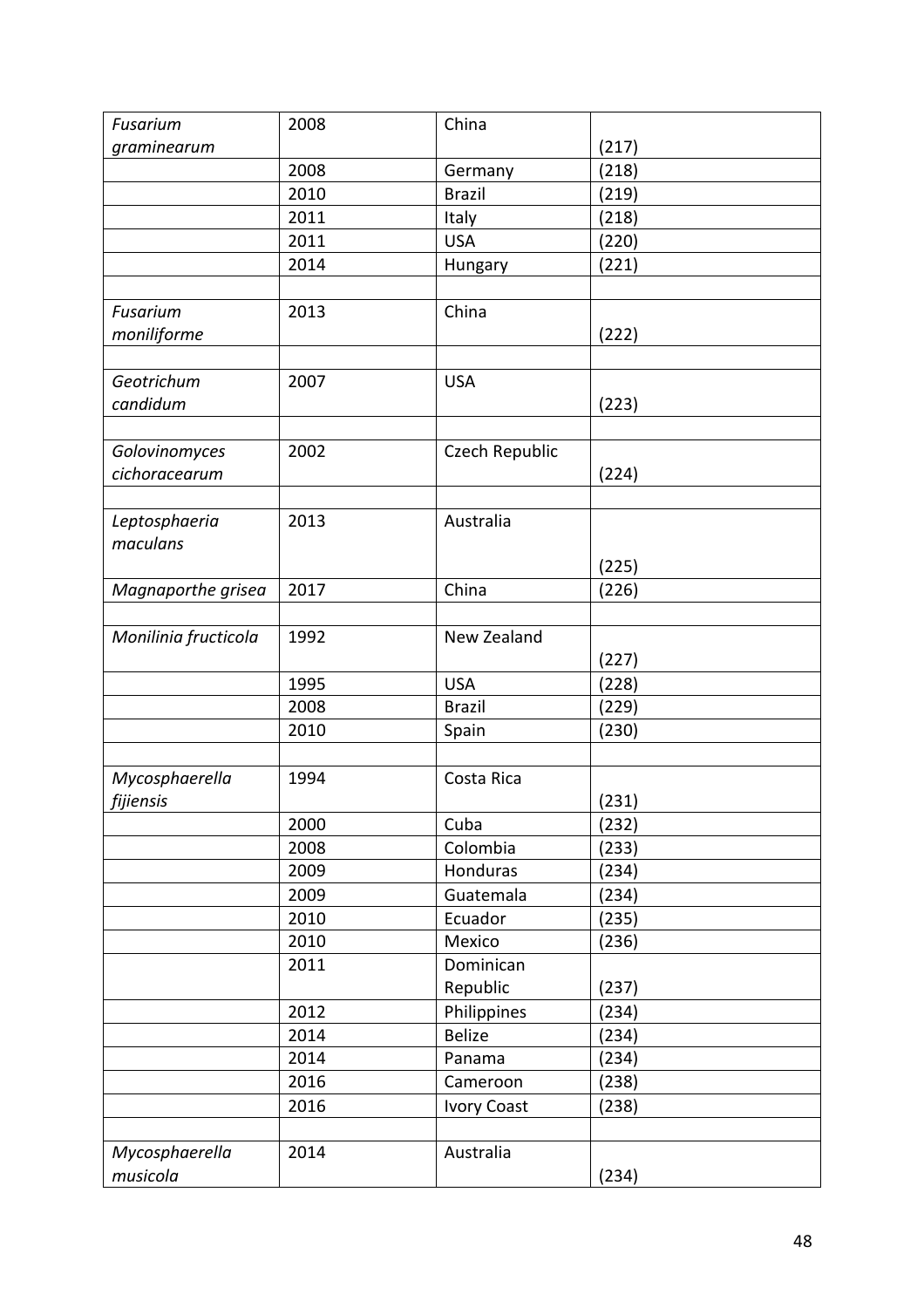| Mycovellosiella                         | 1998 | Japan         |       |  |
|-----------------------------------------|------|---------------|-------|--|
| nattrassii                              |      |               |       |  |
|                                         |      |               | (239) |  |
| Penicillium                             | 1986 | <b>USA</b>    |       |  |
| digitatum                               |      |               |       |  |
|                                         |      |               | (240) |  |
|                                         | 1989 | Argentina     | (241) |  |
|                                         | 1989 | Cyprus        | (241) |  |
|                                         | 1989 | Greece        | (241) |  |
|                                         | 1989 | Israel        | (241) |  |
|                                         | 1989 | Italy         | (241) |  |
|                                         | 1989 | Morocco       | (241) |  |
|                                         | 1989 | Spain         | (241) |  |
|                                         | 1989 | Uruguay       | (241) |  |
|                                         | 1990 | Japan         | (242) |  |
|                                         | 2011 | South Africa  | (243) |  |
|                                         | 2011 | Chile         | (243) |  |
|                                         | 2011 | Australia     | (243) |  |
|                                         | 2013 | China         | (244) |  |
|                                         |      |               |       |  |
| Parastagonospora                        | 1994 | Switzerland   |       |  |
| nodorum                                 |      |               | (245) |  |
|                                         | 2001 | China         | (245) |  |
|                                         | 2005 | Denmark       | (245) |  |
|                                         | 2005 | Sweden        | (245) |  |
|                                         |      |               | (53)  |  |
| Penicillium italicum                    | 1983 | <b>Egypt</b>  | (246) |  |
|                                         | 1989 | Morocco       | (241) |  |
|                                         | 1989 | Turkey        | (241) |  |
|                                         | 1989 | Uruguay       | (241) |  |
|                                         | 1994 | <b>USA</b>    | (247) |  |
|                                         |      |               |       |  |
| Phakopsora                              | 2009 | <b>Brazil</b> |       |  |
| pachyrhizi                              |      |               | (248) |  |
|                                         |      |               |       |  |
| Podosphaera                             | 2006 | France        |       |  |
| aphanis                                 |      |               | (249) |  |
|                                         |      |               |       |  |
| Pseudocercosporella                     |      |               |       |  |
| herpotrichoides var.<br>herpotrichoides | 1985 | France        | (250) |  |
|                                         | 1986 | Germany       | (251) |  |
|                                         | 1986 | UK            | (251) |  |
|                                         |      |               |       |  |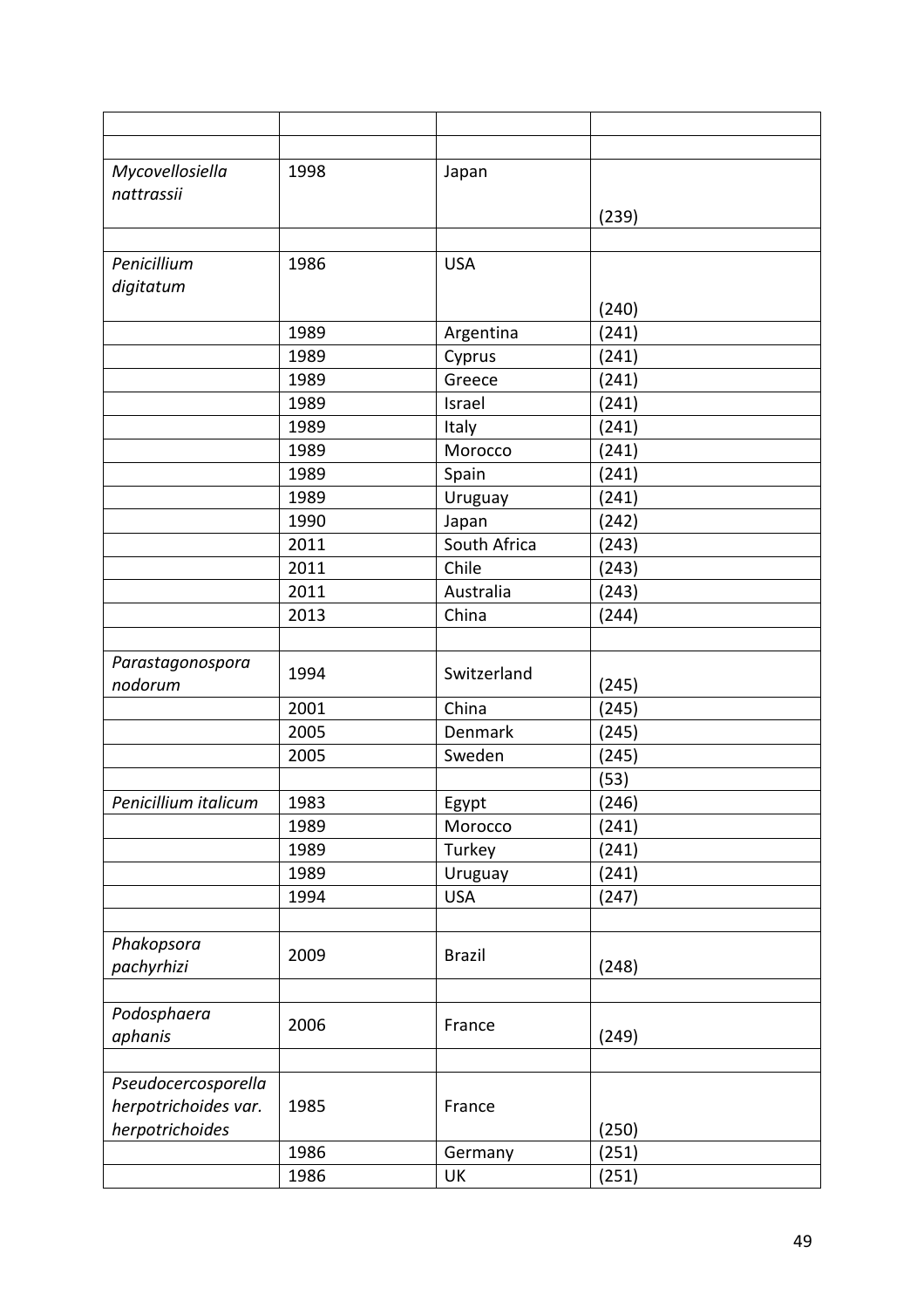|                      | 1992 | South Africa   | (252) |
|----------------------|------|----------------|-------|
|                      | 2000 | New Zealand    | (253) |
|                      | 2015 | Czech Republic | (254) |
|                      |      |                |       |
| Pseudocercosporella  |      |                |       |
| herpotrichoides var. | 1984 | Germany        |       |
| acuformis            |      |                | (251) |
|                      | 1986 | UK             | (251) |
|                      | 1986 | France         | (251) |
|                      |      |                |       |
| Puccinia horiana     | 1992 | Netherlands    | (210) |
|                      | 1997 | Germany        | (255) |
|                      | 1999 | <b>UK</b>      | (256) |
|                      |      |                |       |
| Puccinia striiformis | 1997 | UK             | (257) |
|                      |      |                |       |
|                      |      |                |       |
| Puccinia triticina   | 1997 | France         | (258) |
|                      | 1997 | Germany        | (258) |
|                      | 1997 | UK             | (258) |
|                      | 2007 | <b>Brazil</b>  | (259) |
|                      |      |                |       |
| Pyrenopeziza         |      |                |       |
| brassicae            | 2003 | UK             | (260) |
|                      |      |                |       |
|                      | 1984 | New Zealand    | (261) |
| Pyrenophora teres    | 1986 | UK             | (262) |
|                      | 1991 | <b>USA</b>     | (263) |
|                      | 1991 | Germany        | (263) |
|                      | 1992 | Canada         | (264) |
|                      | 1996 | South Africa   | (265) |
|                      | 2007 | Poland         | (266) |
|                      | 2013 | Australia      | (267) |
|                      | 2017 | France         | (196) |
|                      |      |                |       |
| Pyrenophora tritici- | 1990 |                |       |
| repentis             |      | Germany        | (268) |
|                      |      |                |       |
|                      |      |                |       |
| Ramularia collo-     | 2015 |                |       |
| cygni                |      | Germany        | (207) |
|                      | 2016 | Denmark        | (214) |
|                      | 2016 | Sweden         | (214) |
|                      | 2017 | Ireland        | (196) |
|                      | 2017 | Belgium        | (196) |
|                      | 2017 | France         | (196) |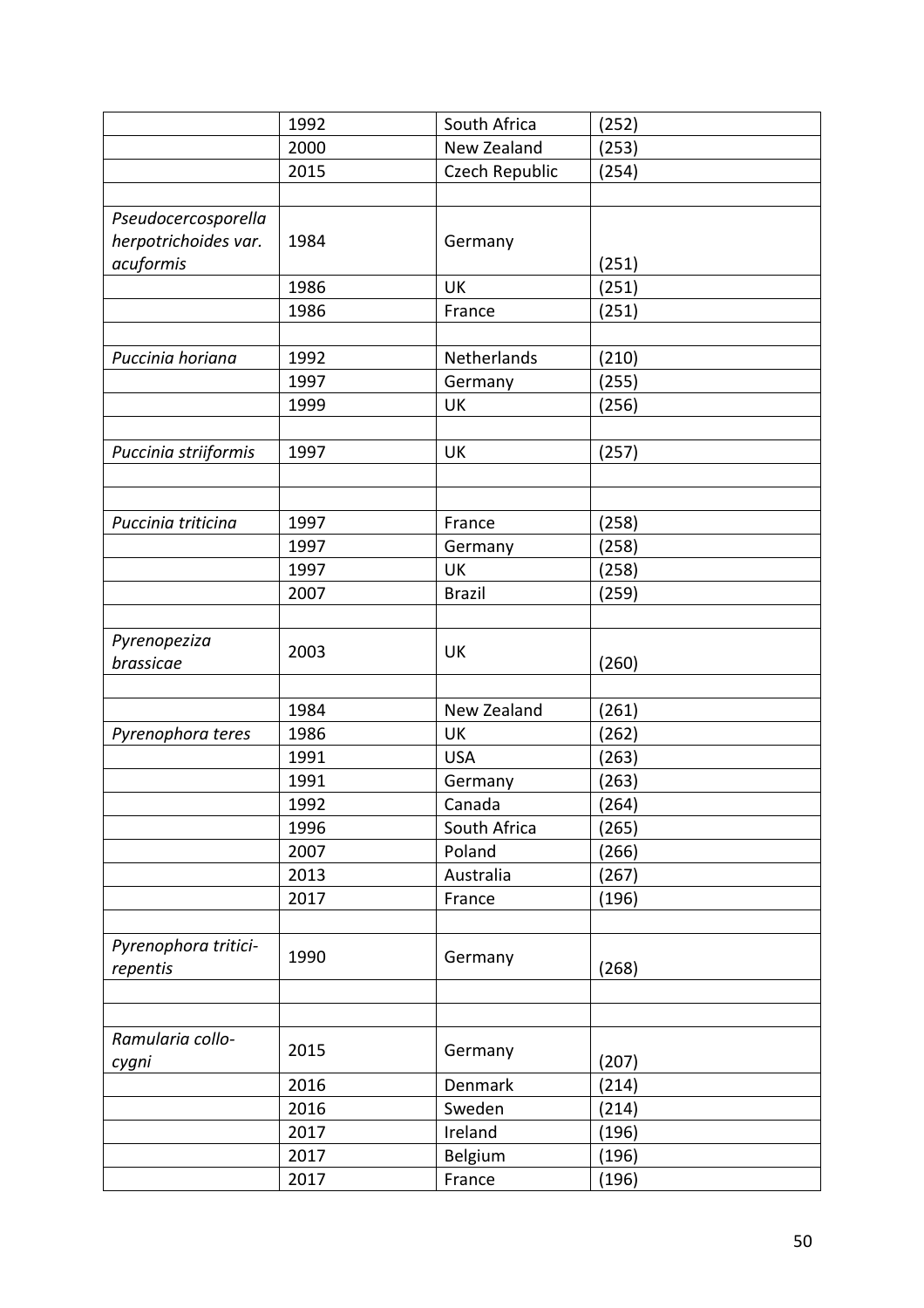|                             | 2017 | Austria        | (196) |
|-----------------------------|------|----------------|-------|
|                             | 2017 | UK             | (196) |
|                             |      |                |       |
| Rhizoctonia solani          | 2011 | <b>USA</b>     | (269) |
|                             | 2013 | India          | (270) |
|                             |      |                |       |
| Rhynchosporium<br>commune   | 1985 | <b>UK</b>      | (271) |
|                             | 1988 | New Zealand    | (261) |
|                             | 1995 | South Africa   | (272) |
|                             | 1999 | Switzerland    | (273) |
|                             | 2005 | Spain          | (273) |
|                             | 2008 | France         | (271) |
|                             |      |                |       |
| Sclerotinia<br>homoeocarpa  | 1992 | <b>USA</b>     | (274) |
|                             | 1994 | Canada         | (275) |
|                             | 2001 | Italy          | (276) |
|                             |      |                |       |
| Septoria pyricola           | 2006 | Greece         | (277) |
|                             |      |                |       |
| Sphaerotheca<br>clandestina | 2005 | <b>USA</b>     | (278) |
|                             |      |                |       |
| Sphaerotheca<br>fuligenea   | 1981 | Netherlands    | (279) |
|                             | 1982 | Greece         | (280) |
|                             | 1982 | Israel         | (280) |
|                             | 1982 | Jordan         | (280) |
|                             | 1982 | Spain          | (280) |
|                             | 1982 | Syria          | (280) |
|                             | 1983 | Norway         | (279) |
|                             | 1983 | UK             | (279) |
|                             | 1986 | <b>USA</b>     | (281) |
|                             | 1989 | Japan          | (282) |
|                             | 1993 | Australia      | (283) |
|                             | 2001 | Czech Republic | (224) |
|                             | 2008 | South Korea    | (284) |
|                             |      |                |       |
| Sphaerotheca mors-<br>uvae  | 1988 | Poland         | (285) |
|                             |      |                |       |
| Sphaerotheca<br>pannosa     | 1999 | Israel         | (286) |
|                             |      |                |       |
| Stagonosporopsis            | 2013 | <b>USA</b>     | (287) |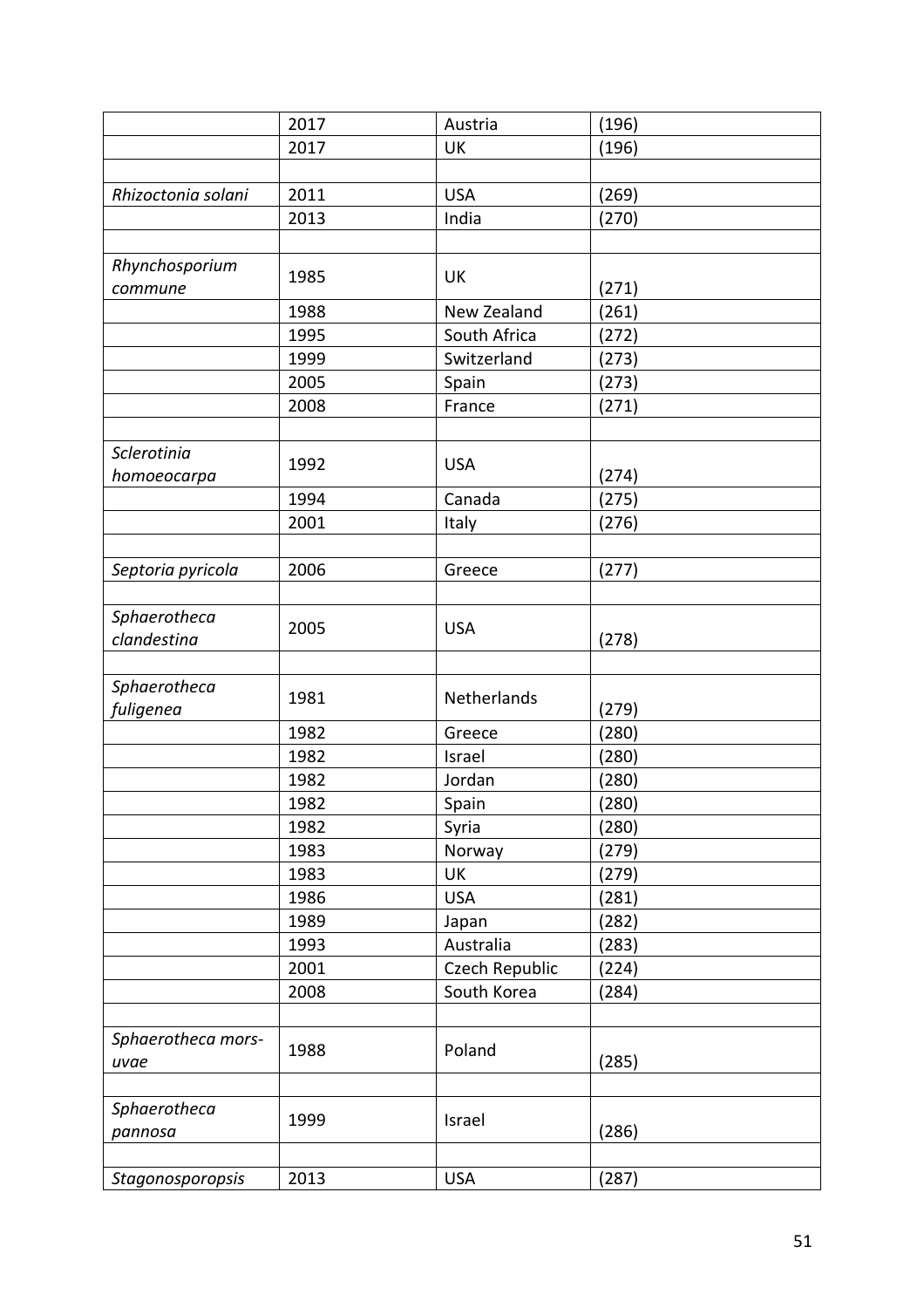| caricae              |      |                |       |
|----------------------|------|----------------|-------|
|                      | 2016 | <b>Brazil</b>  | (287) |
|                      |      |                |       |
| Uncinula necator     | 1988 | Portugal       | (288) |
|                      | 1989 | France         | (288) |
|                      | 1989 | <b>USA</b>     | (289) |
|                      | 1990 | Italy          | (288) |
|                      | 1996 | Switzerland    | (290) |
|                      | 1996 | Israel         | (290) |
|                      | 1996 | India          | (290) |
|                      | 1996 | Austria        | (291) |
|                      | 1998 | South Africa   | (292) |
|                      | 1998 | Australia      | (293) |
|                      | 2008 | Chile          | (294) |
|                      |      |                |       |
| Venturia inaequalis  | 1984 | Canada         | (295) |
|                      | 1985 | Germany        | (296) |
|                      | 1985 | France         | (297) |
|                      | 1986 | Italy          | (298) |
|                      | 1988 | <b>USA</b>     | (299) |
|                      | 1990 | New Zealand    | (300) |
|                      | 2000 | Czech Republic | (301) |
|                      | 2001 | Poland         | (302) |
|                      | 2002 | Australia      | (303) |
|                      | 2007 | <b>UK</b>      | (304) |
|                      | 2008 | Chile          | (305) |
|                      | 2009 | Serbia         | (306) |
|                      | 2010 | Uruguay        | (307) |
|                      | 2016 | Japan          | (214) |
|                      |      |                |       |
| Venturia nashicola   | 1995 | Japan          | (308) |
|                      |      |                |       |
| Zymoseptoria tritici | 1991 | UK             | (309) |
|                      | 1992 | Denmark        | (310) |
|                      | 1993 | France         | (311) |
|                      | 1996 | Germany        | (311) |
|                      | 1999 | Switzerland    | (312) |
|                      | 2003 | Ireland        | (313) |
|                      | 2007 | <b>Belarus</b> | (314) |
|                      | 2007 | Belgium        | (314) |
|                      | 2007 | Finland        | (314) |
|                      | 2007 | Latvia         | (314) |
|                      | 2007 | Norway         | (314) |
|                      | 2007 | Poland         | (314) |
|                      | 2007 | Sweden         | (314) |
|                      | 2008 | Tunisia        | (315) |
|                      |      |                |       |